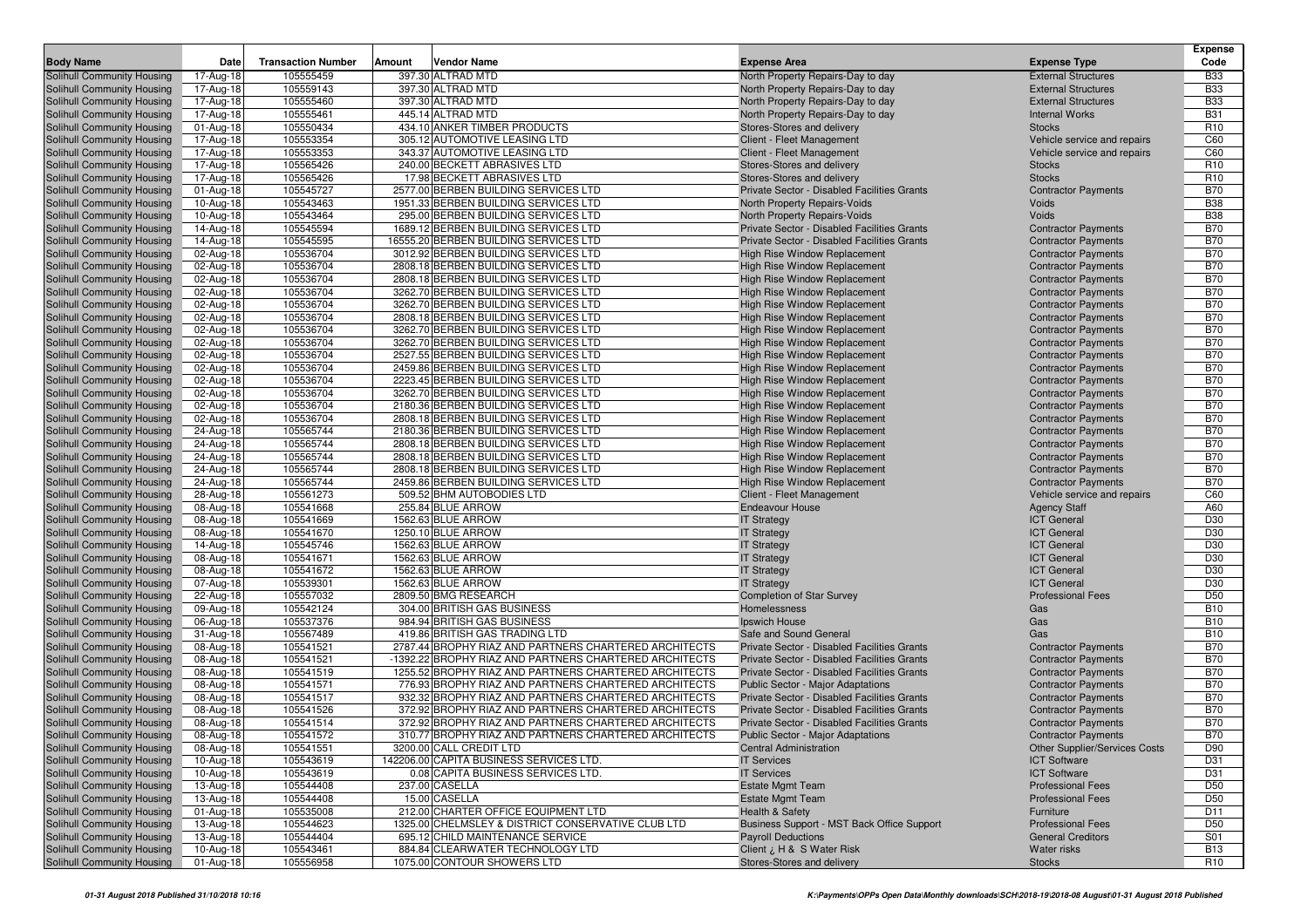|                                                          |                        |                           |        |                                        |                                                                        |                                                | <b>Expense</b>           |
|----------------------------------------------------------|------------------------|---------------------------|--------|----------------------------------------|------------------------------------------------------------------------|------------------------------------------------|--------------------------|
| <b>Body Name</b>                                         | Date                   | <b>Transaction Number</b> | Amount | <b>Vendor Name</b>                     | <b>Expense Area</b>                                                    | <b>Expense Type</b>                            | Code                     |
| Solihull Community Housing                               | 10-Aug-18              | 105556959                 |        | 1100.00 CONTOUR SHOWERS LTD            | Stores-Stores and delivery                                             | <b>Stocks</b>                                  | R <sub>10</sub>          |
| Solihull Community Housing                               | 16-Aug-18              | 105552265                 |        | 120000.00 CONVEY LAW                   | <b>Property Acquisitions</b>                                           | <b>Contractor Payments</b>                     | <b>B70</b>               |
| Solihull Community Housing                               | 22-Aug-18              | 105558346                 |        | 620.14 DANIEL OWEN LTD                 | North Property Repairs-Day to day                                      | <b>Agency Staff</b>                            | A60                      |
| Solihull Community Housing                               | 22-Aug-18              | 105558346                 |        | 622.69 DANIEL OWEN LTD                 | North Property Repairs-Day to day                                      | <b>Agency Staff</b>                            | A60                      |
| Solihull Community Housing                               | 22-Aug-18              | 105558347                 |        | 1242.83 DANIEL OWEN LTD                | North Property Repairs-Day to day                                      | <b>Agency Staff</b>                            | A60                      |
| Solihull Community Housing                               | 22-Aug-18              | 105558348                 |        | 1242.83 DANIEL OWEN LTD                | North Property Repairs-Day to day                                      | <b>Agency Staff</b>                            | A60                      |
| Solihull Community Housing                               | 22-Aug-18              | 105558349                 |        | 1114.11 DANIEL OWEN LTD                | North Property Repairs-Day to day                                      | <b>Agency Staff</b>                            | A60                      |
| Solihull Community Housing                               | 22-Aug-18              | 105558350                 |        | 1111.65 DANIEL OWEN LTD                | North Property Repairs-Day to day                                      | <b>Agency Staff</b>                            | A60                      |
| Solihull Community Housing                               | 22-Aug-18              | 105558351                 |        | 1242.83 DANIEL OWEN LTD                | North Property Repairs-Day to day                                      | <b>Agency Staff</b>                            | A60                      |
| Solihull Community Housing                               | 22-Aug-18              | 105558352                 |        | 856.16 DANIEL OWEN LTD                 | North Property Repairs-Day to day                                      | <b>Agency Staff</b>                            | A60                      |
| Solihull Community Housing                               | 22-Aug-18              | 105558353                 |        | 1117.38 DANIEL OWEN LTD                | North Property Repairs-Day to day                                      | <b>Agency Staff</b>                            | A60                      |
| Solihull Community Housing                               | 31-Aug-18              | 105567487                 |        | 28136.00 DINING CHAIRS UK LTD          | New Build - Coleshill Heath School Extra Care                          | Furniture                                      | D11                      |
| Solihull Community Housing                               | 01-Aug-18              | 105565450                 |        | 237.29 DODD GROUP                      | North Property Repairs-Day to day                                      | <b>Internal Works</b>                          | <b>B31</b>               |
| Solihull Community Housing                               | 01-Aug-18              | 105565453                 |        | 1983.74 DODD GROUP                     | North Property Repairs-Day to day                                      | <b>Internal Works</b>                          | <b>B31</b>               |
| Solihull Community Housing                               | 01-Aug-18              | 105565459                 |        | 261.66 DODD GROUP                      | North Property Repairs-Day to day                                      | <b>Internal Works</b>                          | <b>B31</b>               |
| Solihull Community Housing                               | 01-Aug-18              | 105565460                 |        | 229.11 DODD GROUP                      | North Property Repairs-Day to day                                      | <b>Internal Works</b>                          | <b>B31</b><br><b>B31</b> |
| Solihull Community Housing                               | 01-Aug-18              | 105565473                 |        | 465.15 DODD GROUP                      | North Property Repairs-Day to day                                      | <b>Internal Works</b>                          | <b>B31</b>               |
| Solihull Community Housing                               | 01-Aug-18              | 105565478                 |        | 389.64 DODD GROUP                      | North Property Repairs-Day to day                                      | <b>Internal Works</b>                          | <b>B31</b>               |
| Solihull Community Housing                               | 01-Aug-18              | 105565482                 |        | 478.61 DODD GROUP                      | North Property Repairs-Day to day                                      | <b>Internal Works</b>                          |                          |
| Solihull Community Housing                               | 01-Aug-18              | 105565493                 |        | 212.64 DODD GROUP                      | North Property Repairs-Day to day                                      | <b>Internal Works</b>                          | <b>B31</b>               |
| <b>Solihull Community Housing</b>                        | 01-Aug-18              | 105565502<br>105565507    |        | 325.74 DODD GROUP<br>256.99 DODD GROUP | North Property Repairs-Day to day                                      | <b>Internal Works</b><br><b>Internal Works</b> | <b>B31</b><br><b>B31</b> |
| Solihull Community Housing                               | 01-Aug-18              | 105565512                 |        |                                        | North Property Repairs-Day to day                                      | <b>Internal Works</b>                          | <b>B31</b>               |
| Solihull Community Housing                               | 01-Aug-18              |                           |        | 221.66 DODD GROUP                      | North Property Repairs-Day to day                                      | <b>Internal Works</b>                          | <b>B31</b>               |
| Solihull Community Housing                               | 01-Aug-18<br>01-Aug-18 | 105565513                 |        | 293.90 DODD GROUP<br>291.49 DODD GROUP | North Property Repairs-Day to day<br>North Property Repairs-Day to day | <b>Internal Works</b>                          | <b>B31</b>               |
| <b>Solihull Community Housing</b>                        |                        | 105565519<br>105565522    |        | 257.34 DODD GROUP                      |                                                                        | <b>Internal Works</b>                          | <b>B31</b>               |
| Solihull Community Housing<br>Solihull Community Housing | 01-Aug-18              | 105565528                 |        | 346.89 DODD GROUP                      | North Property Repairs-Day to day<br>North Property Repairs-Day to day | <b>Internal Works</b>                          | <b>B31</b>               |
| Solihull Community Housing                               | 01-Aug-18<br>01-Aug-18 | 105565532                 |        | 279.87 DODD GROUP                      | North Property Repairs-Day to day                                      | <b>Internal Works</b>                          | <b>B31</b>               |
| Solihull Community Housing                               | 01-Aug-18              | 105565535                 |        | 232.25 DODD GROUP                      | North Property Repairs-Day to day                                      | <b>Internal Works</b>                          | <b>B31</b>               |
| Solihull Community Housing                               | 01-Aug-18              | 105551568                 |        | 456.47 DODD GROUP                      | <b>Mechanical &amp; Electrical</b>                                     | <b>Utility Related Works</b>                   | <b>B34</b>               |
| Solihull Community Housing                               | 01-Aug-18              | 105550680                 |        | 482.08 DODD GROUP                      | <b>Mechanical &amp; Electrical</b>                                     | <b>Utility Related Works</b>                   | <b>B34</b>               |
| Solihull Community Housing                               | 01-Aug-18              | 105551569                 |        | 252.01 DODD GROUP                      | <b>Mechanical &amp; Electrical</b>                                     | <b>Utility Related Works</b>                   | <b>B34</b>               |
| Solihull Community Housing                               | 01-Aug-18              | 105551571                 |        | 505.00 DODD GROUP                      | <b>Mechanical &amp; Electrical</b>                                     | <b>Utility Related Works</b>                   | <b>B34</b>               |
| Solihull Community Housing                               | 01-Aug-18              | 105551573                 |        | 3066.98 DODD GROUP                     | <b>Endeavour House</b>                                                 | <b>General Building Costs</b>                  | <b>B30</b>               |
| Solihull Community Housing                               | 01-Aug-18              | 105551574                 |        | 242.40 DODD GROUP                      | <b>Mechanical &amp; Electrical</b>                                     | <b>Utility Related Works</b>                   | <b>B34</b>               |
| Solihull Community Housing                               | 01-Aug-18              | 105558920                 |        | 523.95 DODD GROUP                      | <b>Electrical Improvement Works</b>                                    | <b>Contractor Payments</b>                     | <b>B70</b>               |
| Solihull Community Housing                               | 01-Aug-18              | 105551575                 |        | 349.82 DODD GROUP                      | <b>Electrical Improvement Works</b>                                    | <b>Contractor Payments</b>                     | <b>B70</b>               |
| Solihull Community Housing                               | 01-Aug-18              | 105551578                 |        | 467.53 DODD GROUP                      | <b>Electrical Improvement Works</b>                                    | <b>Contractor Payments</b>                     | <b>B70</b>               |
| Solihull Community Housing                               | 01-Aug-18              | 105551579                 |        | 498.95 DODD GROUP                      | <b>Electrical Improvement Works</b>                                    | <b>Contractor Payments</b>                     | <b>B70</b>               |
| Solihull Community Housing                               | 01-Aug-18              | 105552377                 |        | 591.13 DODD GROUP                      | <b>Electrical Improvement Works</b>                                    | <b>Contractor Payments</b>                     | <b>B70</b>               |
| Solihull Community Housing                               | 01-Aug-18              | 105551581                 |        | 312.20 DODD GROUP                      | <b>Mechanical &amp; Electrical</b>                                     | <b>Utility Related Works</b>                   | <b>B34</b>               |
| Solihull Community Housing                               | 01-Aug-18              | 105551582                 |        | 218.06 DODD GROUP                      | <b>Mechanical &amp; Electrical</b>                                     | <b>Utility Related Works</b>                   | <b>B34</b>               |
| Solihull Community Housing                               | 01-Aug-18              | 105551583                 |        | 315.24 DODD GROUP                      | <b>Mechanical &amp; Electrical</b>                                     | <b>Utility Related Works</b>                   | <b>B34</b>               |
| Solihull Community Housing                               | 01-Aug-18              | 105552378                 |        | 575.51 DODD GROUP                      | <b>Mechanical &amp; Electrical</b>                                     | <b>Utility Related Works</b>                   | <b>B34</b>               |
| Solihull Community Housing                               | 01-Aug-18              | 105551585                 |        | 478.80 DODD GROUP                      | Mechanical & Electrical                                                | <b>Utility Related Works</b>                   | <b>B34</b>               |
| Solihull Community Housing                               | 01-Aug-18              | 105551586                 |        | 791.75 DODD GROUP                      | <b>Mechanical &amp; Electrical</b>                                     | <b>Utility Related Works</b>                   | <b>B34</b>               |
| Solihull Community Housing                               | 01-Aug-18              | 105551590                 |        | 486.82 DODD GROUP                      | <b>Mechanical &amp; Electrical</b>                                     | <b>Utility Related Works</b>                   | <b>B34</b>               |
| Solihull Community Housing                               | 01-Aug-18              | 105551591                 |        | 457.72 DODD GROUP                      | <b>Mechanical &amp; Electrical</b>                                     | <b>Utility Related Works</b>                   | <b>B34</b>               |
| Solihull Community Housing                               | 01-Aug-18              | 105551592                 |        | 308.22 DODD GROUP                      | <b>Mechanical &amp; Electrical</b>                                     | <b>Utility Related Works</b>                   | <b>B34</b>               |
| <b>Solihull Community Housing</b>                        | 01-Aug-18              | 105551593                 |        | 307.16 DODD GROUP                      | <b>Mechanical &amp; Electrical</b>                                     | <b>Utility Related Works</b>                   | <b>B34</b>               |
| Solihull Community Housing                               | 01-Aug-18              | 105551594                 |        | 478.80 DODD GROUP                      | <b>Mechanical &amp; Electrical</b>                                     | <b>Utility Related Works</b>                   | <b>B34</b>               |
| Solihull Community Housing                               | $01$ -Aug-18           | 105551595                 |        | 499.27 DODD GROUP                      | Mechanical & Electrical                                                | <b>Utility Related Works</b>                   | <b>B34</b>               |
| Solihull Community Housing                               | 01-Aug-18              | 105551596                 |        | 483.15 DODD GROUP                      | <b>Mechanical &amp; Electrical</b>                                     | <b>Utility Related Works</b>                   | <b>B34</b>               |
| <b>Solihull Community Housing</b>                        | 01-Aug-18              | 105565845                 |        | 921.78 DODD GROUP                      | <b>Public Sector - Major Adaptations</b>                               | <b>Contractor Payments</b>                     | <b>B70</b>               |
| Solihull Community Housing                               | 01-Aug-18              | 105551597                 |        | 489.19 DODD GROUP                      | <b>Mechanical &amp; Electrical</b>                                     | <b>Utility Related Works</b>                   | <b>B34</b>               |
| Solihull Community Housing                               | 01-Aug-18              | 105565846                 |        | 801.22 DODD GROUP                      | Public Sector - Major Adaptations                                      | <b>Contractor Payments</b>                     | <b>B70</b>               |
| Solihull Community Housing                               | 01-Aug-18              | 105551598                 |        | 254.42 DODD GROUP                      | <b>Mechanical &amp; Electrical</b>                                     | <b>Utility Related Works</b>                   | <b>B34</b>               |
| Solihull Community Housing                               | 01-Aug-18              | 105551599                 |        | 472.40 DODD GROUP                      | Mechanical & Electrical                                                | <b>Utility Related Works</b>                   | <b>B34</b>               |
| Solihull Community Housing                               | 01-Aug-18              | 105565847                 |        | 612.41 DODD GROUP                      | Public Sector - Major Adaptations                                      | <b>Contractor Payments</b>                     | <b>B70</b>               |
| Solihull Community Housing                               | 01-Aug-18              | 105551600                 |        | 492.21 DODD GROUP                      | Mechanical & Electrical                                                | <b>Utility Related Works</b>                   | <b>B34</b>               |
| Solihull Community Housing                               | 01-Aug-18              | 105551601                 |        | 478.30 DODD GROUP                      | Mechanical & Electrical                                                | <b>Utility Related Works</b>                   | <b>B34</b>               |
| Solihull Community Housing                               | 01-Aug-18              | 105551602                 |        | 478.80 DODD GROUP                      | Mechanical & Electrical                                                | <b>Utility Related Works</b>                   | <b>B34</b>               |
| Solihull Community Housing                               | 01-Aug-18              | 105551603                 |        | 310.41 DODD GROUP                      | Mechanical & Electrical                                                | <b>Utility Related Works</b>                   | <b>B34</b>               |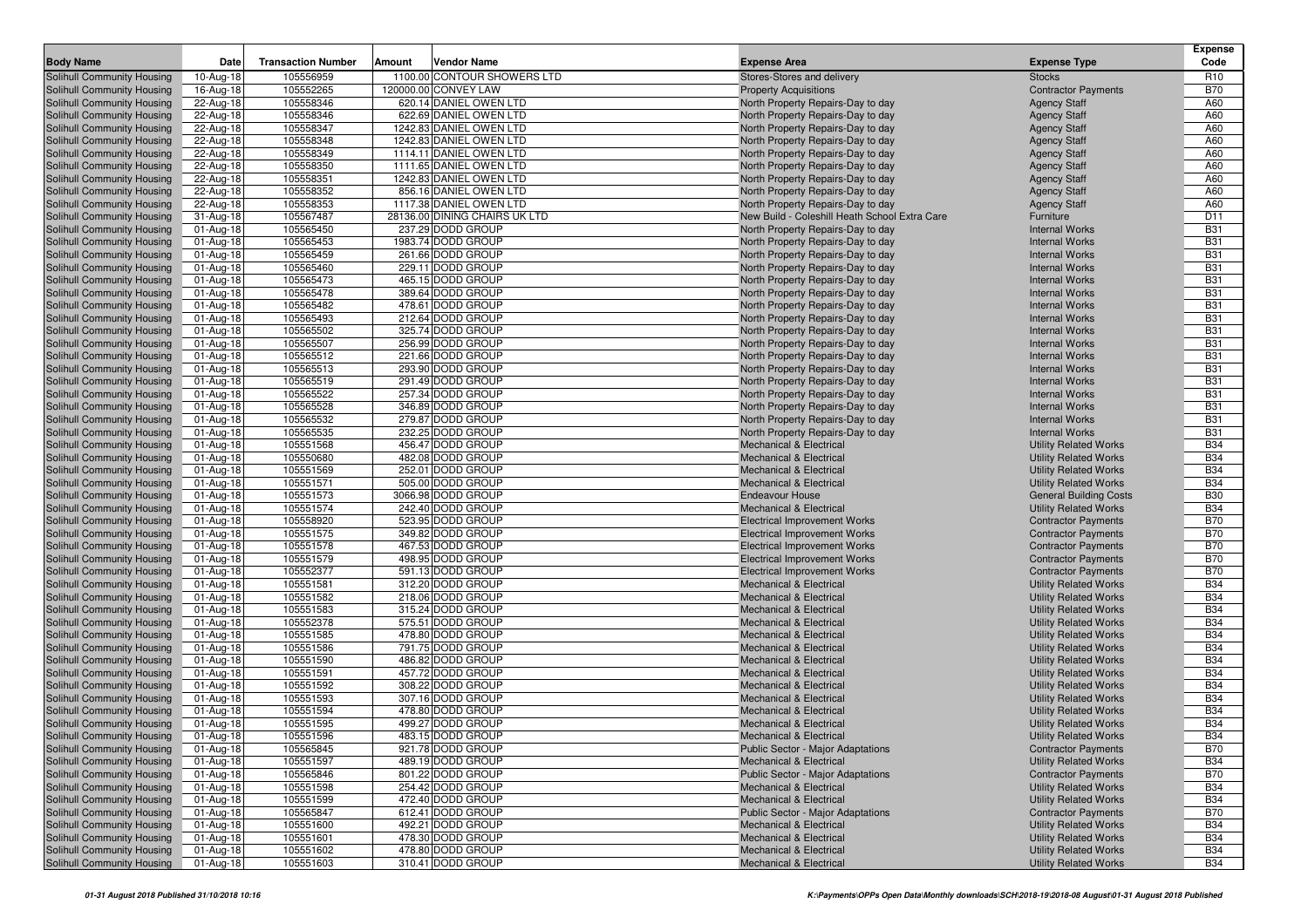|                                                          |                        |                           |                                         |                                                                          |                                                              | <b>Expense</b>           |
|----------------------------------------------------------|------------------------|---------------------------|-----------------------------------------|--------------------------------------------------------------------------|--------------------------------------------------------------|--------------------------|
| <b>Body Name</b>                                         | Date                   | <b>Transaction Number</b> | Vendor Name<br>Amount                   | <b>Expense Area</b>                                                      | <b>Expense Type</b>                                          | Code                     |
| Solihull Community Housing                               | 01-Aug-18              | 105551604                 | 492.44 DODD GROUP                       | <b>Mechanical &amp; Electrical</b>                                       | <b>Utility Related Works</b>                                 | <b>B34</b>               |
| Solihull Community Housing                               | 01-Aug-18              | 105552379                 | 443.30 DODD GROUP                       | <b>Mechanical &amp; Electrical</b>                                       | <b>Utility Related Works</b>                                 | <b>B34</b>               |
| Solihull Community Housing                               | 01-Aug-18              | 105551605                 | 516.82 DODD GROUP                       | <b>Electrical Improvement Works</b>                                      | <b>Contractor Payments</b>                                   | <b>B70</b>               |
| Solihull Community Housing                               | 01-Aug-18              | 105552380                 | 443.30 DODD GROUP                       | <b>Mechanical &amp; Electrical</b>                                       | <b>Utility Related Works</b>                                 | <b>B34</b>               |
| Solihull Community Housing                               | 01-Aug-18              | 105552381                 | 677.13 DODD GROUP                       | <b>Electrical Improvement Works</b>                                      | <b>Contractor Payments</b>                                   | <b>B70</b>               |
| Solihull Community Housing                               | 01-Aug-18              | 105550682                 | 566.69 DODD GROUP                       | <b>Mechanical &amp; Electrical</b>                                       | <b>Utility Related Works</b>                                 | <b>B34</b>               |
| Solihull Community Housing                               | 01-Aug-18              | 105551606                 | 501.23 DODD GROUP                       | <b>Electrical Improvement Works</b>                                      | <b>Contractor Payments</b>                                   | <b>B70</b>               |
| Solihull Community Housing                               | 01-Aug-18              | 105552382                 | 273.14 DODD GROUP                       | <b>Electrical Improvement Works</b>                                      | <b>Contractor Payments</b>                                   | <b>B70</b>               |
| Solihull Community Housing                               | 01-Aug-18              | 105551607                 | 313.84 DODD GROUP                       | <b>Mechanical &amp; Electrical</b>                                       | <b>Utility Related Works</b>                                 | <b>B34</b>               |
| Solihull Community Housing                               | 01-Aug-18              | 105551608                 | 294.65 DODD GROUP                       | <b>Mechanical &amp; Electrical</b>                                       | <b>Utility Related Works</b>                                 | <b>B34</b>               |
| Solihull Community Housing                               | 01-Aug-18              | 105551609                 | 431.06 DODD GROUP                       | <b>Mechanical &amp; Electrical</b>                                       | <b>Utility Related Works</b>                                 | <b>B34</b>               |
| Solihull Community Housing                               | 01-Aug-18              | 105558921                 | 14784.38 DODD GROUP                     | <b>Fire Protection Works</b>                                             | <b>Contractor Payments</b>                                   | <b>B70</b>               |
| Solihull Community Housing                               | 01-Aug-18              | 105558922                 | 14784.38 DODD GROUP                     | <b>Fire Protection Works</b>                                             | <b>Contractor Payments</b>                                   | <b>B70</b>               |
| Solihull Community Housing                               | 01-Aug-18              | 105558923                 | 14784.38 DODD GROUP                     | <b>Fire Protection Works</b>                                             | <b>Contractor Payments</b>                                   | <b>B70</b>               |
| Solihull Community Housing                               | 01-Aug-18              | 105558924                 | 14784.38 DODD GROUP                     | <b>Fire Protection Works</b>                                             | <b>Contractor Payments</b>                                   | <b>B70</b>               |
| Solihull Community Housing                               | 01-Aug-18              | 105558925                 | 14784.38 DODD GROUP                     | <b>Fire Protection Works</b>                                             | <b>Contractor Payments</b>                                   | <b>B70</b>               |
| Solihull Community Housing                               | 01-Aug-18              | 105551610                 | 288.06 DODD GROUP                       | <b>Mechanical &amp; Electrical</b>                                       | <b>Utility Related Works</b>                                 | <b>B34</b>               |
| Solihull Community Housing                               | 01-Aug-18              | 105551611                 | 272.25 DODD GROUP                       | <b>Mechanical &amp; Electrical</b>                                       | <b>Utility Related Works</b>                                 | <b>B34</b>               |
| Solihull Community Housing                               | 01-Aug-18              | 105552384                 | 303.57 DODD GROUP                       | <b>Mechanical &amp; Electrical</b>                                       | <b>Utility Related Works</b>                                 | <b>B34</b>               |
| Solihull Community Housing                               | 01-Aug-18              | 105565616                 | 221.66 DODD GROUP                       | North Property Repairs-Day to day                                        | <b>Internal Works</b>                                        | <b>B31</b>               |
| Solihull Community Housing                               | 01-Aug-18              | 105565627                 | 337.15 DODD GROUP<br>1099.61 DODD GROUP | North Property Repairs-Day to day<br>Kitchens                            | <b>Internal Works</b>                                        | <b>B31</b><br><b>B70</b> |
| Solihull Community Housing<br>Solihull Community Housing | 01-Aug-18              | 105565848<br>105565849    | 740.82 DODD GROUP                       | <b>Public Sector - Major Adaptations</b>                                 | <b>Contractor Payments</b>                                   | <b>B70</b>               |
| Solihull Community Housing                               | 01-Aug-18<br>01-Aug-18 | 105565850                 | 649.59 DODD GROUP                       | <b>Public Sector - Major Adaptations</b>                                 | <b>Contractor Payments</b><br><b>Contractor Payments</b>     | <b>B70</b>               |
| Solihull Community Housing                               | 01-Aug-18              | 105565851                 | 910.74 DODD GROUP                       | <b>Public Sector - Major Adaptations</b>                                 | <b>Contractor Payments</b>                                   | <b>B70</b>               |
| Solihull Community Housing                               | 01-Aug-18              | 105538506                 | 358.97 DODD GROUP                       | <b>Mechanical &amp; Electrical</b>                                       | <b>Utility Related Works</b>                                 | <b>B34</b>               |
| Solihull Community Housing                               | 01-Aug-18              | 105538507                 | 259.96 DODD GROUP                       | <b>Mechanical &amp; Electrical</b>                                       | <b>Utility Related Works</b>                                 | <b>B34</b>               |
| Solihull Community Housing                               | 01-Aug-18              | 105538509                 | 473.50 DODD GROUP                       | <b>Mechanical &amp; Electrical</b>                                       | <b>Utility Related Works</b>                                 | <b>B34</b>               |
| Solihull Community Housing                               | 01-Aug-18              | 105558926                 | 509.76 DODD GROUP                       | <b>Public Sector - Minor Works</b>                                       | <b>Contractor Payments</b>                                   | <b>B70</b>               |
| Solihull Community Housing                               | 01-Aug-18              | 105552385                 | 540.17 DODD GROUP                       | <b>Mechanical &amp; Electrical</b>                                       | <b>Utility Related Works</b>                                 | <b>B34</b>               |
| Solihull Community Housing                               | 01-Aug-18              | 105551613                 | 316.11 DODD GROUP                       | <b>Mechanical &amp; Electrical</b>                                       | <b>Utility Related Works</b>                                 | <b>B34</b>               |
| Solihull Community Housing                               | 01-Aug-18              | 105538510                 | 293.90 DODD GROUP                       | <b>Mechanical &amp; Electrical</b>                                       | <b>Utility Related Works</b>                                 | <b>B34</b>               |
| Solihull Community Housing                               | 01-Aug-18              | 105538512                 | 257.34 DODD GROUP                       | <b>Mechanical &amp; Electrical</b>                                       | <b>Utility Related Works</b>                                 | <b>B34</b>               |
| Solihull Community Housing                               | 01-Aug-18              | 105538513                 | 231.48 DODD GROUP                       | <b>Mechanical &amp; Electrical</b>                                       | <b>Utility Related Works</b>                                 | <b>B34</b>               |
| Solihull Community Housing                               | 01-Aug-18              | 105538514                 | 364.74 DODD GROUP                       | <b>Mechanical &amp; Electrical</b>                                       | <b>Utility Related Works</b>                                 | <b>B34</b>               |
| Solihull Community Housing                               | 01-Aug-18              | 105538515                 | 250.75 DODD GROUP                       | <b>Mechanical &amp; Electrical</b>                                       | <b>Utility Related Works</b>                                 | <b>B34</b>               |
| Solihull Community Housing                               | 01-Aug-18              | 105558927                 | 10931.57 DODD GROUP                     | Gas Warm Air/B'boiler/Storage Heater                                     | <b>Contractor Payments</b>                                   | <b>B70</b>               |
| Solihull Community Housing                               | 01-Aug-18              | 105538516                 | 413.88 DODD GROUP                       | <b>Mechanical &amp; Electrical</b>                                       | <b>Utility Related Works</b>                                 | <b>B34</b>               |
| Solihull Community Housing                               | 01-Aug-18              | 105538518                 | 271.28 DODD GROUP                       | <b>Mechanical &amp; Electrical</b>                                       | <b>Utility Related Works</b>                                 | <b>B34</b>               |
| Solihull Community Housing                               | 01-Aug-18              | 105551614                 | 531.07 DODD GROUP                       | <b>Electrical Improvement Works</b>                                      | <b>Contractor Payments</b>                                   | <b>B70</b>               |
| Solihull Community Housing                               | 01-Aug-18              | 105558928                 | 385.22 DODD GROUP                       | <b>Electrical Improvement Works</b>                                      | <b>Contractor Payments</b>                                   | <b>B70</b>               |
| Solihull Community Housing                               | 01-Aug-18              | 105552386                 | 523.79 DODD GROUP                       | <b>Electrical Improvement Works</b>                                      | <b>Contractor Payments</b>                                   | <b>B70</b>               |
| Solihull Community Housing                               | 01-Aug-18              | 105555353                 | 213.92 DODD GROUP                       | <b>Electrical Improvement Works</b>                                      | <b>Contractor Payments</b>                                   | <b>B70</b>               |
| Solihull Community Housing                               | 01-Aug-18              | 105538519                 | 310.24 DODD GROUP                       | <b>Mechanical &amp; Electrical</b>                                       | <b>Utility Related Works</b>                                 | <b>B34</b>               |
| Solihull Community Housing                               | 01-Aug-18              | 105538521                 | 444.71 DODD GROUP                       | <b>Mechanical &amp; Electrical</b>                                       | <b>Utility Related Works</b>                                 | <b>B34</b>               |
| Solihull Community Housing                               | 01-Aug-18              | 105551615                 | 224.77 DODD GROUP                       | <b>Mechanical &amp; Electrical</b>                                       | <b>Utility Related Works</b>                                 | <b>B34</b>               |
| Solihull Community Housing                               | 01-Aug-18              | 105551616<br>105551617    | 447.41 DODD GROUP<br>274.89 DODD GROUP  | <b>Mechanical &amp; Electrical</b><br><b>Mechanical &amp; Electrical</b> | <b>Utility Related Works</b><br><b>Utility Related Works</b> | <b>B34</b><br><b>B34</b> |
| Solihull Community Housing<br>Solihull Community Housing | 01-Aug-18              | 105552388                 | 449.89 DODD GROUP                       | <b>Mechanical &amp; Electrical</b>                                       | <b>Utility Related Works</b>                                 | <b>B34</b>               |
| <b>Solihull Community Housing</b>                        | 01-Aug-18<br>01-Aug-18 | 105551618                 | 485.63 DODD GROUP                       | <b>Mechanical &amp; Electrical</b>                                       | <b>Utility Related Works</b>                                 | <b>B34</b>               |
| Solihull Community Housing                               | 01-Aug-18              | 105538522                 | 674.96 DODD GROUP                       | <b>MST</b> -Structural Works                                             | <b>Contractor Payments</b>                                   | <b>B70</b>               |
| Solihull Community Housing                               | 01-Aug-18              | 105552389                 | 632.16 DODD GROUP                       | <b>Electrical Improvement Works</b>                                      | <b>Contractor Payments</b>                                   | <b>B70</b>               |
| Solihull Community Housing                               | $14$ -Aug-18           | 105551619                 | 668.85 DODD GROUP                       | <b>Mechanical &amp; Electrical</b>                                       | <b>Utility Related Works</b>                                 | <b>B34</b>               |
| Solihull Community Housing                               | 14-Aug-18              | 105551620                 | 396.88 DODD GROUP                       | <b>Mechanical &amp; Electrical</b>                                       | <b>Utility Related Works</b>                                 | <b>B34</b>               |
| Solihull Community Housing                               | 14-Aug-18              | 105551621                 | 268.33 DODD GROUP                       | <b>Mechanical &amp; Electrical</b>                                       | <b>Utility Related Works</b>                                 | <b>B34</b>               |
| Solihull Community Housing                               | 14-Aug-18              | 105551622                 | 285.30 DODD GROUP                       | <b>Mechanical &amp; Electrical</b>                                       | <b>Utility Related Works</b>                                 | <b>B34</b>               |
| Solihull Community Housing                               | 14-Aug-18              | 105551624                 | 3331.35 DODD GROUP                      | Gas Warm Air/B'boiler/Storage Heater                                     | <b>Contractor Payments</b>                                   | <b>B70</b>               |
| Solihull Community Housing                               | 14-Aug-18              | 105555354                 | 3331.35 DODD GROUP                      | Gas Warm Air/B'boiler/Storage Heater                                     | <b>Contractor Payments</b>                                   | <b>B70</b>               |
| Solihull Community Housing                               | 14-Aug-18              | 105555355                 | 3331.35 DODD GROUP                      | Gas Warm Air/B'boiler/Storage Heater                                     | <b>Contractor Payments</b>                                   | <b>B70</b>               |
| Solihull Community Housing                               | 14-Aug-18              | 105555356                 | 1966.98 DODD GROUP                      | Gas Warm Air/B'boiler/Storage Heater                                     | <b>Contractor Payments</b>                                   | <b>B70</b>               |
| Solihull Community Housing                               | 14-Aug-18              | 105555357                 | 3331.35 DODD GROUP                      | Gas Warm Air/B'boiler/Storage Heater                                     | <b>Contractor Payments</b>                                   | <b>B70</b>               |
| Solihull Community Housing                               | 14-Aug-18              | 105551625                 | 3331.35 DODD GROUP                      | Gas Warm Air/B'boiler/Storage Heater                                     | <b>Contractor Payments</b>                                   | <b>B70</b>               |
| Solihull Community Housing                               | 14-Aug-18              | 105555358                 | 3331.35 DODD GROUP                      | Gas Warm Air/B'boiler/Storage Heater                                     | <b>Contractor Payments</b>                                   | <b>B70</b>               |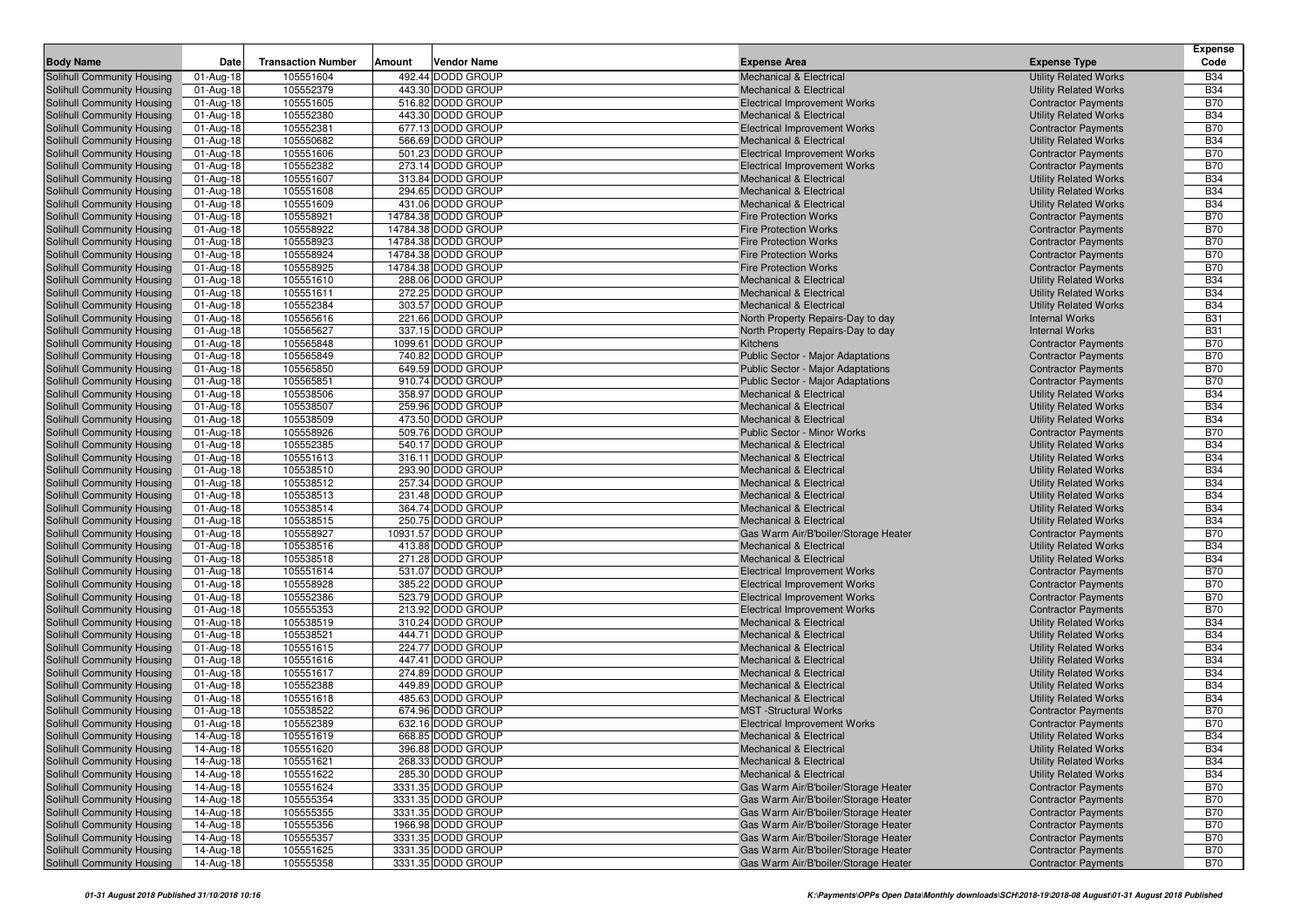|                                                          |                        |                           |                                         |                                                                            |                                                              | <b>Expense</b>           |
|----------------------------------------------------------|------------------------|---------------------------|-----------------------------------------|----------------------------------------------------------------------------|--------------------------------------------------------------|--------------------------|
| <b>Body Name</b>                                         | Date                   | <b>Transaction Number</b> | Amount<br>Vendor Name                   | <b>Expense Area</b>                                                        | <b>Expense Type</b>                                          | Code                     |
| Solihull Community Housing                               | 14-Aug-18              | 105555359                 | 3331.35 DODD GROUP                      | Gas Warm Air/B'boiler/Storage Heater                                       | <b>Contractor Payments</b>                                   | <b>B70</b>               |
| Solihull Community Housing                               | 14-Aug-18              | 105555360                 | 3331.35 DODD GROUP                      | Gas Warm Air/B'boiler/Storage Heater                                       | <b>Contractor Payments</b>                                   | <b>B70</b>               |
| Solihull Community Housing                               | 14-Aug-18              | 105555361                 | 3331.35 DODD GROUP                      | Gas Warm Air/B'boiler/Storage Heater                                       | <b>Contractor Payments</b>                                   | <b>B70</b>               |
| Solihull Community Housing                               | 14-Aug-18              | 105551626                 | 330.92 DODD GROUP                       | <b>Mechanical &amp; Electrical</b>                                         | <b>Utility Related Works</b>                                 | <b>B34</b>               |
| Solihull Community Housing                               | 14-Aug-18              | 105555362                 | 3331.35 DODD GROUP                      | Gas Warm Air/B'boiler/Storage Heater                                       | <b>Contractor Payments</b>                                   | <b>B70</b><br><b>B34</b> |
| Solihull Community Housing<br>Solihull Community Housing | 14-Aug-18<br>14-Aug-18 | 105551627<br>105555363    | 384.17 DODD GROUP<br>3331.35 DODD GROUP | Mechanical & Electrical                                                    | <b>Utility Related Works</b>                                 | <b>B70</b>               |
| Solihull Community Housing                               | 14-Aug-18              | 105551628                 | 220.26 DODD GROUP                       | Gas Warm Air/B'boiler/Storage Heater<br><b>Mechanical &amp; Electrical</b> | <b>Contractor Payments</b><br><b>Utility Related Works</b>   | <b>B34</b>               |
| Solihull Community Housing                               | 14-Aug-18              | 105555364                 | 3331.35 DODD GROUP                      | Gas Warm Air/B'boiler/Storage Heater                                       | <b>Contractor Payments</b>                                   | <b>B70</b>               |
| Solihull Community Housing                               | 14-Aug-18              | 105555365                 | 3331.35 DODD GROUP                      | Gas Warm Air/B'boiler/Storage Heater                                       | <b>Contractor Payments</b>                                   | <b>B70</b>               |
| Solihull Community Housing                               | 14-Aug-18              | 105555366                 | 3331.35 DODD GROUP                      | Gas Warm Air/B'boiler/Storage Heater                                       | <b>Contractor Payments</b>                                   | <b>B70</b>               |
| Solihull Community Housing                               | 14-Aug-18              | 105551629                 | 257.34 DODD GROUP                       | <b>Mechanical &amp; Electrical</b>                                         | <b>Utility Related Works</b>                                 | <b>B34</b>               |
| Solihull Community Housing                               | 14-Aug-18              | 105555367                 | 3331.35 DODD GROUP                      | Gas Warm Air/B'boiler/Storage Heater                                       | <b>Contractor Payments</b>                                   | <b>B70</b>               |
| Solihull Community Housing                               | 14-Aug-18              | 105551630                 | 247.33 DODD GROUP                       | <b>Mechanical &amp; Electrical</b>                                         | <b>Utility Related Works</b>                                 | <b>B34</b>               |
| Solihull Community Housing                               | 14-Aug-18              | 105555368                 | 3331.10 DODD GROUP                      | Gas Warm Air/B'boiler/Storage Heater                                       | <b>Contractor Payments</b>                                   | <b>B70</b>               |
| Solihull Community Housing                               | 14-Aug-18              | 105555369                 | 3331.35 DODD GROUP                      | Gas Warm Air/B'boiler/Storage Heater                                       | <b>Contractor Payments</b>                                   | <b>B70</b>               |
| Solihull Community Housing                               | 14-Aug-18              | 105555370                 | 3331.35 DODD GROUP                      | Gas Warm Air/B'boiler/Storage Heater                                       | <b>Contractor Payments</b>                                   | <b>B70</b>               |
| Solihull Community Housing                               | 14-Aug-18              | 105555371                 | 3331.35 DODD GROUP                      | Gas Warm Air/B'boiler/Storage Heater                                       | <b>Contractor Payments</b>                                   | <b>B70</b>               |
| Solihull Community Housing                               | 14-Aug-18              | 105555372                 | 3331.35 DODD GROUP                      | Gas Warm Air/B'boiler/Storage Heater                                       | <b>Contractor Payments</b>                                   | <b>B70</b>               |
| Solihull Community Housing                               | 14-Aug-18              | 105555373                 | 3331.35 DODD GROUP                      | Gas Warm Air/B'boiler/Storage Heater                                       | <b>Contractor Payments</b>                                   | <b>B70</b>               |
| Solihull Community Housing                               | 14-Aug-18              | 105555374                 | 3331.35 DODD GROUP                      | Gas Warm Air/B'boiler/Storage Heater                                       | <b>Contractor Payments</b>                                   | <b>B70</b>               |
| Solihull Community Housing                               | 14-Aug-18              | 105555375                 | 1966.98 DODD GROUP                      | Gas Warm Air/B'boiler/Storage Heater                                       | <b>Contractor Payments</b>                                   | <b>B70</b>               |
| Solihull Community Housing                               | 14-Aug-18              | 105555376                 | 3331.35 DODD GROUP                      | Gas Warm Air/B'boiler/Storage Heater                                       | <b>Contractor Payments</b>                                   | <b>B70</b>               |
| Solihull Community Housing                               | 14-Aug-18              | 105555377                 | 3331.35 DODD GROUP                      | Gas Warm Air/B'boiler/Storage Heater                                       | <b>Contractor Payments</b>                                   | <b>B70</b>               |
| Solihull Community Housing                               | 14-Aug-18              | 105555378<br>105551633    | 3331.35 DODD GROUP<br>311.96 DODD GROUP | Gas Warm Air/B'boiler/Storage Heater<br><b>Mechanical &amp; Electrical</b> | <b>Contractor Payments</b>                                   | <b>B70</b><br><b>B34</b> |
| Solihull Community Housing<br>Solihull Community Housing | 14-Aug-18<br>14-Aug-18 | 105555379                 | 3331.35 DODD GROUP                      | Gas Warm Air/B'boiler/Storage Heater                                       | <b>Utility Related Works</b><br><b>Contractor Payments</b>   | <b>B70</b>               |
| Solihull Community Housing                               | 14-Aug-18              | 105551634                 | 3331.35 DODD GROUP                      | Gas Warm Air/B'boiler/Storage Heater                                       | <b>Contractor Payments</b>                                   | <b>B70</b>               |
| Solihull Community Housing                               | 14-Aug-18              | 105550775                 | 345.91 DODD GROUP                       | <b>Electrical Improvement Works</b>                                        | <b>Contractor Payments</b>                                   | <b>B70</b>               |
| Solihull Community Housing                               | 14-Aug-18              | 105551636                 | 552.82 DODD GROUP                       | <b>Mechanical &amp; Electrical</b>                                         | <b>Utility Related Works</b>                                 | <b>B34</b>               |
| Solihull Community Housing                               | 14-Aug-18              | 105558929                 | 1065.83 DODD GROUP                      | <b>Mechanical &amp; Electrical</b>                                         | <b>Utility Related Works</b>                                 | <b>B34</b>               |
| Solihull Community Housing                               | 14-Aug-18              | 105550812                 | 383.58 DODD GROUP                       | <b>Electrical Improvement Works</b>                                        | <b>Contractor Payments</b>                                   | <b>B70</b>               |
| Solihull Community Housing                               | 14-Aug-18              | 105550814                 | 365.81 DODD GROUP                       | <b>Electrical Improvement Works</b>                                        | <b>Contractor Payments</b>                                   | <b>B70</b>               |
| Solihull Community Housing                               | 14-Aug-18              | 105550816                 | 435.56 DODD GROUP                       | <b>Electrical Improvement Works</b>                                        | <b>Contractor Payments</b>                                   | <b>B70</b>               |
| Solihull Community Housing                               | 14-Aug-18              | 105550817                 | 352.68 DODD GROUP                       | <b>Electrical Improvement Works</b>                                        | <b>Contractor Payments</b>                                   | <b>B70</b>               |
| Solihull Community Housing                               | 14-Aug-18              | 105550818                 | 434.45 DODD GROUP                       | <b>Electrical Improvement Works</b>                                        | <b>Contractor Payments</b>                                   | <b>B70</b>               |
| Solihull Community Housing                               | 14-Aug-18              | 105552390                 | 228.04 DODD GROUP                       | <b>Electrical Improvement Works</b>                                        | <b>Contractor Payments</b>                                   | <b>B70</b>               |
| Solihull Community Housing                               | 14-Aug-18              | 105550877                 | 234.28 DODD GROUP                       | Kitchens                                                                   | <b>Contractor Payments</b>                                   | <b>B70</b>               |
| Solihull Community Housing                               | 14-Aug-18              | 105550879                 | 298.52 DODD GROUP                       | North Property Repairs-Voids                                               | Voids                                                        | <b>B38</b>               |
| Solihull Community Housing                               | 14-Aug-18              | 105550884                 | 526.75 DODD GROUP                       | <b>Mechanical &amp; Electrical</b>                                         | <b>Utility Related Works</b>                                 | <b>B34</b>               |
| Solihull Community Housing                               | 14-Aug-18              | 105550886                 | 233.11 DODD GROUP                       | <b>Mechanical &amp; Electrical</b>                                         | <b>Utility Related Works</b>                                 | <b>B34</b>               |
| Solihull Community Housing<br>Solihull Community Housing | 14-Aug-18<br>14-Aug-18 | 105558930<br>105552391    | 229.03 DODD GROUP<br>1249.39 DODD GROUP | <b>Mechanical &amp; Electrical</b><br>Mechanical & Electrical              | <b>Utility Related Works</b><br><b>Utility Related Works</b> | <b>B34</b><br><b>B34</b> |
| Solihull Community Housing                               | 14-Aug-18              | 105555380                 | 1159.57 DODD GROUP                      | <b>Mechanical &amp; Electrical</b>                                         | <b>Utility Related Works</b>                                 | <b>B34</b>               |
| Solihull Community Housing                               | 14-Aug-18              | 105550911                 | 246.46 DODD GROUP                       | <b>Mechanical &amp; Electrical</b>                                         | <b>Utility Related Works</b>                                 | <b>B34</b>               |
| Solihull Community Housing                               | 14-Aug-18              | 105551638                 | 254.28 DODD GROUP                       | <b>Mechanical &amp; Electrical</b>                                         | <b>Utility Related Works</b>                                 | <b>B34</b>               |
| Solihull Community Housing                               | 14-Aug-18              | 105550922                 | 242.00 DODD GROUP                       | <b>Electrical Improvement Works</b>                                        | <b>Contractor Payments</b>                                   | <b>B70</b>               |
| Solihull Community Housing                               | 14-Aug-18              | 105552392                 | 651.39 DODD GROUP                       | <b>Electrical Improvement Works</b>                                        | <b>Contractor Payments</b>                                   | <b>B70</b>               |
| Solihull Community Housing                               | 14-Aug-18              | 105550926                 | 238.95 DODD GROUP                       | <b>Electrical Improvement Works</b>                                        | <b>Contractor Payments</b>                                   | <b>B70</b>               |
| <b>Solihull Community Housing</b>                        | 14-Aug-18              | 105550928                 | 250.31 DODD GROUP                       | <b>Electrical Improvement Works</b>                                        | <b>Contractor Payments</b>                                   | <b>B70</b>               |
| Solihull Community Housing                               | 14-Aug-18              | 105550929                 | 262.85 DODD GROUP                       | <b>Electrical Improvement Works</b>                                        | <b>Contractor Payments</b>                                   | <b>B70</b>               |
| Solihull Community Housing                               | 14-Aug-18              | 105550933                 | 450.33 DODD GROUP                       | <b>Electrical Improvement Works</b>                                        | <b>Contractor Payments</b>                                   | <b>B70</b>               |
| Solihull Community Housing                               | $14$ -Aug-18           | 105550935                 | 270.28 DODD GROUP                       | Electrical Improvement Works                                               | <b>Contractor Payments</b>                                   | <b>B70</b>               |
| Solihull Community Housing                               | 14-Aug-18              | 105550936                 | 256.53 DODD GROUP                       | <b>Electrical Improvement Works</b>                                        | <b>Contractor Payments</b>                                   | <b>B70</b>               |
| Solihull Community Housing                               | 14-Aug-18              | 105550938                 | 349.70 DODD GROUP                       | <b>Electrical Improvement Works</b>                                        | <b>Contractor Payments</b>                                   | <b>B70</b>               |
| Solihull Community Housing                               | 14-Aug-18              | 105552393                 | 641.66 DODD GROUP                       | <b>Electrical Improvement Works</b>                                        | <b>Contractor Payments</b>                                   | <b>B70</b>               |
| Solihull Community Housing                               | 14-Aug-18              | 105551639                 | 447.96 DODD GROUP                       | <b>Mechanical &amp; Electrical</b>                                         | <b>Utility Related Works</b>                                 | <b>B34</b>               |
| Solihull Community Housing                               | 14-Aug-18              | 105551640                 | 332.68 DODD GROUP                       | <b>Mechanical &amp; Electrical</b>                                         | <b>Utility Related Works</b>                                 | <b>B34</b>               |
| Solihull Community Housing                               | 14-Aug-18              | 105558931                 | 289.40 DODD GROUP                       | <b>Public Sector - Major Adaptations</b>                                   | <b>Contractor Payments</b>                                   | <b>B70</b>               |
| Solihull Community Housing<br>Solihull Community Housing | 14-Aug-18              | 105551641<br>105552394    | 448.76 DODD GROUP<br>464.74 DODD GROUP  | Mechanical & Electrical<br><b>Mechanical &amp; Electrical</b>              | <b>Utility Related Works</b><br><b>Utility Related Works</b> | <b>B34</b><br><b>B34</b> |
| Solihull Community Housing                               | 14-Aug-18<br>14-Aug-18 | 105551642                 | 240.57 DODD GROUP                       | <b>Mechanical &amp; Electrical</b>                                         | <b>Utility Related Works</b>                                 | <b>B34</b>               |
| Solihull Community Housing                               | 14-Aug-18              | 105552395                 | 456.93 DODD GROUP                       | <b>Mechanical &amp; Electrical</b>                                         | <b>Utility Related Works</b>                                 | <b>B34</b>               |
|                                                          |                        |                           |                                         |                                                                            |                                                              |                          |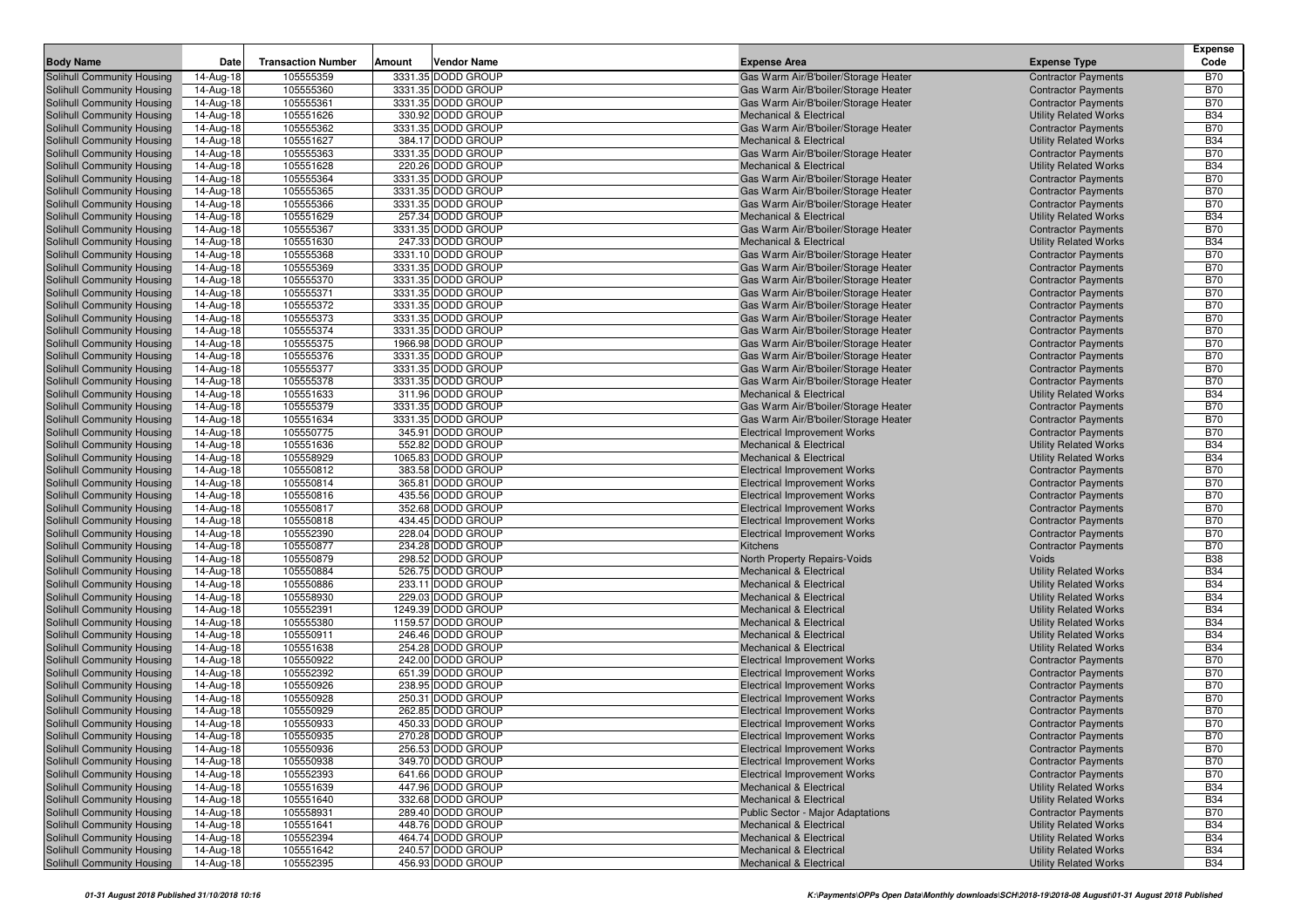|                                                          |                         |                           |                                         |                                                                            |                                                          | <b>Expense</b>           |
|----------------------------------------------------------|-------------------------|---------------------------|-----------------------------------------|----------------------------------------------------------------------------|----------------------------------------------------------|--------------------------|
| <b>Body Name</b>                                         | Date                    | <b>Transaction Number</b> | Amount<br>Vendor Name                   | <b>Expense Area</b>                                                        | <b>Expense Type</b>                                      | Code                     |
| Solihull Community Housing                               | 14-Aug-18               | 105558932                 | 370.17 DODD GROUP                       | <b>Electrical Improvement Works</b>                                        | <b>Contractor Payments</b>                               | <b>B70</b>               |
| Solihull Community Housing                               | 14-Aug-18               | 105551194                 | 363.86 DODD GROUP                       | <b>Electrical Improvement Works</b>                                        | <b>Contractor Payments</b>                               | <b>B70</b>               |
| Solihull Community Housing                               | 14-Aug-18               | 105551197                 | 249.77 DODD GROUP                       | <b>Electrical Improvement Works</b>                                        | <b>Contractor Payments</b>                               | <b>B70</b>               |
| Solihull Community Housing                               | 14-Aug-18               | 105551198                 | 233.95 DODD GROUP                       | <b>Electrical Improvement Works</b>                                        | <b>Contractor Payments</b>                               | <b>B70</b>               |
| Solihull Community Housing                               | 14-Aug-18               | 105551199                 | 248.75 DODD GROUP                       | <b>Electrical Improvement Works</b>                                        | <b>Contractor Payments</b>                               | <b>B70</b>               |
| Solihull Community Housing                               | 14-Aug-18               | 105551203                 | 427.18 DODD GROUP                       | Kitchens                                                                   | <b>Contractor Payments</b>                               | <b>B70</b>               |
| Solihull Community Housing                               | 14-Aug-18               | 105551204                 | 460.30 DODD GROUP                       | <b>Kitchens</b>                                                            | <b>Contractor Payments</b>                               | <b>B70</b>               |
| Solihull Community Housing                               | 14-Aug-18               | 105565852                 | 643.60 DODD GROUP                       | Kitchens                                                                   | <b>Contractor Payments</b>                               | <b>B70</b>               |
| Solihull Community Housing                               | 14-Aug-18               | 105551206                 | 248.10 DODD GROUP                       | <b>Public Sector - Major Adaptations</b>                                   | <b>Contractor Payments</b>                               | <b>B70</b>               |
| Solihull Community Housing                               | 14-Aug-18               | 105565853                 | 781.32 DODD GROUP                       | Public Sector - Major Adaptations                                          | <b>Contractor Payments</b>                               | <b>B70</b>               |
| Solihull Community Housing                               | 14-Aug-18               | 105565854                 | 938.86 DODD GROUP<br>216.61 DODD GROUP  | Private Sector - Disabled Facilities Grants<br><b>Kitchens</b>             | <b>Contractor Payments</b>                               | <b>B70</b><br><b>B70</b> |
| Solihull Community Housing<br>Solihull Community Housing | 14-Aug-18<br>14-Aug-18  | 105565855<br>105565856    | 215.31 DODD GROUP                       | Public Sector - Major Adaptations                                          | <b>Contractor Payments</b><br><b>Contractor Payments</b> | <b>B70</b>               |
| Solihull Community Housing                               | 14-Aug-18               | 105551224                 | 236.89 DODD GROUP                       | North Property Repairs-Voids                                               | Voids                                                    | <b>B38</b>               |
| Solihull Community Housing                               | 14-Aug-18               | 105552396                 | 3773.48 DODD GROUP                      | Gas Warm Air/B'boiler/Storage Heater                                       | <b>Contractor Payments</b>                               | <b>B70</b>               |
| Solihull Community Housing                               | 14-Aug-18               | 105552397                 | 3751.71 DODD GROUP                      | Gas Warm Air/B'boiler/Storage Heater                                       | <b>Contractor Payments</b>                               | <b>B70</b>               |
| Solihull Community Housing                               | 22-Aug-18               | 105559660                 | 380.51 DODD GROUP                       | North Property Repairs-Voids                                               | Voids                                                    | <b>B38</b>               |
| Solihull Community Housing                               | 22-Aug-18               | 105559661                 | 316.26 DODD GROUP                       | North Property Repairs-Voids                                               | Voids                                                    | <b>B38</b>               |
| Solihull Community Housing                               | 22-Aug-18               | 105559662                 | 399.32 DODD GROUP                       | North Property Repairs-Voids                                               | Voids                                                    | <b>B38</b>               |
| Solihull Community Housing                               | 22-Aug-18               | 105559663                 | 259.06 DODD GROUP                       | North Property Repairs-Voids                                               | Voids                                                    | <b>B38</b>               |
| Solihull Community Housing                               | 22-Aug-18               | 105559665                 | 371.78 DODD GROUP                       | North Property Repairs-Voids                                               | Voids                                                    | <b>B38</b>               |
| Solihull Community Housing                               | 22-Aug-18               | 105559666                 | 286.57 DODD GROUP                       | North Property Repairs-Voids                                               | Voids                                                    | <b>B38</b>               |
| Solihull Community Housing                               | 22-Aug-18               | 105559667                 | 237.28 DODD GROUP                       | North Property Repairs-Voids                                               | Voids                                                    | <b>B38</b>               |
| Solihull Community Housing                               | 22-Aug-18               | 105565858                 | 508.49 DODD GROUP                       | <b>Mechanical &amp; Electrical</b>                                         | <b>Utility Related Works</b>                             | <b>B34</b>               |
| Solihull Community Housing                               | 22-Aug-18               | 105565860                 | 569.04 DODD GROUP                       | <b>Mechanical &amp; Electrical</b>                                         | <b>Utility Related Works</b>                             | <b>B34</b>               |
| Solihull Community Housing                               | 22-Aug-18               | 105565861                 | 492.45 DODD GROUP                       | <b>Mechanical &amp; Electrical</b>                                         | <b>Utility Related Works</b>                             | <b>B34</b>               |
| Solihull Community Housing                               | 22-Aug-18               | 105565862                 | 368.42 DODD GROUP                       | Mechanical & Electrical                                                    | <b>Utility Related Works</b>                             | <b>B34</b>               |
| Solihull Community Housing                               | 22-Aug-18               | 105565863                 | 280.19 DODD GROUP                       | <b>Mechanical &amp; Electrical</b>                                         | <b>Utility Related Works</b>                             | <b>B34</b>               |
| Solihull Community Housing                               | 22-Aug-18               | 105560719                 | 230.87 DODD GROUP                       | <b>Mechanical &amp; Electrical</b>                                         | <b>Utility Related Works</b>                             | <b>B34</b>               |
| Solihull Community Housing                               | 22-Aug-18               | 105560720                 | 233.86 DODD GROUP                       | <b>Mechanical &amp; Electrical</b>                                         | <b>Utility Related Works</b>                             | <b>B34</b>               |
| Solihull Community Housing                               | 22-Aug-18               | 105560723                 | 268.33 DODD GROUP                       | <b>Mechanical &amp; Electrical</b>                                         | <b>Utility Related Works</b>                             | <b>B34</b>               |
| Solihull Community Housing                               | 22-Aug-18               | 105560724                 | 213.05 DODD GROUP                       | <b>Mechanical &amp; Electrical</b>                                         | <b>Utility Related Works</b>                             | <b>B34</b>               |
| Solihull Community Housing                               | 22-Aug-18               | 105559857                 | 481.18 DODD GROUP                       | <b>Electrical Improvement Works</b>                                        | <b>Contractor Payments</b>                               | <b>B70</b>               |
| Solihull Community Housing                               | 22-Aug-18               | 105559858                 | 429.65 DODD GROUP                       | <b>Electrical Improvement Works</b>                                        | <b>Contractor Payments</b>                               | <b>B70</b>               |
| Solihull Community Housing                               | 22-Aug-18               | 105565864<br>105559859    | 532.85 DODD GROUP<br>424.85 DODD GROUP  | <b>Electrical Improvement Works</b>                                        | <b>Contractor Payments</b>                               | <b>B70</b><br><b>B70</b> |
| Solihull Community Housing<br>Solihull Community Housing | 22-Aug-18<br>22-Aug-18  | 105559860                 | 494.83 DODD GROUP                       | <b>Electrical Improvement Works</b><br><b>Electrical Improvement Works</b> | <b>Contractor Payments</b><br><b>Contractor Payments</b> | <b>B70</b>               |
| Solihull Community Housing                               | 22-Aug-18               | 105559861                 | 362.81 DODD GROUP                       | <b>Electrical Improvement Works</b>                                        | <b>Contractor Payments</b>                               | <b>B70</b>               |
| Solihull Community Housing                               | 22-Aug-18               | 105559862                 | 487.44 DODD GROUP                       | <b>Electrical Improvement Works</b>                                        | <b>Contractor Payments</b>                               | <b>B70</b>               |
| Solihull Community Housing                               | 22-Aug-18               | 105559863                 | 491.02 DODD GROUP                       | <b>Electrical Improvement Works</b>                                        | <b>Contractor Payments</b>                               | <b>B70</b>               |
| Solihull Community Housing                               | 22-Aug-18               | 105559864                 | 454.49 DODD GROUP                       | <b>Electrical Improvement Works</b>                                        | <b>Contractor Payments</b>                               | <b>B70</b>               |
| Solihull Community Housing                               | 22-Aug-18               | 105559865                 | 482.83 DODD GROUP                       | <b>Electrical Improvement Works</b>                                        | <b>Contractor Payments</b>                               | <b>B70</b>               |
| Solihull Community Housing                               | 22-Aug-18               | 105559867                 | 494.51 DODD GROUP                       | <b>Electrical Improvement Works</b>                                        | <b>Contractor Payments</b>                               | <b>B70</b>               |
| Solihull Community Housing                               | 22-Aug-18               | 105559869                 | 470.54 DODD GROUP                       | <b>Electrical Improvement Works</b>                                        | <b>Contractor Payments</b>                               | <b>B70</b>               |
| Solihull Community Housing                               | 22-Aug-18               | 105565865                 | 535.21 DODD GROUP                       | <b>Electrical Improvement Works</b>                                        | <b>Contractor Payments</b>                               | <b>B70</b>               |
| Solihull Community Housing                               | 22-Aug-18               | 105559872                 | 486.08 DODD GROUP                       | <b>Electrical Improvement Works</b>                                        | <b>Contractor Payments</b>                               | <b>B70</b>               |
| Solihull Community Housing                               | 22-Aug-18               | 105565866                 | 528.12 DODD GROUP                       | <b>Electrical Improvement Works</b>                                        | <b>Contractor Payments</b>                               | <b>B70</b>               |
| Solihull Community Housing                               | 22-Aug-18               | 105565867                 | 647.03 DODD GROUP                       | <b>Electrical Improvement Works</b>                                        | <b>Contractor Payments</b>                               | <b>B70</b>               |
| Solihull Community Housing                               | 22-Aug-18               | 105565868                 | 540.13 DODD GROUP                       | <b>Electrical Improvement Works</b>                                        | <b>Contractor Payments</b>                               | <b>B70</b>               |
| <b>Solihull Community Housing</b>                        | 22-Aug-18               | 105565869                 | 507.55 DODD GROUP                       | <b>Electrical Improvement Works</b>                                        | <b>Contractor Payments</b>                               | <b>B70</b>               |
| Solihull Community Housing                               | 22-Aug-18               | 105565870                 | 537.35 DODD GROUP                       | <b>Electrical Improvement Works</b>                                        | <b>Contractor Payments</b>                               | <b>B70</b>               |
| Solihull Community Housing                               | 22-Aug-18               | 105559887                 | 393.98 DODD GROUP                       | <b>Electrical Improvement Works</b>                                        | <b>Contractor Payments</b>                               | <b>B70</b>               |
| Solihull Community Housing                               | $\overline{22}$ -Aug-18 | 105559888                 | 342.07 DODD GROUP                       | Electrical Improvement Works                                               | <b>Contractor Payments</b>                               | <b>B70</b>               |
| <b>Solihull Community Housing</b>                        | 22-Aug-18               | 105559889                 | 436.34 DODD GROUP                       | <b>Electrical Improvement Works</b>                                        | <b>Contractor Payments</b>                               | <b>B70</b>               |
| Solihull Community Housing                               | 22-Aug-18               | 105559890                 | 246.05 DODD GROUP                       | <b>Electrical Improvement Works</b>                                        | <b>Contractor Payments</b>                               | <b>B70</b>               |
| Solihull Community Housing                               | 22-Aug-18               | 105559891                 | 350.63 DODD GROUP                       | <b>Electrical Improvement Works</b>                                        | <b>Contractor Payments</b>                               | <b>B70</b>               |
| Solihull Community Housing                               | 22-Aug-18               | 105565871                 | 671.43 DODD GROUP                       | <b>Electrical Improvement Works</b>                                        | <b>Contractor Payments</b>                               | <b>B70</b>               |
| Solihull Community Housing                               | 22-Aug-18               | 105559898                 | 461.33 DODD GROUP                       | <b>Electrical Improvement Works</b>                                        | <b>Contractor Payments</b>                               | <b>B70</b>               |
| Solihull Community Housing                               | 22-Aug-18               | 105560725                 | 361.79 DODD GROUP                       | <b>Mechanical &amp; Electrical</b>                                         | <b>Utility Related Works</b>                             | <b>B34</b>               |
| Solihull Community Housing<br>Solihull Community Housing | 22-Aug-18<br>22-Aug-18  | 105559928<br>105565872    | 516.62 DODD GROUP<br>3575.02 DODD GROUP | Kitchens<br><b>MST</b> -Structural Works                                   | <b>Contractor Payments</b><br><b>Contractor Payments</b> | <b>B70</b><br><b>B70</b> |
| Solihull Community Housing                               | 22-Aug-18               | 105565873                 | 770.53 DODD GROUP                       | Private Sector - Disabled Facilities Grants                                | <b>Contractor Payments</b>                               | <b>B70</b>               |
| Solihull Community Housing                               | 29-Aug-18               | 105565969                 | 247.00 DODD GROUP                       | <b>Mechanical &amp; Electrical</b>                                         | <b>Utility Related Works</b>                             | <b>B34</b>               |
|                                                          |                         |                           |                                         |                                                                            |                                                          |                          |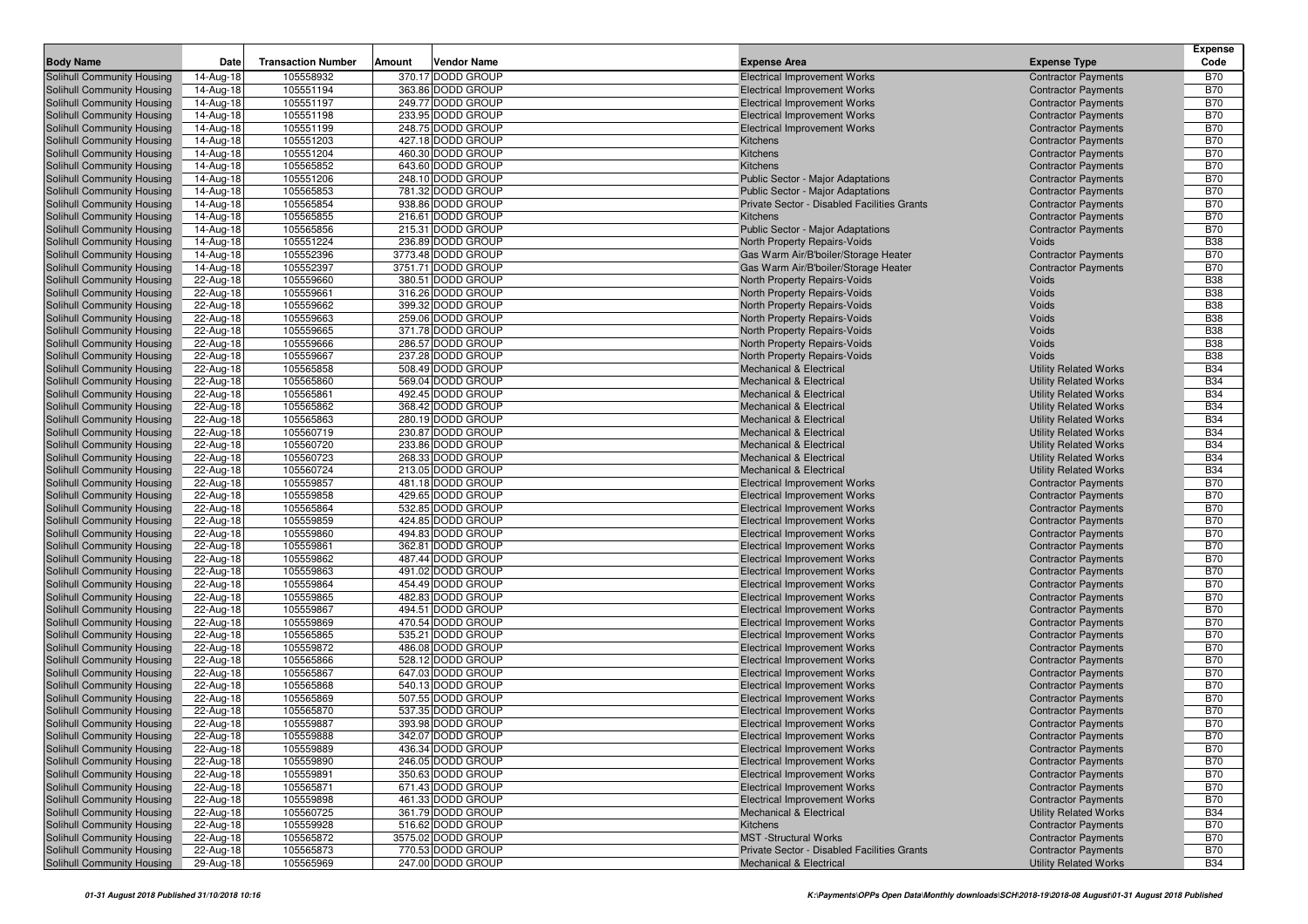|                                                          |                        |                           |        |                                                                            |                                                                   |                                                                       | <b>Expense</b>    |
|----------------------------------------------------------|------------------------|---------------------------|--------|----------------------------------------------------------------------------|-------------------------------------------------------------------|-----------------------------------------------------------------------|-------------------|
| <b>Body Name</b>                                         | Date                   | <b>Transaction Number</b> | Amount | Vendor Name                                                                | <b>Expense Area</b>                                               | <b>Expense Type</b>                                                   | Code              |
| Solihull Community Housing                               | 29-Aug-18              | 105565970                 |        | 217.41 DODD GROUP                                                          | <b>Electrical Improvement Works</b>                               | <b>Contractor Payments</b>                                            | <b>B70</b>        |
| Solihull Community Housing                               | 29-Aug-18              | 105565971                 |        | 232.96 DODD GROUP                                                          | Mechanical & Electrical                                           | <b>Utility Related Works</b>                                          | <b>B34</b>        |
| Solihull Community Housing                               | 29-Aug-18              | 105566168                 |        | 305.92 DODD GROUP                                                          | Kitchens                                                          | <b>Contractor Payments</b>                                            | <b>B70</b>        |
| Solihull Community Housing                               | 29-Aug-18              | 105566169                 |        | 550.47 DODD GROUP                                                          | Kitchens                                                          | <b>Contractor Payments</b>                                            | <b>B70</b>        |
| Solihull Community Housing                               | 29-Aug-18              | 105566170                 |        | 501.92 DODD GROUP                                                          | Kitchens                                                          | <b>Contractor Payments</b>                                            | <b>B70</b>        |
| Solihull Community Housing                               | 29-Aug-18              | 105566171                 |        | 597.35 DODD GROUP                                                          | Kitchens                                                          | <b>Contractor Payments</b>                                            | <b>B70</b>        |
| Solihull Community Housing                               | 29-Aug-18              | 105566172                 |        | 554.59 DODD GROUP                                                          | Kitchens                                                          | <b>Contractor Payments</b>                                            | <b>B70</b>        |
| Solihull Community Housing                               | 29-Aug-18              | 105566173                 |        | 517.15 DODD GROUP                                                          | Kitchens                                                          | <b>Contractor Payments</b>                                            | <b>B70</b>        |
| Solihull Community Housing                               | 30-Aug-18              | 105566533                 |        | 368.27 DODD GROUP                                                          | North Property Repairs-Voids                                      | Voids                                                                 | <b>B38</b>        |
| Solihull Community Housing                               | 30-Aug-18              | 105566553                 |        | -1029.55 DODD GROUP                                                        | <b>Electrical Improvement Works</b>                               | <b>Contractor Payments</b>                                            | <b>B70</b>        |
| Solihull Community Housing                               | 30-Aug-18              | 105566556                 |        | -1883.85 DODD GROUP                                                        | <b>Electrical Improvement Works</b>                               | <b>Contractor Payments</b>                                            | <b>B70</b>        |
| Solihull Community Housing                               | 01-Aug-18              | 105550358                 |        | 13.00 DOORFIT PRODUCTS LTD                                                 | Stores-Stores and delivery                                        | <b>Stocks</b>                                                         | R <sub>10</sub>   |
| Solihull Community Housing                               | 01-Aug-18              | 105550358                 |        | 50.10 DOORFIT PRODUCTS LTD                                                 | Stores-Stores and delivery                                        | <b>Stocks</b>                                                         | R <sub>10</sub>   |
| Solihull Community Housing                               | 01-Aug-18              | 105550358                 |        | 42.70 DOORFIT PRODUCTS LTD                                                 | Stores-Stores and delivery                                        | <b>Stocks</b>                                                         | R <sub>10</sub>   |
| Solihull Community Housing                               | 01-Aug-18              | 105550358                 |        | 44.34 DOORFIT PRODUCTS LTD                                                 | Stores-Stores and delivery                                        | <b>Stocks</b>                                                         | R <sub>10</sub>   |
| Solihull Community Housing                               | 01-Aug-18              | 105550358                 |        | 181.15 DOORFIT PRODUCTS LTD                                                | Stores-Stores and delivery                                        | <b>Stocks</b>                                                         | R <sub>10</sub>   |
| Solihull Community Housing                               | 01-Aug-18              | 105550358                 |        | 27.50 DOORFIT PRODUCTS LTD                                                 | Stores-Stores and delivery                                        | <b>Stocks</b>                                                         | R <sub>10</sub>   |
| Solihull Community Housing                               | 01-Aug-18              | 105550361                 |        | 90.00 DOORFIT PRODUCTS LTD                                                 | Stores-Stores and delivery                                        | <b>Stocks</b>                                                         | R <sub>10</sub>   |
| Solihull Community Housing                               | 01-Aug-18              | 105550361                 |        | 38.30 DOORFIT PRODUCTS LTD                                                 | Stores-Stores and delivery                                        | <b>Stocks</b>                                                         | R <sub>10</sub>   |
| Solihull Community Housing                               | 01-Aug-18              | 105550361                 |        | 94.80 DOORFIT PRODUCTS LTD                                                 | Stores-Stores and delivery                                        | <b>Stocks</b>                                                         | R <sub>10</sub>   |
| Solihull Community Housing                               | 01-Aug-18              | 105550362                 |        | 146.70 DOORFIT PRODUCTS LTD                                                | Stores-Stores and delivery                                        | <b>Stocks</b>                                                         | R <sub>10</sub>   |
| Solihull Community Housing                               | 01-Aug-18              | 105550362                 |        | 181.15 DOORFIT PRODUCTS LTD                                                | Stores-Stores and delivery                                        | <b>Stocks</b>                                                         | R <sub>10</sub>   |
| Solihull Community Housing                               | 01-Aug-18              | 105550367                 |        | 22.50 DOORFIT PRODUCTS LTD                                                 | Stores-Stores and delivery                                        | <b>Stocks</b>                                                         | R <sub>10</sub>   |
| Solihull Community Housing                               | 01-Aug-18              | 105550367                 |        | 80.80 DOORFIT PRODUCTS LTD                                                 | Stores-Stores and delivery                                        | <b>Stocks</b>                                                         | R <sub>10</sub>   |
| Solihull Community Housing                               | 01-Aug-18              | 105550367                 |        | 21.00 DOORFIT PRODUCTS LTD                                                 | Stores-Stores and delivery                                        | <b>Stocks</b>                                                         | R <sub>10</sub>   |
| Solihull Community Housing                               | 01-Aug-18              | 105550367                 |        | 239.90 DOORFIT PRODUCTS LTD                                                | Stores-Stores and delivery                                        | <b>Stocks</b>                                                         | R <sub>10</sub>   |
| Solihull Community Housing                               | 01-Aug-18              | 105550367                 |        | 52.95 DOORFIT PRODUCTS LTD                                                 | Stores-Stores and delivery                                        | <b>Stocks</b>                                                         | R <sub>10</sub>   |
| Solihull Community Housing                               | 03-Aug-18              | 105556894                 |        | 302.00 DOORFIT PRODUCTS LTD                                                | Stores-Stores and delivery                                        | <b>Stocks</b>                                                         | R <sub>10</sub>   |
| Solihull Community Housing                               | 03-Aug-18              | 105556894                 |        | 35.00 DOORFIT PRODUCTS LTD                                                 | Stores-Stores and delivery                                        | <b>Stocks</b>                                                         | R <sub>10</sub>   |
| Solihull Community Housing                               | 10-Aug-18              | 105556905                 |        | 108.69 DOORFIT PRODUCTS LTD                                                | Stores-Stores and delivery                                        | <b>Stocks</b>                                                         | R <sub>10</sub>   |
| Solihull Community Housing                               | 10-Aug-18              | 105556905                 |        | 108.69 DOORFIT PRODUCTS LTD                                                | Stores-Stores and delivery                                        | <b>Stocks</b>                                                         | R <sub>10</sub>   |
| Solihull Community Housing                               | 10-Aug-18              | 105556905                 |        | 16.75 DOORFIT PRODUCTS LTD                                                 | Stores-Stores and delivery                                        | <b>Stocks</b>                                                         | R <sub>10</sub>   |
| Solihull Community Housing                               | 10-Aug-18              | 105556905                 |        | 50.28 DOORFIT PRODUCTS LTD                                                 | Stores-Stores and delivery                                        | <b>Stocks</b>                                                         | R <sub>10</sub>   |
| Solihull Community Housing                               | 17-Aug-18              | 105565369                 |        | 319.00 DOORFIT PRODUCTS LTD                                                | Stores-Stores and delivery                                        | <b>Stocks</b>                                                         | R <sub>10</sub>   |
| Solihull Community Housing                               | 17-Aug-18              | 105565369                 |        | 319.00 DOORFIT PRODUCTS LTD                                                | Stores-Stores and delivery                                        | <b>Stocks</b>                                                         | R <sub>10</sub>   |
| Solihull Community Housing                               | 17-Aug-18              | 105565371                 |        | 302.00 DOORFIT PRODUCTS LTD                                                | Stores-Stores and delivery                                        | <b>Stocks</b>                                                         | R <sub>10</sub>   |
| Solihull Community Housing                               | 17-Aug-18              | 105565371                 |        | 60.00 DOORFIT PRODUCTS LTD                                                 | Stores-Stores and delivery                                        | <b>Stocks</b>                                                         | R <sub>10</sub>   |
| Solihull Community Housing                               | 17-Aug-18              | 105565371                 |        | 120.00 DOORFIT PRODUCTS LTD                                                | Stores-Stores and delivery                                        | <b>Stocks</b>                                                         | R <sub>10</sub>   |
| Solihull Community Housing                               | 17-Aug-18              | 105565375                 |        | 29.90 DOORFIT PRODUCTS LTD                                                 | Stores-Stores and delivery                                        | <b>Stocks</b>                                                         | R <sub>10</sub>   |
| Solihull Community Housing                               | 17-Aug-18              | 105565375                 |        | 85.00 DOORFIT PRODUCTS LTD                                                 | Stores-Stores and delivery                                        | <b>Stocks</b>                                                         | R <sub>10</sub>   |
| Solihull Community Housing                               | 17-Aug-18              | 105565375                 |        | 239.90 DOORFIT PRODUCTS LTD                                                | Stores-Stores and delivery                                        | <b>Stocks</b>                                                         | R <sub>10</sub>   |
| Solihull Community Housing                               | 17-Aug-18              | 105565375                 |        | 50.00 DOORFIT PRODUCTS LTD                                                 | Stores-Stores and delivery                                        | <b>Stocks</b>                                                         | R <sub>10</sub>   |
| Solihull Community Housing                               | 31-Aug-18              | 105567353                 |        | 1138.43 DR GAIL YOUNG                                                      | Housing Aid & Homelessness                                        | <b>Tenant Medicals</b>                                                | D63               |
| Solihull Community Housing                               | 01-Aug-18              | 105555451                 |        | 675.75 DRAINTECH SERVICES (MIDLANDS) LTD                                   | North Property Repairs-Day to day                                 | <b>Other Works</b>                                                    | <b>B32</b>        |
| Solihull Community Housing                               | 01-Aug-18              | 105555452                 |        | 723.93 DRAINTECH SERVICES (MIDLANDS) LTD                                   | North Property Repairs-Day to day                                 | <b>Other Works</b>                                                    | <b>B32</b>        |
| Solihull Community Housing                               | 01-Aug-18              | 105559121                 |        | 469.56 DRAINTECH SERVICES (MIDLANDS) LTD                                   | <b>MST</b> -Structural Works                                      | <b>Contractor Payments</b>                                            | <b>B70</b>        |
| Solihull Community Housing                               | 01-Aug-18              | 105551652                 |        | 2206.88 DRAINTECH SERVICES (MIDLANDS) LTD                                  | <b>MST</b> -Structural Works                                      | <b>Contractor Payments</b>                                            | <b>B70</b>        |
| Solihull Community Housing                               | 01-Aug-18              | 105555453                 |        | 295.13 DRAINTECH SERVICES (MIDLANDS) LTD                                   | North Property Repairs-Day to day                                 | <b>Other Works</b>                                                    | <b>B32</b>        |
| Solihull Community Housing                               | 09-Aug-18              | 105542129                 |        | 473.22 E.ON ENERGY                                                         | <b>Private Sector Leasing</b>                                     | Gas                                                                   | <b>B10</b>        |
| Solihull Community Housing                               | 08-Aug-18              | 105541569                 |        | 893.55 EDEN BROWN RECRUITMENT LTD                                          | <b>Housing Aid &amp; Homelessness</b>                             | <b>Agency Staff</b>                                                   | A60               |
| Solihull Community Housing                               | 08-Aug-18              | 105541576                 |        | 893.55 EDEN BROWN RECRUITMENT LTD                                          | Housing Aid & Homelessness                                        | <b>Agency Staff</b>                                                   | A60               |
| Solihull Community Housing                               | 10-Aug-18              | 105543610                 |        | 893.55 EDEN BROWN RECRUITMENT LTD                                          | Housing Aid & Homelessness                                        | <b>Agency Staff</b>                                                   | A60               |
| Solihull Community Housing                               | 28-Aug-18              | 105560786                 |        | 32062.80 EDEN BUILD LTD BUILDING CONTRACTORS                               | Private Sector - Disabled Facilities Grants                       | <b>Contractor Payments</b>                                            | <b>B70</b>        |
| Solihull Community Housing                               | 29-Aug-18              | 105565745                 |        | 1420.43 EDINBURGH WEAVERS                                                  | New Build - Coleshill Heath School Extra Care                     | Furniture                                                             | D <sub>11</sub>   |
|                                                          |                        | 105552246                 |        | 294.02 ELDERCARE                                                           |                                                                   |                                                                       |                   |
| Solihull Community Housing<br>Solihull Community Housing | 16-Aug-18              | 105552247                 |        | 953.61 ELDERCARE                                                           | Safe and Sound Operational<br>Safe and Sound Operational          | Other Supplier/Services Costs<br><b>Other Supplier/Services Costs</b> | D90<br>D90        |
| Solihull Community Housing                               | 16-Aug-18              | 105556196                 |        | 4978.76 ELDERCARE                                                          | Safe and Sound Operational                                        | Other Supplier/Services Costs                                         | D90               |
|                                                          | 21-Aug-18              |                           |        | 2731.25 ENVIRONMENT AGENCY                                                 | Stores-Stores and delivery                                        |                                                                       |                   |
| Solihull Community Housing                               | 16-Aug-18              | 105552310                 |        |                                                                            |                                                                   | <b>Waste Disposal</b>                                                 | E20               |
| Solihull Community Housing<br>Solihull Community Housing | 15-Aug-18<br>08-Aug-18 | 105550468                 |        | 13397.23 ENVIRONMENTAL CONTRACTS LTD                                       | Stores-Stores and delivery                                        | <b>Waste Disposal</b><br>Other Works                                  | E20<br><b>B32</b> |
| Solihull Community Housing                               |                        | 105541541<br>105535002    |        | 255.00 FAMILY CARE TRUST (SOLIHULL)<br>459.00 FAMILY CARE TRUST (SOLIHULL) | <b>Private Sector Leasing</b><br>North Property Repairs-Voids     | Voids                                                                 | <b>B38</b>        |
| Solihull Community Housing                               | 01-Aug-18              |                           |        | 1100.00 FAMILY CARE TRUST (SOLIHULL)                                       |                                                                   | Voids                                                                 | <b>B38</b>        |
| Solihull Community Housing                               | 01-Aug-18              | 105535005                 |        |                                                                            | North Property Repairs-Voids<br>North Property Repairs-Day to day |                                                                       |                   |
|                                                          | 01-Aug-18              | 105535321                 |        | 629.00 FAST TRACK MANAGEMENT SERVICES LTD                                  |                                                                   | <b>Agency Staff</b>                                                   | A60               |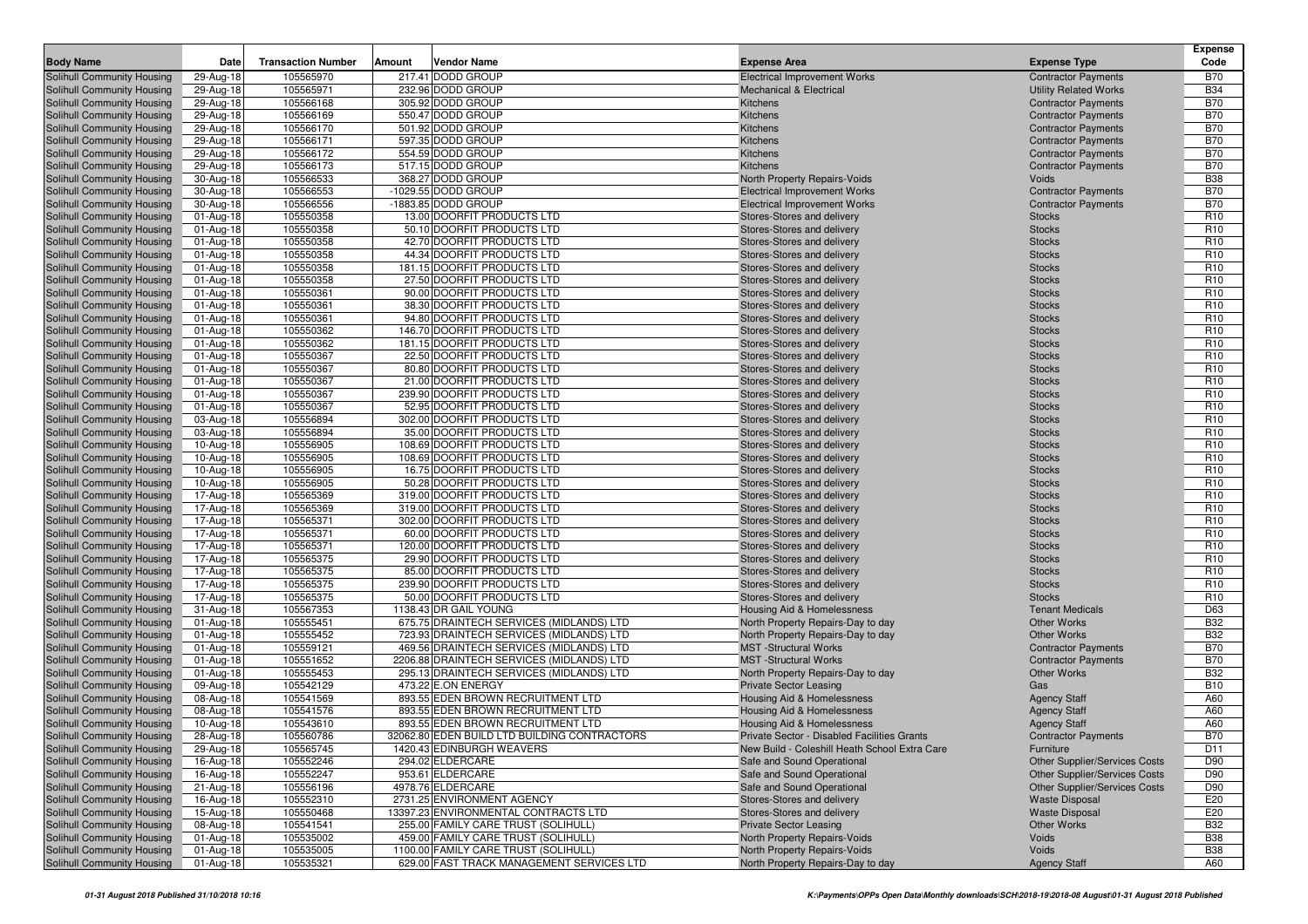|                                                          |                        |                           |        |                                                                                   |                                                          |                                             |                                         | <b>Expense</b>                     |
|----------------------------------------------------------|------------------------|---------------------------|--------|-----------------------------------------------------------------------------------|----------------------------------------------------------|---------------------------------------------|-----------------------------------------|------------------------------------|
| <b>Body Name</b>                                         | Date                   | <b>Transaction Number</b> | Amount | Vendor Name                                                                       | <b>Expense Area</b>                                      |                                             | <b>Expense Type</b>                     | Code                               |
| Solihull Community Housing                               | 08-Aug-18              | 105541692                 |        | 629.00 FAST TRACK MANAGEMENT SERVICES LTD                                         | North Property Repairs-Day to day                        |                                             | <b>Agency Staff</b>                     | A60                                |
| Solihull Community Housing                               | 15-Aug-18              | 105550679                 |        | 629.00 FAST TRACK MANAGEMENT SERVICES LTD                                         | North Property Repairs-Day to day                        |                                             | <b>Agency Staff</b>                     | A60                                |
| Solihull Community Housing                               | 22-Aug-18              | 105558360                 |        | 499.12 FAST TRACK MANAGEMENT SERVICES LTD                                         | North Property Repairs-Day to day                        |                                             | <b>Agency Staff</b>                     | A60                                |
| Solihull Community Housing                               | 29-Aug-18              | 105565743                 |        | 629.00 FAST TRACK MANAGEMENT SERVICES LTD                                         | North Property Repairs-Day to day                        |                                             | <b>Agency Staff</b>                     | A60                                |
| Solihull Community Housing                               | 06-Aug-18              | 105537384                 |        | 230.00 GRANGE REMOVAL CO LTD                                                      | North Property Repairs-Day to day                        |                                             | <b>Other Works</b>                      | <b>B32</b>                         |
| Solihull Community Housing                               | 16-Aug-18              | 105552248                 |        | 230.00 GRANGE REMOVAL CO LTD                                                      | Housing Aid & Homelessness                               |                                             | <b>Other Supplier/Services Costs</b>    | D90                                |
| Solihull Community Housing                               | 14-Aug-18              | 105545745                 |        | 230.00 GRANGE REMOVAL CO LTD                                                      | <b>Private Sector Leasing</b>                            |                                             | Furniture                               | D <sub>11</sub>                    |
| Solihull Community Housing                               | 01-Aug-18              | 105545653                 |        | 2839.50 HANDICARE ACCESSIBILITY LTD                                               |                                                          | Private Sector - Disabled Facilities Grants | <b>Contractor Payments</b>              | <b>B70</b>                         |
| Solihull Community Housing                               | 01-Aug-18              | 105545654                 |        | 2655.00 HANDICARE ACCESSIBILITY LTD                                               |                                                          | Private Sector - Disabled Facilities Grants | <b>Contractor Payments</b>              | <b>B70</b>                         |
| Solihull Community Housing                               | 01-Aug-18              | 105545655                 |        | 5024.00 HANDICARE ACCESSIBILITY LTD                                               | Public Sector - Major Adaptations                        |                                             | <b>Contractor Payments</b>              | <b>B70</b>                         |
| Solihull Community Housing                               | 10-Aug-18              | 105543598                 |        | 583.40 HANDICARE ACCESSIBILITY LTD                                                | Home Improvement Agency                                  |                                             | Adaptations                             | <b>B83</b>                         |
| Solihull Community Housing                               | 10-Aug-18              | 105543599                 |        | 925.00 HANDICARE ACCESSIBILITY LTD                                                | Home Improvement Agency                                  |                                             | Adaptations                             | <b>B83</b>                         |
| Solihull Community Housing                               | 01-Aug-18              | 105545656                 |        | 2146.00 HANDICARE ACCESSIBILITY LTD                                               |                                                          | Private Sector - Disabled Facilities Grants | <b>Contractor Payments</b>              | <b>B70</b>                         |
| Solihull Community Housing                               | 01-Aug-18              | 105534997                 |        | 2588.01 HI-SPEC FACILITIES SERVICES PLC                                           | <b>Endeavour House</b>                                   |                                             | Cleaning                                | <b>B50</b>                         |
| Solihull Community Housing                               | 01-Aug-18              | 105534997                 |        | 1098.99 HI-SPEC FACILITIES SERVICES PLC                                           | <b>Endeavour House</b>                                   |                                             | <b>Other Premises Costs</b>             | <b>B90</b>                         |
| <b>Solihull Community Housing</b>                        | 01-Aug-18              | 105534997                 |        | 329.39 HI-SPEC FACILITIES SERVICES PLC                                            | <b>CCTV</b>                                              |                                             | Cleaning                                | <b>B50</b>                         |
| Solihull Community Housing                               | 01-Aug-18              | 105534997                 |        | 178.05 HI-SPEC FACILITIES SERVICES PLC                                            | <b>Auckland Hall</b>                                     |                                             | Cleaning                                | <b>B50</b>                         |
| Solihull Community Housing                               | 01-Aug-18              | 105534997                 |        | 235.28 HI-SPEC FACILITIES SERVICES PLC                                            | <b>Crabtree Hall</b>                                     |                                             | Cleaning                                | <b>B50</b>                         |
| Solihull Community Housing                               | 01-Aug-18              | 105534997                 |        | 178.05 HI-SPEC FACILITIES SERVICES PLC                                            | Whar Hall Farm Community Hall                            |                                             | Cleaning                                | <b>B50</b>                         |
| Solihull Community Housing                               | 01-Aug-18              | 105534997                 |        | 705.83 HI-SPEC FACILITIES SERVICES PLC                                            | <b>Frontline Offices</b>                                 |                                             | Cleaning                                | <b>B50</b>                         |
| Solihull Community Housing                               | 01-Aug-18              | 105534997                 |        | 966.54 HI-SPEC FACILITIES SERVICES PLC<br>2588.01 HI-SPEC FACILITIES SERVICES PLC |                                                          | Business Support - MST Back Office Support  | Cleaning                                | <b>B50</b><br><b>B50</b>           |
| Solihull Community Housing                               | 01-Aug-18              | 105535004<br>105535004    |        | 1098.99 HI-SPEC FACILITIES SERVICES PLC                                           | <b>Endeavour House</b><br><b>Endeavour House</b>         |                                             | Cleaning<br><b>Other Premises Costs</b> | <b>B90</b>                         |
| Solihull Community Housing<br>Solihull Community Housing | 01-Aug-18              | 105535004                 |        | 329.39 HI-SPEC FACILITIES SERVICES PLC                                            | <b>CCTV</b>                                              |                                             |                                         | <b>B50</b>                         |
| Solihull Community Housing                               | 01-Aug-18<br>01-Aug-18 | 105535004                 |        | 178.05 HI-SPEC FACILITIES SERVICES PLC                                            | <b>Auckland Hall</b>                                     |                                             | Cleaning<br>Cleaning                    | <b>B50</b>                         |
| Solihull Community Housing                               | 01-Aug-18              | 105535004                 |        | 235.28 HI-SPEC FACILITIES SERVICES PLC                                            | <b>Crabtree Hall</b>                                     |                                             | Cleaning                                | <b>B50</b>                         |
| Solihull Community Housing                               | 01-Aug-18              | 105535004                 |        | 178.05 HI-SPEC FACILITIES SERVICES PLC                                            | Whar Hall Farm Community Hall                            |                                             | Cleaning                                | <b>B50</b>                         |
| Solihull Community Housing                               | 01-Aug-18              | 105535004                 |        | 705.83 HI-SPEC FACILITIES SERVICES PLC                                            | <b>Frontline Offices</b>                                 |                                             | Cleaning                                | <b>B50</b>                         |
| Solihull Community Housing                               | 01-Aug-18              | 105535004                 |        | 966.54 HI-SPEC FACILITIES SERVICES PLC                                            |                                                          | Business Support - MST Back Office Support  | Cleaning                                | <b>B50</b>                         |
| Solihull Community Housing                               | 29-Aug-18              | 105565726                 |        | 2588.01 HI-SPEC FACILITIES SERVICES PLC                                           | <b>Endeavour House</b>                                   |                                             | Cleaning                                | <b>B50</b>                         |
| Solihull Community Housing                               | 29-Aug-18              | 105565726                 |        | 1098.99 HI-SPEC FACILITIES SERVICES PLC                                           | <b>Endeavour House</b>                                   |                                             | <b>Other Premises Costs</b>             | <b>B90</b>                         |
| Solihull Community Housing                               | 29-Aug-18              | 105565726                 |        | 329.39 HI-SPEC FACILITIES SERVICES PLC                                            | <b>CCTV</b>                                              |                                             | Cleaning                                | <b>B50</b>                         |
| Solihull Community Housing                               | 29-Aug-18              | 105565726                 |        | 178.05 HI-SPEC FACILITIES SERVICES PLC                                            | <b>Auckland Hall</b>                                     |                                             | Cleaning                                | <b>B50</b>                         |
| Solihull Community Housing                               | 29-Aug-18              | 105565726                 |        | 235.28 HI-SPEC FACILITIES SERVICES PLC                                            | <b>Crabtree Hall</b>                                     |                                             | Cleaning                                | <b>B50</b>                         |
| Solihull Community Housing                               | 29-Aug-18              | 105565726                 |        | 178.05 HI-SPEC FACILITIES SERVICES PLC                                            | Whar Hall Farm Community Hall                            |                                             | Cleaning                                | <b>B50</b>                         |
| Solihull Community Housing                               | 29-Aug-18              | 105565726                 |        | 705.83 HI-SPEC FACILITIES SERVICES PLC                                            | <b>Frontline Offices</b>                                 |                                             | Cleaning                                | <b>B50</b>                         |
| Solihull Community Housing                               | 29-Aug-18              | 105565726                 |        | 966.54 HI-SPEC FACILITIES SERVICES PLC                                            |                                                          | Business Support - MST Back Office Support  | Cleaning                                | <b>B50</b>                         |
| Solihull Community Housing                               | 01-Aug-18              | 105534980                 |        | 192990.00 HM REVENUE & CUSTOMS                                                    | <b>VAT</b>                                               |                                             | <b>Creditor: Government</b>             | S04                                |
| Solihull Community Housing                               | 22-Aug-18              | 105558383                 |        | 3080.00 HM REVENUE & CUSTOMS                                                      | <b>Central Administration</b>                            |                                             | <b>Other Employee Costs</b>             | A90                                |
| Solihull Community Housing                               | 16-Aug-18              | 105552260                 |        | 2929.00 HM REVENUE & CUSTOMS                                                      | <b>Central Administration</b>                            |                                             | <b>Other Employee Costs</b>             | A90                                |
| Solihull Community Housing                               | 06-Aug-18              | 105537400                 |        | 495.00 HQN LTD                                                                    | <b>Central Administration</b>                            |                                             | Emp'ee Professional Subs                | A94                                |
| Solihull Community Housing                               | 16-Aug-18              | 105552250                 |        | 418.00 HQN LTD                                                                    | <b>Central Administration</b>                            |                                             | Training                                | A80                                |
| Solihull Community Housing                               | 01-Aug-18              | 105539043                 |        | 278.69 HUNTLEY REFRIGERATION LTD                                                  | <b>Frontline Offices</b>                                 |                                             | <b>General Building Costs</b>           | <b>B30</b>                         |
| Solihull Community Housing                               | 16-Aug-18              | 105555458                 |        | 447.78 HUNTLEY REFRIGERATION LTD                                                  | <b>Endeavour House</b>                                   |                                             | <b>General Building Costs</b>           | <b>B30</b>                         |
| Solihull Community Housing                               | 07-Aug-18              | 105539296                 |        | 1472.00 INLAND REVENUE ONLY                                                       | Sub Contractors Tax                                      |                                             | <b>Creditor: Inland Revenue</b>         | S02                                |
| Solihull Community Housing                               | 02-Aug-18              | 105535513                 |        | 53488.79 J HARPER & SONS (LEOMINSTER) LTD                                         | New Build - Green Hill Way                               |                                             | <b>Contractor Payments</b>              | <b>B70</b>                         |
| Solihull Community Housing                               | 02-Aug-18              | 105535512                 |        | 131337.35 J HARPER & SONS (LEOMINSTER) LTD                                        | New Build - Cambridge Drive                              |                                             | <b>Contractor Payments</b>              | <b>B70</b>                         |
| Solihull Community Housing                               | 01-Aug-18              | 105535195                 |        | 681.50 JAMES ANDREWS RECRUITMENT SOLUTIONS LTD                                    | <b>Housing Aid &amp; Homelessness</b>                    |                                             | <b>Agency Staff</b>                     | A60                                |
| Solihull Community Housing                               | 08-Aug-18              | 105541580                 |        | 705.00 JAMES ANDREWS RECRUITMENT SOLUTIONS LTD                                    | Housing Aid & Homelessness                               |                                             | <b>Agency Staff</b>                     | A60                                |
| Solihull Community Housing                               | 15-Aug-18              | 105546419                 |        | 658.00 JAMES ANDREWS RECRUITMENT SOLUTIONS LTD                                    | Housing Aid & Homelessness                               |                                             | <b>Agency Staff</b>                     | A60                                |
| Solihull Community Housing                               | 29-Aug-18              | 105565742                 |        | 698.18 JAMES ANDREWS RECRUITMENT SOLUTIONS LTD                                    | Housing Aid & Homelessness                               |                                             | <b>Agency Staff</b>                     | A60                                |
| Solihull Community Housing                               | 22-Aug-18              | 105558339                 |        | 342.74 JESSUP BROTHERS LTD                                                        | New Build - Ipswich Walk                                 |                                             | <b>Contractor Payments</b>              | <b>B70</b>                         |
| Solihull Community Housing                               | 22-Aug-18              | 105558338                 |        | 26173.46 JESSUP BROTHERS LTD                                                      | New Build - Ipswich Walk                                 |                                             | <b>Contractor Payments</b>              | <b>B70</b>                         |
| Solihull Community Housing                               | 01-Aug-18              | 105556915                 |        | 32.40 JEWSON LTD                                                                  | Stores-Stores and delivery                               |                                             | <b>Stocks</b>                           | R <sub>10</sub>                    |
| Solihull Community Housing                               | 01-Aug-18              | 105556915                 |        | 34.20 JEWSON LTD                                                                  | Stores-Stores and delivery                               |                                             | <b>Stocks</b>                           | R <sub>10</sub>                    |
| Solihull Community Housing                               | 01-Aug-18              | 105556915                 |        | 40.70 JEWSON LTD                                                                  | Stores-Stores and delivery                               |                                             | <b>Stocks</b>                           | R <sub>10</sub>                    |
| Solihull Community Housing                               | 01-Aug-18              | 105556915                 |        | 77.28 JEWSON LTD                                                                  | Stores-Stores and delivery                               |                                             | <b>Stocks</b>                           | R <sub>10</sub>                    |
| Solihull Community Housing                               | 01-Aug-18              | 105556915                 |        | 82.80 JEWSON LTD                                                                  | Stores-Stores and delivery                               |                                             | <b>Stocks</b>                           | R <sub>10</sub>                    |
| Solihull Community Housing<br>Solihull Community Housing | 01-Aug-18<br>01-Aug-18 | 105556915<br>105556915    |        | 51.10 JEWSON LTD<br>200.00 JEWSON LTD                                             | Stores-Stores and delivery<br>Stores-Stores and delivery |                                             | <b>Stocks</b>                           | R <sub>10</sub><br>R <sub>10</sub> |
| Solihull Community Housing                               | 01-Aug-18              | 105556915                 |        | 10.63 JEWSON LTD                                                                  | Stores-Stores and delivery                               |                                             | <b>Stocks</b><br><b>Stocks</b>          | R <sub>10</sub>                    |
| Solihull Community Housing                               | 01-Aug-18              | 105556915                 |        | 55.60 JEWSON LTD                                                                  | Stores-Stores and delivery                               |                                             | <b>Stocks</b>                           | R <sub>10</sub>                    |
| Solihull Community Housing                               | 01-Aug-18              | 105556915                 |        | 93.90 JEWSON LTD                                                                  | Stores-Stores and delivery                               |                                             | <b>Stocks</b>                           | R <sub>10</sub>                    |
|                                                          |                        |                           |        |                                                                                   |                                                          |                                             |                                         |                                    |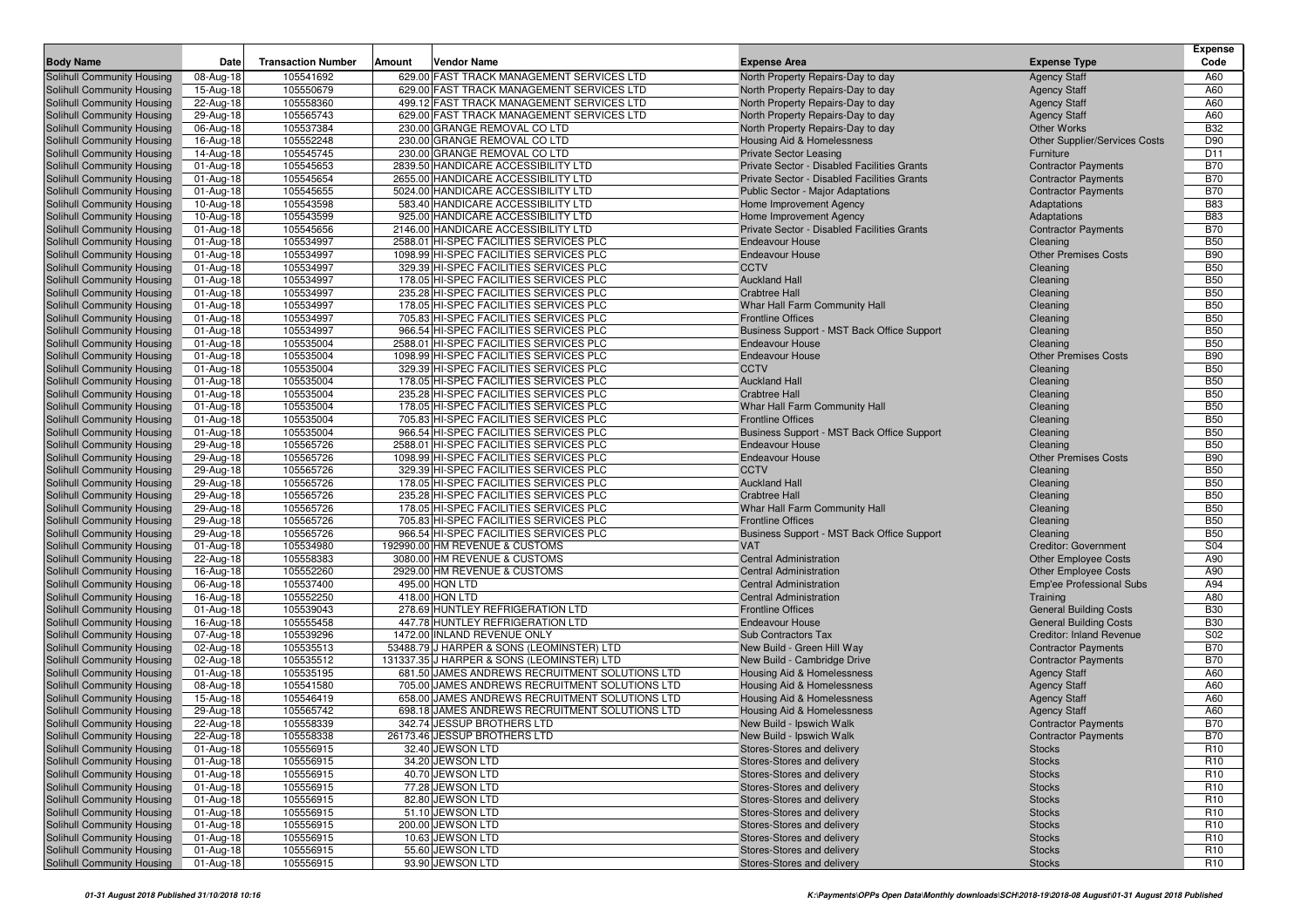| <b>Body Name</b>                  | Date        | <b>Transaction Number</b> | Amount | <b>Vendor Name</b> | <b>Expense Area</b>        | <b>Expense Type</b> | <b>Expense</b><br>Code |
|-----------------------------------|-------------|---------------------------|--------|--------------------|----------------------------|---------------------|------------------------|
| Solihull Community Housing        | 01-Aug-18   | 105556915                 |        | 15.80 JEWSON LTD   | Stores-Stores and delivery | <b>Stocks</b>       | R <sub>10</sub>        |
| Solihull Community Housing        | 01-Aug-18   | 105556915                 |        | 60.40 JEWSON LTD   | Stores-Stores and delivery | <b>Stocks</b>       | R <sub>10</sub>        |
| Solihull Community Housing        | 01-Aug-18   | 105556915                 |        | 4.75 JEWSON LTD    | Stores-Stores and delivery | <b>Stocks</b>       | R <sub>10</sub>        |
| Solihull Community Housing        | 01-Aug-18   | 105556915                 |        | 186.90 JEWSON LTD  | Stores-Stores and delivery | <b>Stocks</b>       | R <sub>10</sub>        |
| Solihull Community Housing        | 01-Aug-18   | 105556915                 |        | 121.54 JEWSON LTD  | Stores-Stores and delivery | <b>Stocks</b>       | R <sub>10</sub>        |
| Solihull Community Housing        | 01-Aug-18   | 105556915                 |        | 52.20 JEWSON LTD   | Stores-Stores and delivery | <b>Stocks</b>       | R <sub>10</sub>        |
| Solihull Community Housing        | 01-Aug-18   | 105556915                 |        | 74.15 JEWSON LTD   | Stores-Stores and delivery | <b>Stocks</b>       | R <sub>10</sub>        |
| Solihull Community Housing        | 01-Aug-18   | 105556915                 |        | 81.50 JEWSON LTD   | Stores-Stores and delivery | <b>Stocks</b>       | R <sub>10</sub>        |
| Solihull Community Housing        | 01-Aug-18   | 105556915                 |        | 75.00 JEWSON LTD   | Stores-Stores and delivery | <b>Stocks</b>       | R <sub>10</sub>        |
| <b>Solihull Community Housing</b> | 01-Aug-18   | 105556915                 |        | 1.60 JEWSON LTD    | Stores-Stores and delivery | <b>Stocks</b>       | R <sub>10</sub>        |
| Solihull Community Housing        | 01-Aug-18   | 105556915                 |        | 18.30 JEWSON LTD   | Stores-Stores and delivery | <b>Stocks</b>       | R <sub>10</sub>        |
| Solihull Community Housing        | 01-Aug-18   | 105556915                 |        | 129.50 JEWSON LTD  | Stores-Stores and delivery | <b>Stocks</b>       | R <sub>10</sub>        |
| Solihull Community Housing        | 01-Aug-18   | 105556915                 |        | 72.50 JEWSON LTD   | Stores-Stores and delivery | <b>Stocks</b>       | R <sub>10</sub>        |
| Solihull Community Housing        | 01-Aug-18   | 105556915                 |        | 34.80 JEWSON LTD   | Stores-Stores and delivery | <b>Stocks</b>       | R <sub>10</sub>        |
| Solihull Community Housing        | 01-Aug-18   | 105550377                 |        | 508.20 JEWSON LTD  | Stores-Stores and delivery | <b>Stocks</b>       | R <sub>10</sub>        |
| Solihull Community Housing        | 01-Aug-18   | 105550377                 |        | 61.10 JEWSON LTD   | Stores-Stores and delivery | <b>Stocks</b>       | R <sub>10</sub>        |
| Solihull Community Housing        | 01-Aug-18   | 105550377                 |        | 77.95 JEWSON LTD   | Stores-Stores and delivery | <b>Stocks</b>       | R <sub>10</sub>        |
| Solihull Community Housing        | 01-Aug-18   | 105550378                 |        | 475.62 JEWSON LTD  | Stores-Stores and delivery | <b>Stocks</b>       | R <sub>10</sub>        |
| Solihull Community Housing        | 01-Aug-18   | 105550378                 |        | 84.30 JEWSON LTD   | Stores-Stores and delivery | <b>Stocks</b>       | R <sub>10</sub>        |
| Solihull Community Housing        | 01-Aug-18   | 105556916                 |        | 58.40 JEWSON LTD   | Stores-Stores and delivery | <b>Stocks</b>       | R <sub>10</sub>        |
| Solihull Community Housing        | 01-Aug-18   | 105556916                 |        | 423.80 JEWSON LTD  | Stores-Stores and delivery | <b>Stocks</b>       | R <sub>10</sub>        |
| Solihull Community Housing        | 01-Aug-18   | 105556916                 |        | 16.97 JEWSON LTD   | Stores-Stores and delivery | <b>Stocks</b>       | R <sub>10</sub>        |
| Solihull Community Housing        | 01-Aug-18   | 105556916                 |        | 66.90 JEWSON LTD   | Stores-Stores and delivery | <b>Stocks</b>       | R <sub>10</sub>        |
| Solihull Community Housing        | 01-Aug-18   | 105556916                 |        | 295.75 JEWSON LTD  | Stores-Stores and delivery | <b>Stocks</b>       | R <sub>10</sub>        |
| Solihull Community Housing        | 01-Aug-18   | 105556916                 |        | 15.00 JEWSON LTD   | Stores-Stores and delivery | <b>Stocks</b>       | R <sub>10</sub>        |
| Solihull Community Housing        | 01-Aug-18   | 105556916                 |        | 3.60 JEWSON LTD    | Stores-Stores and delivery | <b>Stocks</b>       | R <sub>10</sub>        |
| Solihull Community Housing        | 01-Aug-18   | 105556916                 |        | 123.00 JEWSON LTD  | Stores-Stores and delivery | <b>Stocks</b>       | R <sub>10</sub>        |
| Solihull Community Housing        | 01-Aug-18   | 105556916                 |        | 281.00 JEWSON LTD  | Stores-Stores and delivery | <b>Stocks</b>       | R <sub>10</sub>        |
| Solihull Community Housing        | 01-Aug-18   | 105556916                 |        | 87.24 JEWSON LTD   | Stores-Stores and delivery | <b>Stocks</b>       | R <sub>10</sub>        |
| Solihull Community Housing        | 01-Aug-18   | 105556916                 |        | 501.00 JEWSON LTD  | Stores-Stores and delivery | <b>Stocks</b>       | R <sub>10</sub>        |
| Solihull Community Housing        | 01-Aug-18   | 105556916                 |        | 14.00 JEWSON LTD   | Stores-Stores and delivery | <b>Stocks</b>       | R <sub>10</sub>        |
| Solihull Community Housing        | 01-Aug-18   | 105556916                 |        | 78.75 JEWSON LTD   | Stores-Stores and delivery | <b>Stocks</b>       | R <sub>10</sub>        |
| Solihull Community Housing        | 01-Aug-18   | 105556916                 |        | 351.80 JEWSON LTD  | Stores-Stores and delivery | <b>Stocks</b>       | R <sub>10</sub>        |
| Solihull Community Housing        | 01-Aug-18   | 105556916                 |        | 4.00 JEWSON LTD    | Stores-Stores and delivery | <b>Stocks</b>       | R <sub>10</sub>        |
| <b>Solihull Community Housing</b> | 01-Aug-18   | 105556916                 |        | 72.50 JEWSON LTD   | Stores-Stores and delivery | <b>Stocks</b>       | R <sub>10</sub>        |
| Solihull Community Housing        | 01-Aug-18   | 105556917                 |        | 5.70 JEWSON LTD    | Stores-Stores and delivery | <b>Stocks</b>       | R <sub>10</sub>        |
| Solihull Community Housing        | 01-Aug-18   | 105556917                 |        | 206.70 JEWSON LTD  | Stores-Stores and delivery | <b>Stocks</b>       | R <sub>10</sub>        |
| Solihull Community Housing        | 01-Aug-18   | 105556917                 |        | 77.95 JEWSON LTD   | Stores-Stores and delivery | <b>Stocks</b>       | R <sub>10</sub>        |
| <b>Solihull Community Housing</b> | 01-Aug-18   | 105556917                 |        | 15.00 JEWSON LTD   | Stores-Stores and delivery | <b>Stocks</b>       | R <sub>10</sub>        |
| Solihull Community Housing        | 01-Aug-18   | 105556917                 |        | 422.70 JEWSON LTD  | Stores-Stores and delivery | <b>Stocks</b>       | R <sub>10</sub>        |
| Solihull Community Housing        | 01-Aug-18   | 105556917                 |        | 43.00 JEWSON LTD   | Stores-Stores and delivery | <b>Stocks</b>       | R <sub>10</sub>        |
| Solihull Community Housing        | 01-Aug-18   | 105556917                 |        | 198.40 JEWSON LTD  | Stores-Stores and delivery | <b>Stocks</b>       | R <sub>10</sub>        |
| Solihull Community Housing        | 01-Aug-18   | 105556917                 |        | 12.30 JEWSON LTD   | Stores-Stores and delivery | <b>Stocks</b>       | R <sub>10</sub>        |
| Solihull Community Housing        | 01-Aug-18   | 105556917                 |        | 57.00 JEWSON LTD   | Stores-Stores and delivery | <b>Stocks</b>       | R <sub>10</sub>        |
| Solihull Community Housing        | 01-Aug-18   | 105556917                 |        | 19.83 JEWSON LTD   | Stores-Stores and delivery | <b>Stocks</b>       | R <sub>10</sub>        |
| Solihull Community Housing        | 01-Aug-18   | 105556917                 |        | 258.00 JEWSON LTD  | Stores-Stores and delivery | <b>Stocks</b>       | R <sub>10</sub>        |
| Solihull Community Housing        | 01-Aug-18   | 105556917                 |        | 222.80 JEWSON LTD  | Stores-Stores and delivery | <b>Stocks</b>       | R <sub>10</sub>        |
| Solihull Community Housing        | 01-Aug-18   | 105556917                 |        | 10.00 JEWSON LTD   | Stores-Stores and delivery | <b>Stocks</b>       | R <sub>10</sub>        |
| Solihull Community Housing        | 01-Aug-18   | 105556917                 |        | 39.81 JEWSON LTD   | Stores-Stores and delivery | <b>Stocks</b>       | R <sub>10</sub>        |
| Solihull Community Housing        | 01-Aug-18   | 105556917                 |        | 39.81 JEWSON LTD   | Stores-Stores and delivery | <b>Stocks</b>       | R <sub>10</sub>        |
| Solihull Community Housing        | 01-Aug-18   | 105556917                 |        | 11.20 JEWSON LTD   | Stores-Stores and delivery | <b>Stocks</b>       | R <sub>10</sub>        |
| Solihull Community Housing        | 01-Aug-18   | 105556917                 |        | 56.50 JEWSON LTD   | Stores-Stores and delivery | <b>Stocks</b>       | R <sub>10</sub>        |
| Solihull Community Housing        | $01-Aug-18$ | 105556917                 |        | 15.30 JEWSON LTD   | Stores-Stores and delivery | <b>Stocks</b>       | R <sub>10</sub>        |
| Solihull Community Housing        | 01-Aug-18   | 105556917                 |        | 68.78 JEWSON LTD   | Stores-Stores and delivery | <b>Stocks</b>       | R <sub>10</sub>        |
| Solihull Community Housing        | 01-Aug-18   | 105556917                 |        | 26.35 JEWSON LTD   | Stores-Stores and delivery | <b>Stocks</b>       | R <sub>10</sub>        |
| Solihull Community Housing        | 01-Aug-18   | 105550384                 |        | 5.20 JEWSON LTD    | Stores-Stores and delivery | <b>Stocks</b>       | R <sub>10</sub>        |
| Solihull Community Housing        | 01-Aug-18   | 105550384                 |        | 9.60 JEWSON LTD    | Stores-Stores and delivery | <b>Stocks</b>       | R <sub>10</sub>        |
| Solihull Community Housing        | 01-Aug-18   | 105550384                 |        | 7.70 JEWSON LTD    | Stores-Stores and delivery | <b>Stocks</b>       | R <sub>10</sub>        |
| Solihull Community Housing        | 01-Aug-18   | 105550384                 |        | 26.20 JEWSON LTD   | Stores-Stores and delivery | <b>Stocks</b>       | R <sub>10</sub>        |
| <b>Solihull Community Housing</b> | 01-Aug-18   | 105550384                 |        | 3.30 JEWSON LTD    | Stores-Stores and delivery | <b>Stocks</b>       | R <sub>10</sub>        |
| Solihull Community Housing        | 01-Aug-18   | 105550384                 |        | 5.65 JEWSON LTD    | Stores-Stores and delivery | <b>Stocks</b>       | R <sub>10</sub>        |
| Solihull Community Housing        | 01-Aug-18   | 105550384                 |        | 5.30 JEWSON LTD    | Stores-Stores and delivery | <b>Stocks</b>       | R <sub>10</sub>        |
| Solihull Community Housing        | 01-Aug-18   | 105550384                 |        | 60.90 JEWSON LTD   | Stores-Stores and delivery | <b>Stocks</b>       | R <sub>10</sub>        |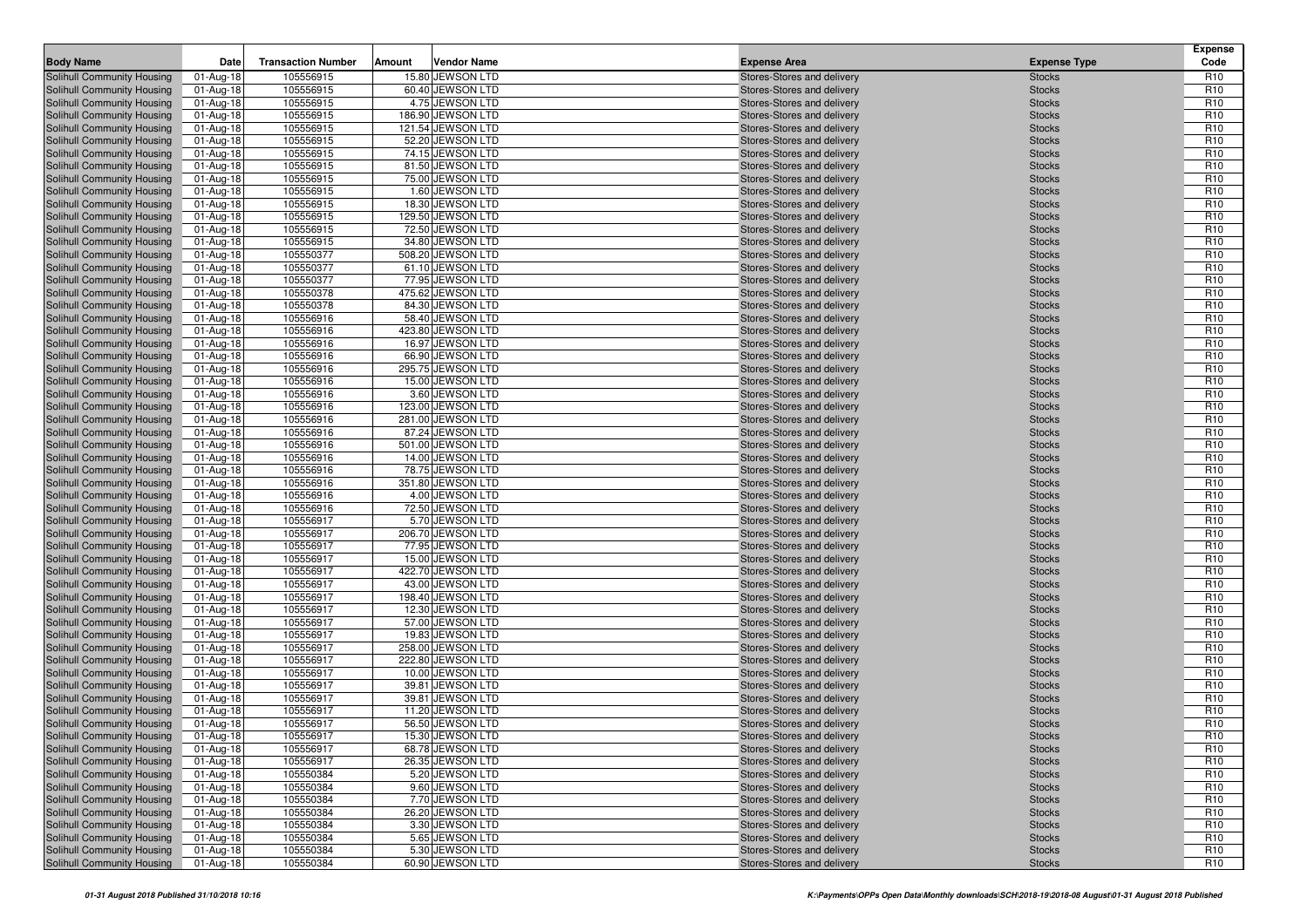| <b>Body Name</b>                                         | Date                   | <b>Transaction Number</b> | Amount | <b>Vendor Name</b>                  | <b>Expense Area</b>                                      | <b>Expense Type</b>            | <b>Expense</b><br>Code             |
|----------------------------------------------------------|------------------------|---------------------------|--------|-------------------------------------|----------------------------------------------------------|--------------------------------|------------------------------------|
| Solihull Community Housing                               | 01-Aug-18              | 105550384                 |        | 31.00 JEWSON LTD                    | Stores-Stores and delivery                               | <b>Stocks</b>                  | R <sub>10</sub>                    |
| Solihull Community Housing                               | 01-Aug-18              | 105550384                 |        | 43.10 JEWSON LTD                    | Stores-Stores and delivery                               | <b>Stocks</b>                  | R <sub>10</sub>                    |
| Solihull Community Housing                               | 01-Aug-18              | 105550384                 |        | 47.00 JEWSON LTD                    | Stores-Stores and delivery                               | <b>Stocks</b>                  | R <sub>10</sub>                    |
| Solihull Community Housing                               | 01-Aug-18              | 105550384                 |        | 8.85 JEWSON LTD                     | Stores-Stores and delivery                               | <b>Stocks</b>                  | R <sub>10</sub>                    |
| Solihull Community Housing                               | 01-Aug-18              | 105550384                 |        | 60.00 JEWSON LTD                    | Stores-Stores and delivery                               | <b>Stocks</b>                  | R <sub>10</sub>                    |
| Solihull Community Housing                               | 01-Aug-18              | 105550384                 |        | 6.90 JEWSON LTD                     | Stores-Stores and delivery                               | <b>Stocks</b>                  | R <sub>10</sub>                    |
| Solihull Community Housing                               | 01-Aug-18              | 105550384                 |        | 54.00 JEWSON LTD                    | Stores-Stores and delivery                               | <b>Stocks</b>                  | R <sub>10</sub>                    |
| Solihull Community Housing                               | 01-Aug-18              | 105550391                 |        | 617.50 JEWSON LTD                   | Stores-Stores and delivery                               | <b>Stocks</b>                  | R <sub>10</sub>                    |
| Solihull Community Housing                               | 01-Aug-18              | 105550391                 |        | 25.52 JEWSON LTD                    | Stores-Stores and delivery                               | <b>Stocks</b>                  | R <sub>10</sub>                    |
| Solihull Community Housing                               | 01-Aug-18              | 105556922                 |        | 28.00 JEWSON LTD                    | Stores-Stores and delivery                               | <b>Stocks</b>                  | R <sub>10</sub>                    |
| Solihull Community Housing                               | 01-Aug-18              | 105556922                 |        | 76.56 JEWSON LTD                    | Stores-Stores and delivery                               | <b>Stocks</b>                  | R <sub>10</sub>                    |
| Solihull Community Housing                               | 01-Aug-18              | 105556922                 |        | 31.20 JEWSON LTD                    | Stores-Stores and delivery                               | <b>Stocks</b>                  | R <sub>10</sub>                    |
| Solihull Community Housing                               | 01-Aug-18              | 105556922                 |        | 14.74 JEWSON LTD                    | Stores-Stores and delivery                               | <b>Stocks</b>                  | R <sub>10</sub>                    |
| Solihull Community Housing                               | 01-Aug-18              | 105556922                 |        | 179.30 JEWSON LTD                   | Stores-Stores and delivery                               | <b>Stocks</b>                  | R <sub>10</sub>                    |
| Solihull Community Housing                               | 01-Aug-18              | 105556922                 |        | 6.00 JEWSON LTD                     | Stores-Stores and delivery                               | <b>Stocks</b>                  | R <sub>10</sub>                    |
| Solihull Community Housing                               | 01-Aug-18              | 105556922                 |        | 6.40 JEWSON LTD                     | Stores-Stores and delivery                               | <b>Stocks</b>                  | R <sub>10</sub>                    |
| Solihull Community Housing                               | 01-Aug-18              | 105556922                 |        | 3.10 JEWSON LTD                     | Stores-Stores and delivery                               | <b>Stocks</b>                  | R <sub>10</sub>                    |
| Solihull Community Housing                               | 01-Aug-18              | 105556922                 |        | 9.20 JEWSON LTD                     | Stores-Stores and delivery                               | <b>Stocks</b>                  | R <sub>10</sub>                    |
| Solihull Community Housing                               | 01-Aug-18              | 105556922                 |        | 35.25 JEWSON LTD                    | Stores-Stores and delivery                               | <b>Stocks</b>                  | R <sub>10</sub>                    |
| Solihull Community Housing                               | 01-Aug-18              | 105556922                 |        | 7.00 JEWSON LTD                     | Stores-Stores and delivery                               | <b>Stocks</b>                  | R <sub>10</sub>                    |
| Solihull Community Housing                               | 01-Aug-18              | 105556922                 |        | 106.80 JEWSON LTD                   | Stores-Stores and delivery                               | <b>Stocks</b>                  | R <sub>10</sub>                    |
| Solihull Community Housing                               | 01-Aug-18              | 105556922                 |        | 106.50 JEWSON LTD                   | Stores-Stores and delivery                               | <b>Stocks</b>                  | R <sub>10</sub>                    |
| Solihull Community Housing                               | 01-Aug-18              | 105556922                 |        | 31.20 JEWSON LTD                    | Stores-Stores and delivery                               | <b>Stocks</b>                  | R <sub>10</sub>                    |
| Solihull Community Housing                               | 01-Aug-18              | 105556922                 |        | 195.45 JEWSON LTD                   | Stores-Stores and delivery                               | <b>Stocks</b>                  | R <sub>10</sub>                    |
| Solihull Community Housing                               | 01-Aug-18              | 105556922                 |        | 20.90 JEWSON LTD                    | Stores-Stores and delivery                               | <b>Stocks</b>                  | R <sub>10</sub>                    |
| Solihull Community Housing                               | 02-Aug-18              | 105556925                 |        | 36.99 JEWSON LTD                    | Stores-Stores and delivery                               | <b>Stocks</b>                  | R <sub>10</sub>                    |
| Solihull Community Housing                               | 02-Aug-18              | 105556925                 |        | 283.19 JEWSON LTD                   | Stores-Stores and delivery<br>Stores-Stores and delivery | <b>Stocks</b>                  | R <sub>10</sub>                    |
| Solihull Community Housing                               | 02-Aug-18              | 105556925<br>105556925    |        | 89.65 JEWSON LTD<br>9.80 JEWSON LTD |                                                          | <b>Stocks</b>                  | R <sub>10</sub><br>R <sub>10</sub> |
| Solihull Community Housing<br>Solihull Community Housing | 02-Aug-18<br>02-Aug-18 | 105556925                 |        | 65.00 JEWSON LTD                    | Stores-Stores and delivery<br>Stores-Stores and delivery | <b>Stocks</b><br><b>Stocks</b> | R <sub>10</sub>                    |
| Solihull Community Housing                               | 02-Aug-18              | 105556925                 |        | 13.83 JEWSON LTD                    | Stores-Stores and delivery                               | <b>Stocks</b>                  | R <sub>10</sub>                    |
| Solihull Community Housing                               | 02-Aug-18              | 105556925                 |        | 69.30 JEWSON LTD                    | Stores-Stores and delivery                               | <b>Stocks</b>                  | R <sub>10</sub>                    |
| Solihull Community Housing                               | 02-Aug-18              | 105556925                 |        | 38.10 JEWSON LTD                    | Stores-Stores and delivery                               | <b>Stocks</b>                  | R <sub>10</sub>                    |
| Solihull Community Housing                               | 02-Aug-18              | 105556925                 |        | 81.40 JEWSON LTD                    | Stores-Stores and delivery                               | <b>Stocks</b>                  | R <sub>10</sub>                    |
| <b>Solihull Community Housing</b>                        | 02-Aug-18              | 105556925                 |        | 29.60 JEWSON LTD                    | Stores-Stores and delivery                               | <b>Stocks</b>                  | R <sub>10</sub>                    |
| Solihull Community Housing                               | 03-Aug-18              | 105556926                 |        | 19.30 JEWSON LTD                    | Stores-Stores and delivery                               | <b>Stocks</b>                  | R <sub>10</sub>                    |
| Solihull Community Housing                               | 03-Aug-18              | 105556926                 |        | 16.40 JEWSON LTD                    | Stores-Stores and delivery                               | <b>Stocks</b>                  | R <sub>10</sub>                    |
| Solihull Community Housing                               | 03-Aug-18              | 105556926                 |        | 45.60 JEWSON LTD                    | Stores-Stores and delivery                               | <b>Stocks</b>                  | R <sub>10</sub>                    |
| <b>Solihull Community Housing</b>                        | 03-Aug-18              | 105556926                 |        | 32.40 JEWSON LTD                    | Stores-Stores and delivery                               | <b>Stocks</b>                  | R <sub>10</sub>                    |
| Solihull Community Housing                               | 03-Aug-18              | 105556926                 |        | 55.60 JEWSON LTD                    | Stores-Stores and delivery                               | <b>Stocks</b>                  | R <sub>10</sub>                    |
| Solihull Community Housing                               | 03-Aug-18              | 105556926                 |        | 74.00 JEWSON LTD                    | Stores-Stores and delivery                               | <b>Stocks</b>                  | R <sub>10</sub>                    |
| Solihull Community Housing                               | 03-Aug-18              | 105556926                 |        | 375.20 JEWSON LTD                   | Stores-Stores and delivery                               | <b>Stocks</b>                  | R <sub>10</sub>                    |
| Solihull Community Housing                               | 03-Aug-18              | 105556926                 |        | 53.00 JEWSON LTD                    | Stores-Stores and delivery                               | <b>Stocks</b>                  | R <sub>10</sub>                    |
| Solihull Community Housing                               | 03-Aug-18              | 105556926                 |        | 103.60 JEWSON LTD                   | Stores-Stores and delivery                               | <b>Stocks</b>                  | R <sub>10</sub>                    |
| Solihull Community Housing                               | 03-Aug-18              | 105556926                 |        | 42.86 JEWSON LTD                    | Stores-Stores and delivery                               | <b>Stocks</b>                  | R <sub>10</sub>                    |
| Solihull Community Housing                               | 03-Aug-18              | 105556926                 |        | 332.60 JEWSON LTD                   | Stores-Stores and delivery                               | <b>Stocks</b>                  | R <sub>10</sub>                    |
| Solihull Community Housing                               | 06-Aug-18              | 105556928                 |        | -269.20 JEWSON LTD                  | Stores-Stores and delivery                               | <b>Stocks</b>                  | R <sub>10</sub>                    |
| Solihull Community Housing                               | 06-Aug-18              | 105556934                 |        | 425.00 JEWSON LTD                   | Stores-Stores and delivery                               | <b>Stocks</b>                  | R <sub>10</sub>                    |
| Solihull Community Housing                               | 08-Aug-18              | 105556941                 |        | 43.50 JEWSON LTD                    | Stores-Stores and delivery                               | <b>Stocks</b>                  | R <sub>10</sub>                    |
| Solihull Community Housing                               | 08-Aug-18              | 105556941                 |        | 6.12 JEWSON LTD                     | Stores-Stores and delivery                               | <b>Stocks</b>                  | R <sub>10</sub>                    |
| Solihull Community Housing                               | 08-Aug-18              | 105556941                 |        | 82.80 JEWSON LTD                    | Stores-Stores and delivery                               | <b>Stocks</b>                  | R <sub>10</sub>                    |
| Solihull Community Housing                               | 08-Aug-18              | 105556941                 |        | 16.40 JEWSON LTD                    | Stores-Stores and delivery                               | <b>Stocks</b>                  | R <sub>10</sub>                    |
| Solihull Community Housing                               | 08-Aug-18              | 105556941                 |        | 9.60 JEWSON LTD                     | Stores-Stores and delivery                               | <b>Stocks</b>                  | R <sub>10</sub>                    |
| Solihull Community Housing                               | 08-Aug-18              | 105556941                 |        | 11.40 JEWSON LTD                    | Stores-Stores and delivery                               | <b>Stocks</b>                  | R <sub>10</sub>                    |
| Solihull Community Housing                               | 08-Aug-18              | 105556941                 |        | 74.35 JEWSON LTD                    | Stores-Stores and delivery                               | <b>Stocks</b>                  | R <sub>10</sub>                    |
| Solihull Community Housing                               | 08-Aug-18              | 105556941                 |        | 25.00 JEWSON LTD                    | Stores-Stores and delivery                               | <b>Stocks</b>                  | R <sub>10</sub>                    |
| Solihull Community Housing                               | 08-Aug-18              | 105556941                 |        | 96.85 JEWSON LTD                    | Stores-Stores and delivery                               | <b>Stocks</b>                  | R <sub>10</sub>                    |
| Solihull Community Housing                               | 08-Aug-18              | 105556941                 |        | 60.90 JEWSON LTD                    | Stores-Stores and delivery                               | <b>Stocks</b>                  | R <sub>10</sub>                    |
| Solihull Community Housing                               | 08-Aug-18              | 105556941                 |        | 133.56 JEWSON LTD                   | Stores-Stores and delivery                               | <b>Stocks</b>                  | R <sub>10</sub>                    |
| <b>Solihull Community Housing</b>                        | 08-Aug-18              | 105556941                 |        | 264.40 JEWSON LTD                   | Stores-Stores and delivery                               | <b>Stocks</b>                  | R <sub>10</sub>                    |
| Solihull Community Housing                               | 08-Aug-18              | 105556941                 |        | 18.00 JEWSON LTD                    | Stores-Stores and delivery                               | <b>Stocks</b>                  | R <sub>10</sub>                    |
| Solihull Community Housing                               | 08-Aug-18              | 105556941                 |        | 34.80 JEWSON LTD                    | Stores-Stores and delivery                               | <b>Stocks</b>                  | R <sub>10</sub>                    |
| Solihull Community Housing                               | 09-Aug-18              | 105556945                 |        | 311.80 JEWSON LTD                   | Stores-Stores and delivery                               | <b>Stocks</b>                  | R <sub>10</sub>                    |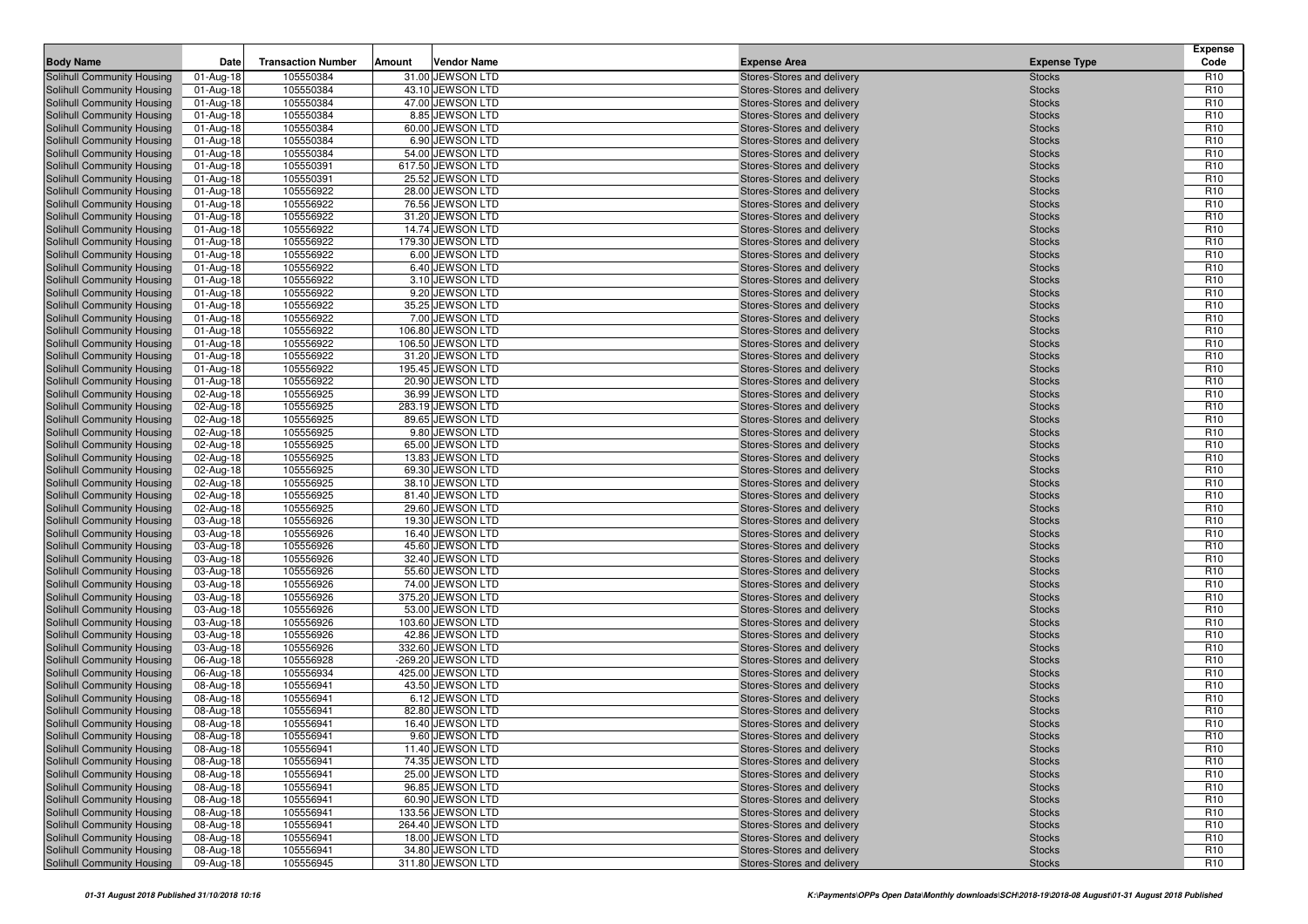| <b>Body Name</b>                                         | Date                   | <b>Transaction Number</b> | Amount | <b>Vendor Name</b>                  | <b>Expense Area</b>                                      | <b>Expense Type</b>            | <b>Expense</b><br>Code             |
|----------------------------------------------------------|------------------------|---------------------------|--------|-------------------------------------|----------------------------------------------------------|--------------------------------|------------------------------------|
| Solihull Community Housing                               | 09-Aug-18              | 105556945                 |        | 183.30 JEWSON LTD                   | Stores-Stores and delivery                               | <b>Stocks</b>                  | R <sub>10</sub>                    |
| Solihull Community Housing                               | 09-Aug-18              | 105556946                 |        | 113.19 JEWSON LTD                   | Stores-Stores and delivery                               | <b>Stocks</b>                  | R <sub>10</sub>                    |
| Solihull Community Housing                               | 09-Aug-18              | 105556946                 |        | 586.70 JEWSON LTD                   | Stores-Stores and delivery                               | <b>Stocks</b>                  | R <sub>10</sub>                    |
| Solihull Community Housing                               | 09-Aug-18              | 105556946                 |        | 176.52 JEWSON LTD                   | Stores-Stores and delivery                               | <b>Stocks</b>                  | R <sub>10</sub>                    |
| Solihull Community Housing                               | 09-Aug-18              | 105556946                 |        | 40.00 JEWSON LTD                    | Stores-Stores and delivery                               | <b>Stocks</b>                  | R <sub>10</sub>                    |
| Solihull Community Housing                               | 09-Aug-18              | 105556946                 |        | 14.60 JEWSON LTD                    | Stores-Stores and delivery                               | <b>Stocks</b>                  | R <sub>10</sub>                    |
| Solihull Community Housing                               | 09-Aug-18              | 105556946                 |        | 9.88 JEWSON LTD                     | Stores-Stores and delivery                               | <b>Stocks</b>                  | R <sub>10</sub>                    |
| Solihull Community Housing                               | 09-Aug-18              | 105556946                 |        | 83.60 JEWSON LTD                    | Stores-Stores and delivery                               | <b>Stocks</b>                  | R <sub>10</sub>                    |
| Solihull Community Housing                               | 09-Aug-18              | 105556946                 |        | 107.00 JEWSON LTD                   | Stores-Stores and delivery                               | <b>Stocks</b>                  | R <sub>10</sub>                    |
| Solihull Community Housing                               | 09-Aug-18              | 105556946                 |        | 390.00 JEWSON LTD                   | Stores-Stores and delivery                               | <b>Stocks</b>                  | R <sub>10</sub>                    |
| Solihull Community Housing                               | 09-Aug-18              | 105556946                 |        | 975.00 JEWSON LTD                   | Stores-Stores and delivery                               | <b>Stocks</b>                  | R <sub>10</sub>                    |
| Solihull Community Housing                               | 09-Aug-18              | 105556946                 |        | 109.20 JEWSON LTD                   | Stores-Stores and delivery                               | <b>Stocks</b>                  | R <sub>10</sub>                    |
| Solihull Community Housing                               | 09-Aug-18              | 105556946                 |        | 78.60 JEWSON LTD                    | Stores-Stores and delivery                               | <b>Stocks</b>                  | R <sub>10</sub>                    |
| Solihull Community Housing                               | 09-Aug-18              | 105556946                 |        | 45.60 JEWSON LTD                    | Stores-Stores and delivery                               | <b>Stocks</b>                  | R <sub>10</sub>                    |
| Solihull Community Housing                               | 09-Aug-18              | 105556946                 |        | 11.50 JEWSON LTD                    | Stores-Stores and delivery                               | <b>Stocks</b>                  | R <sub>10</sub>                    |
| Solihull Community Housing                               | 13-Aug-18              | 105556948                 |        | 14.00 JEWSON LTD                    | Stores-Stores and delivery                               | <b>Stocks</b>                  | R <sub>10</sub>                    |
| Solihull Community Housing                               | 13-Aug-18              | 105556948                 |        | 46.70 JEWSON LTD                    | Stores-Stores and delivery                               | <b>Stocks</b>                  | R <sub>10</sub>                    |
| Solihull Community Housing                               | 13-Aug-18              | 105556948                 |        | 71.04 JEWSON LTD                    | Stores-Stores and delivery                               | <b>Stocks</b>                  | R <sub>10</sub>                    |
| Solihull Community Housing                               | 13-Aug-18              | 105556948                 |        | 131.10 JEWSON LTD                   | Stores-Stores and delivery                               | <b>Stocks</b>                  | R <sub>10</sub>                    |
| Solihull Community Housing                               | 13-Aug-18              | 105556948                 |        | 4.73 JEWSON LTD                     | Stores-Stores and delivery                               | <b>Stocks</b>                  | R <sub>10</sub>                    |
| Solihull Community Housing                               | 13-Aug-18              | 105556948                 |        | 70.50 JEWSON LTD                    | Stores-Stores and delivery                               | <b>Stocks</b>                  | R <sub>10</sub>                    |
| Solihull Community Housing                               | 13-Aug-18              | 105556948                 |        | 123.00 JEWSON LTD                   | Stores-Stores and delivery                               | <b>Stocks</b>                  | R <sub>10</sub>                    |
| Solihull Community Housing                               | 13-Aug-18              | 105556948                 |        | 177.03 JEWSON LTD                   | Stores-Stores and delivery                               | <b>Stocks</b>                  | R <sub>10</sub>                    |
| Solihull Community Housing                               | 13-Aug-18              | 105556948                 |        | 8.00 JEWSON LTD                     | Stores-Stores and delivery                               | <b>Stocks</b>                  | R <sub>10</sub>                    |
| Solihull Community Housing                               | 13-Aug-18              | 105556948                 |        | 66.16 JEWSON LTD                    | Stores-Stores and delivery                               | <b>Stocks</b>                  | R <sub>10</sub>                    |
| Solihull Community Housing                               | 13-Aug-18              | 105556948                 |        | 133.50 JEWSON LTD                   | Stores-Stores and delivery                               | <b>Stocks</b>                  | R <sub>10</sub>                    |
| Solihull Community Housing                               | 13-Aug-18              | 105556948                 |        | 92.00 JEWSON LTD                    | Stores-Stores and delivery                               | <b>Stocks</b>                  | R <sub>10</sub>                    |
| Solihull Community Housing                               | 13-Aug-18              | 105556948                 |        | 38.67 JEWSON LTD                    | Stores-Stores and delivery                               | <b>Stocks</b>                  | R <sub>10</sub>                    |
| Solihull Community Housing                               | 13-Aug-18              | 105556948                 |        | 255.60 JEWSON LTD                   | Stores-Stores and delivery                               | <b>Stocks</b>                  | R <sub>10</sub>                    |
| Solihull Community Housing                               | 14-Aug-18              | 105565380                 |        | 533.88 JEWSON LTD                   | Stores-Stores and delivery                               | <b>Stocks</b>                  | R <sub>10</sub>                    |
| Solihull Community Housing                               | 16-Aug-18              | 105565385                 |        | 32.40 JEWSON LTD                    | Stores-Stores and delivery                               | <b>Stocks</b>                  | R <sub>10</sub>                    |
| Solihull Community Housing                               | 16-Aug-18              | 105565385                 |        | 635.70 JEWSON LTD                   | Stores-Stores and delivery                               | <b>Stocks</b>                  | R <sub>10</sub>                    |
| Solihull Community Housing                               | 16-Aug-18              | 105565385<br>105565385    |        | 7.70 JEWSON LTD<br>31.20 JEWSON LTD | Stores-Stores and delivery                               | <b>Stocks</b>                  | R <sub>10</sub><br>R <sub>10</sub> |
| Solihull Community Housing<br>Solihull Community Housing | 16-Aug-18              | 105565385                 |        | 26.20 JEWSON LTD                    | Stores-Stores and delivery<br>Stores-Stores and delivery | <b>Stocks</b><br><b>Stocks</b> | R <sub>10</sub>                    |
| Solihull Community Housing                               | 16-Aug-18<br>16-Aug-18 | 105565385                 |        | 48.30 JEWSON LTD                    | Stores-Stores and delivery                               | <b>Stocks</b>                  | R <sub>10</sub>                    |
| Solihull Community Housing                               | 16-Aug-18              | 105565385                 |        | 14.22 JEWSON LTD                    | Stores-Stores and delivery                               | <b>Stocks</b>                  | R <sub>10</sub>                    |
| Solihull Community Housing                               | 16-Aug-18              | 105565385                 |        | 103.35 JEWSON LTD                   | Stores-Stores and delivery                               | <b>Stocks</b>                  | R <sub>10</sub>                    |
| Solihull Community Housing                               | 16-Aug-18              | 105565385                 |        | 0.11 JEWSON LTD                     | Stores-Stores and delivery                               | <b>Stocks</b>                  | R <sub>10</sub>                    |
| Solihull Community Housing                               | 16-Aug-18              | 105565385                 |        | 16.30 JEWSON LTD                    | Stores-Stores and delivery                               | <b>Stocks</b>                  | R <sub>10</sub>                    |
| Solihull Community Housing                               | 16-Aug-18              | 105565385                 |        | 63.90 JEWSON LTD                    | Stores-Stores and delivery                               | <b>Stocks</b>                  | R <sub>10</sub>                    |
| Solihull Community Housing                               | 16-Aug-18              | 105565385                 |        | 733.20 JEWSON LTD                   | Stores-Stores and delivery                               | <b>Stocks</b>                  | R <sub>10</sub>                    |
| Solihull Community Housing                               | 16-Aug-18              | 105565385                 |        | 359.50 JEWSON LTD                   | Stores-Stores and delivery                               | <b>Stocks</b>                  | R <sub>10</sub>                    |
| Solihull Community Housing                               | 16-Aug-18              | 105565385                 |        | 15.30 JEWSON LTD                    | Stores-Stores and delivery                               | <b>Stocks</b>                  | R <sub>10</sub>                    |
| Solihull Community Housing                               | 16-Aug-18              | 105565385                 |        | 6.90 JEWSON LTD                     | Stores-Stores and delivery                               | <b>Stocks</b>                  | R <sub>10</sub>                    |
| Solihull Community Housing                               | 16-Aug-18              | 105565385                 |        | 53.40 JEWSON LTD                    | Stores-Stores and delivery                               | <b>Stocks</b>                  | R <sub>10</sub>                    |
| Solihull Community Housing                               | 16-Aug-18              | 105565385                 |        | 54.00 JEWSON LTD                    | Stores-Stores and delivery                               | <b>Stocks</b>                  | R <sub>10</sub>                    |
| Solihull Community Housing                               | 16-Aug-18              | 105565385                 |        | 18.30 JEWSON LTD                    | Stores-Stores and delivery                               | <b>Stocks</b>                  | R <sub>10</sub>                    |
| Solihull Community Housing                               | 16-Aug-18              | 105565385                 |        | 21.55 JEWSON LTD                    | Stores-Stores and delivery                               | <b>Stocks</b>                  | R <sub>10</sub>                    |
| Solihull Community Housing                               | 16-Aug-18              | 105565385                 |        | 60.00 JEWSON LTD                    | Stores-Stores and delivery                               | <b>Stocks</b>                  | R <sub>10</sub>                    |
| Solihull Community Housing                               | 16-Aug-18              | 105565385                 |        | 15.00 JEWSON LTD                    | Stores-Stores and delivery                               | <b>Stocks</b>                  | R <sub>10</sub>                    |
| <b>Solihull Community Housing</b>                        | 16-Aug-18              | 105565387                 |        | 167.20 JEWSON LTD                   | Stores-Stores and delivery                               | <b>Stocks</b>                  | R <sub>10</sub>                    |
| Solihull Community Housing                               | 16-Aug-18              | 105565387                 |        | 97.00 JEWSON LTD                    | Stores-Stores and delivery                               | <b>Stocks</b>                  | R <sub>10</sub>                    |
| Solihull Community Housing                               | 16-Aug-18              | 105565388                 |        | 5.20 JEWSON LTD                     | Stores-Stores and delivery                               | <b>Stocks</b>                  | R <sub>10</sub>                    |
| Solihull Community Housing                               | 16-Aug-18              | 105565388                 |        | 81.48 JEWSON LTD                    | Stores-Stores and delivery                               | <b>Stocks</b>                  | R <sub>10</sub>                    |
| Solihull Community Housing                               | 16-Aug-18              | 105565388                 |        | 45.60 JEWSON LTD                    | Stores-Stores and delivery                               | <b>Stocks</b>                  | R <sub>10</sub>                    |
| Solihull Community Housing                               | 16-Aug-18              | 105565388                 |        | 5.40 JEWSON LTD                     | Stores-Stores and delivery                               | <b>Stocks</b>                  | R <sub>10</sub>                    |
| Solihull Community Housing                               | 16-Aug-18              | 105565388                 |        | 437.70 JEWSON LTD                   | Stores-Stores and delivery                               | <b>Stocks</b>                  | R <sub>10</sub>                    |
| Solihull Community Housing                               | 16-Aug-18              | 105565388                 |        | 26.30 JEWSON LTD                    | Stores-Stores and delivery                               | <b>Stocks</b>                  | R <sub>10</sub>                    |
| Solihull Community Housing                               | 16-Aug-18              | 105565388                 |        | 192.00 JEWSON LTD                   | Stores-Stores and delivery                               | <b>Stocks</b>                  | R <sub>10</sub>                    |
| Solihull Community Housing                               | 16-Aug-18              | 105565388                 |        | 53.00 JEWSON LTD                    | Stores-Stores and delivery                               | <b>Stocks</b>                  | R <sub>10</sub>                    |
| Solihull Community Housing                               | 16-Aug-18              | 105565388                 |        | 35.10 JEWSON LTD                    | Stores-Stores and delivery                               | <b>Stocks</b>                  | R <sub>10</sub>                    |
| Solihull Community Housing                               | 16-Aug-18              | 105565388                 |        | 11.80 JEWSON LTD                    | Stores-Stores and delivery                               | <b>Stocks</b>                  | R <sub>10</sub>                    |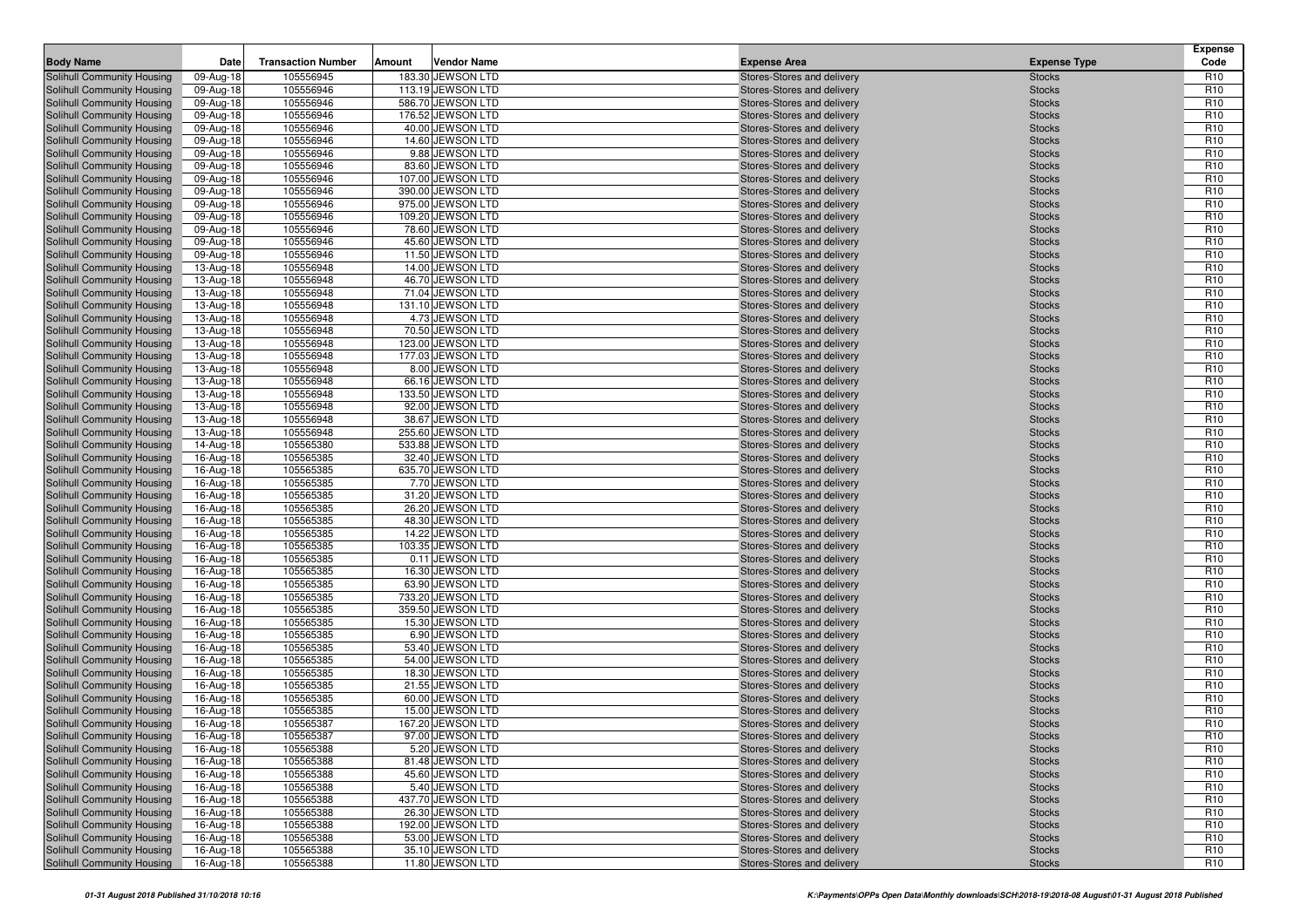| <b>Body Name</b>                                         | Date                   | <b>Transaction Number</b> | Amount | <b>Vendor Name</b>                    | <b>Expense Area</b>                                      | <b>Expense Type</b>            | <b>Expense</b><br>Code             |
|----------------------------------------------------------|------------------------|---------------------------|--------|---------------------------------------|----------------------------------------------------------|--------------------------------|------------------------------------|
| Solihull Community Housing                               | 16-Aug-18              | 105565388                 |        | 65.60 JEWSON LTD                      | Stores-Stores and delivery                               | <b>Stocks</b>                  | R <sub>10</sub>                    |
| Solihull Community Housing                               | 16-Aug-18              | 105565388                 |        | 70.00 JEWSON LTD                      | Stores-Stores and delivery                               | <b>Stocks</b>                  | R <sub>10</sub>                    |
| Solihull Community Housing                               | 16-Aug-18              | 105565388                 |        | 84.30 JEWSON LTD                      | Stores-Stores and delivery                               | <b>Stocks</b>                  | R <sub>10</sub>                    |
| Solihull Community Housing                               | 17-Aug-18              | 105565393                 |        | 3.33 JEWSON LTD                       | Stores-Stores and delivery                               | <b>Stocks</b>                  | R <sub>10</sub>                    |
| Solihull Community Housing                               | 17-Aug-18              | 105565393                 |        | 13.57 JEWSON LTD                      | Stores-Stores and delivery                               | <b>Stocks</b>                  | R <sub>10</sub>                    |
| Solihull Community Housing                               | 17-Aug-18              | 105565393                 |        | 6.12 JEWSON LTD                       | Stores-Stores and delivery                               | <b>Stocks</b>                  | R <sub>10</sub>                    |
| Solihull Community Housing                               | 17-Aug-18              | 105565393                 |        | 24.40 JEWSON LTD                      | Stores-Stores and delivery                               | <b>Stocks</b>                  | R <sub>10</sub>                    |
| Solihull Community Housing                               | 17-Aug-18              | 105565393                 |        | 15.00 JEWSON LTD                      | Stores-Stores and delivery                               | <b>Stocks</b>                  | R <sub>10</sub>                    |
| Solihull Community Housing                               | 17-Aug-18              | 105565393                 |        | 3.60 JEWSON LTD                       | Stores-Stores and delivery                               | <b>Stocks</b>                  | R <sub>10</sub>                    |
| Solihull Community Housing                               | 17-Aug-18              | 105565393                 |        | 55.60 JEWSON LTD                      | Stores-Stores and delivery                               | <b>Stocks</b>                  | R <sub>10</sub>                    |
| Solihull Community Housing                               | 17-Aug-18              | 105565393                 |        | 70.80 JEWSON LTD                      | Stores-Stores and delivery                               | <b>Stocks</b>                  | R <sub>10</sub>                    |
| Solihull Community Housing                               | 17-Aug-18              | 105565393                 |        | 244.28 JEWSON LTD                     | Stores-Stores and delivery                               | <b>Stocks</b>                  | R <sub>10</sub>                    |
| Solihull Community Housing                               | 17-Aug-18              | 105565393                 |        | 15.60 JEWSON LTD                      | Stores-Stores and delivery                               | <b>Stocks</b>                  | R <sub>10</sub>                    |
| Solihull Community Housing                               | 17-Aug-18              | 105565393                 |        | 29.35 JEWSON LTD                      | Stores-Stores and delivery                               | <b>Stocks</b>                  | R <sub>10</sub>                    |
| Solihull Community Housing                               | 17-Aug-18              | 105565393                 |        | 4.83 JEWSON LTD                       | Stores-Stores and delivery                               | <b>Stocks</b>                  | R <sub>10</sub>                    |
| Solihull Community Housing                               | 17-Aug-18              | 105565393                 |        | 19.83 JEWSON LTD                      | Stores-Stores and delivery                               | <b>Stocks</b>                  | R <sub>10</sub>                    |
| Solihull Community Housing                               | 17-Aug-18              | 105565393                 |        | 62.10 JEWSON LTD                      | Stores-Stores and delivery                               | <b>Stocks</b>                  | R <sub>10</sub>                    |
| Solihull Community Housing                               | 17-Aug-18              | 105565393                 |        | 30.40 JEWSON LTD                      | Stores-Stores and delivery                               | <b>Stocks</b>                  | R <sub>10</sub>                    |
| Solihull Community Housing                               | 17-Aug-18              | 105565393                 |        | 10.00 JEWSON LTD                      | Stores-Stores and delivery                               | <b>Stocks</b>                  | R <sub>10</sub>                    |
| Solihull Community Housing                               | 17-Aug-18              | 105565393                 |        | 220.50 JEWSON LTD                     | Stores-Stores and delivery                               | <b>Stocks</b>                  | R <sub>10</sub>                    |
| Solihull Community Housing                               | 17-Aug-18              | 105565393                 |        | 3.60 JEWSON LTD                       | Stores-Stores and delivery                               | <b>Stocks</b>                  | R <sub>10</sub>                    |
| Solihull Community Housing                               | 17-Aug-18              | 105565393                 |        | 8.00 JEWSON LTD                       | Stores-Stores and delivery                               | <b>Stocks</b>                  | R <sub>10</sub>                    |
| Solihull Community Housing                               | 21-Aug-18              | 105565399                 |        | 92.76 JEWSON LTD                      | Stores-Stores and delivery                               | <b>Stocks</b>                  | R <sub>10</sub>                    |
| Solihull Community Housing                               | 21-Aug-18              | 105565399                 |        | 5.76 JEWSON LTD                       | Stores-Stores and delivery                               | <b>Stocks</b>                  | R <sub>10</sub>                    |
| Solihull Community Housing                               | 21-Aug-18              | 105565399<br>105565399    |        | 87.30 JEWSON LTD<br>93.90 JEWSON LTD  | Stores-Stores and delivery<br>Stores-Stores and delivery | <b>Stocks</b><br><b>Stocks</b> | R <sub>10</sub><br>R <sub>10</sub> |
| Solihull Community Housing<br>Solihull Community Housing | 21-Aug-18<br>21-Aug-18 | 105565399                 |        | 5.80 JEWSON LTD                       | Stores-Stores and delivery                               | <b>Stocks</b>                  | R <sub>10</sub>                    |
| Solihull Community Housing                               | 21-Aug-18              | 105565399                 |        | 1.20 JEWSON LTD                       | Stores-Stores and delivery                               | <b>Stocks</b>                  | R <sub>10</sub>                    |
| Solihull Community Housing                               | 21-Aug-18              | 105565399                 |        | 19.83 JEWSON LTD                      | Stores-Stores and delivery                               | <b>Stocks</b>                  | R <sub>10</sub>                    |
| Solihull Community Housing                               | 21-Aug-18              | 105565399                 |        | 32.28 JEWSON LTD                      | Stores-Stores and delivery                               | <b>Stocks</b>                  | R <sub>10</sub>                    |
| Solihull Community Housing                               | 21-Aug-18              | 105565399                 |        | 39.81 JEWSON LTD                      | Stores-Stores and delivery                               | <b>Stocks</b>                  | R <sub>10</sub>                    |
| Solihull Community Housing                               | 21-Aug-18              | 105565399                 |        | 110.00 JEWSON LTD                     | Stores-Stores and delivery                               | <b>Stocks</b>                  | R <sub>10</sub>                    |
| Solihull Community Housing                               | 21-Aug-18              | 105565399                 |        | 22.35 JEWSON LTD                      | Stores-Stores and delivery                               | <b>Stocks</b>                  | R <sub>10</sub>                    |
| Solihull Community Housing                               | 21-Aug-18              | 105565399                 |        | 29.95 JEWSON LTD                      | Stores-Stores and delivery                               | <b>Stocks</b>                  | R <sub>10</sub>                    |
| <b>Solihull Community Housing</b>                        | 21-Aug-18              | 105565399                 |        | 72.50 JEWSON LTD                      | Stores-Stores and delivery                               | <b>Stocks</b>                  | R <sub>10</sub>                    |
| Solihull Community Housing                               | 23-Aug-18              | 105565405                 |        | 34.20 JEWSON LTD                      | Stores-Stores and delivery                               | <b>Stocks</b>                  | R <sub>10</sub>                    |
| Solihull Community Housing                               | 23-Aug-18              | 105565405                 |        | 7.20 JEWSON LTD                       | Stores-Stores and delivery                               | <b>Stocks</b>                  | R <sub>10</sub>                    |
| Solihull Community Housing                               | 23-Aug-18              | 105565405                 |        | 94.80 JEWSON LTD                      | Stores-Stores and delivery                               | <b>Stocks</b>                  | R <sub>10</sub>                    |
| <b>Solihull Community Housing</b>                        | 23-Aug-18              | 105565405                 |        | 135.70 JEWSON LTD                     | Stores-Stores and delivery                               | <b>Stocks</b>                  | R <sub>10</sub>                    |
| Solihull Community Housing                               | 23-Aug-18              | 105565405                 |        | 197.80 JEWSON LTD                     | Stores-Stores and delivery                               | <b>Stocks</b>                  | R <sub>10</sub>                    |
| Solihull Community Housing                               | 23-Aug-18              | 105565405                 |        | 82.10 JEWSON LTD                      | Stores-Stores and delivery                               | <b>Stocks</b>                  | R <sub>10</sub>                    |
| Solihull Community Housing                               | 23-Aug-18              | 105565405                 |        | 130.18 JEWSON LTD                     | Stores-Stores and delivery                               | <b>Stocks</b>                  | R <sub>10</sub>                    |
| Solihull Community Housing                               | 23-Aug-18              | 105565405                 |        | 56.28 JEWSON LTD                      | Stores-Stores and delivery                               | <b>Stocks</b>                  | R <sub>10</sub>                    |
| Solihull Community Housing                               | 23-Aug-18              | 105565405                 |        | 76.85 JEWSON LTD                      | Stores-Stores and delivery                               | <b>Stocks</b>                  | R <sub>10</sub>                    |
| Solihull Community Housing                               | 23-Aug-18              | 105565405                 |        | 222.80 JEWSON LTD                     | Stores-Stores and delivery                               | <b>Stocks</b>                  | R <sub>10</sub>                    |
| Solihull Community Housing                               | 23-Aug-18              | 105565405                 |        | 103.60 JEWSON LTD                     | Stores-Stores and delivery                               | <b>Stocks</b>                  | R <sub>10</sub>                    |
| Solihull Community Housing                               | 23-Aug-18              | 105565405                 |        | 192.60 JEWSON LTD                     | Stores-Stores and delivery                               | <b>Stocks</b>                  | R <sub>10</sub>                    |
| Solihull Community Housing                               | 23-Aug-18              | 105565405                 |        | 65.10 JEWSON LTD                      | Stores-Stores and delivery                               | <b>Stocks</b>                  | R <sub>10</sub>                    |
| Solihull Community Housing                               | 23-Aug-18              | 105565405                 |        | 53.13 JEWSON LTD                      | Stores-Stores and delivery                               | <b>Stocks</b>                  | R <sub>10</sub>                    |
| Solihull Community Housing                               | 23-Aug-18              | 105565405                 |        | 1.60 JEWSON LTD                       | Stores-Stores and delivery                               | <b>Stocks</b>                  | R <sub>10</sub>                    |
| Solihull Community Housing                               | 23-Aug-18              | 105565405                 |        | 31.20 JEWSON LTD                      | Stores-Stores and delivery                               | <b>Stocks</b>                  | R <sub>10</sub>                    |
| Solihull Community Housing                               | 23-Aug-18              | 105565405                 |        | 129.50 JEWSON LTD                     | Stores-Stores and delivery                               | <b>Stocks</b>                  | R <sub>10</sub>                    |
| Solihull Community Housing                               | $14-Aug-18$            | 105556954                 |        | 277.08 JEWSON LTD                     | Stores-Stores and delivery                               | <b>Stocks</b>                  | R <sub>10</sub>                    |
| Solihull Community Housing                               | 01-Aug-18              | 105550396                 |        | 568.45 JEWSON LTD                     | Stores-Stores and delivery                               | <b>Stocks</b>                  | R <sub>10</sub>                    |
| Solihull Community Housing                               | 01-Aug-18              | 105550398                 |        | 429.52 JEWSON LTD                     | Stores-Stores and delivery                               | <b>Stocks</b>                  | R <sub>10</sub>                    |
| Solihull Community Housing                               | 01-Aug-18              | 105550399                 |        | 225.30 JEWSON LTD                     | Stores-Stores and delivery                               | <b>Stocks</b>                  | R <sub>10</sub>                    |
| Solihull Community Housing<br>Solihull Community Housing | 01-Aug-18              | 105550399<br>105550399    |        | 104.40 JEWSON LTD<br>72.45 JEWSON LTD | Stores-Stores and delivery<br>Stores-Stores and delivery | <b>Stocks</b>                  | R <sub>10</sub><br>R <sub>10</sub> |
| Solihull Community Housing                               | 01-Aug-18              | 105550400                 |        | 8.80 JEWSON LTD                       | Stores-Stores and delivery                               | <b>Stocks</b>                  | R <sub>10</sub>                    |
| <b>Solihull Community Housing</b>                        | 01-Aug-18<br>01-Aug-18 | 105550400                 |        | 49.50 JEWSON LTD                      | Stores-Stores and delivery                               | <b>Stocks</b><br><b>Stocks</b> | R <sub>10</sub>                    |
| Solihull Community Housing                               | 01-Aug-18              | 105550400                 |        | 51.10 JEWSON LTD                      | Stores-Stores and delivery                               | <b>Stocks</b>                  | R <sub>10</sub>                    |
| Solihull Community Housing                               | 01-Aug-18              | 105550400                 |        | 62.10 JEWSON LTD                      | Stores-Stores and delivery                               | <b>Stocks</b>                  | R <sub>10</sub>                    |
| Solihull Community Housing                               | 01-Aug-18              | 105550400                 |        | 93.60 JEWSON LTD                      | Stores-Stores and delivery                               | <b>Stocks</b>                  | R <sub>10</sub>                    |
|                                                          |                        |                           |        |                                       |                                                          |                                |                                    |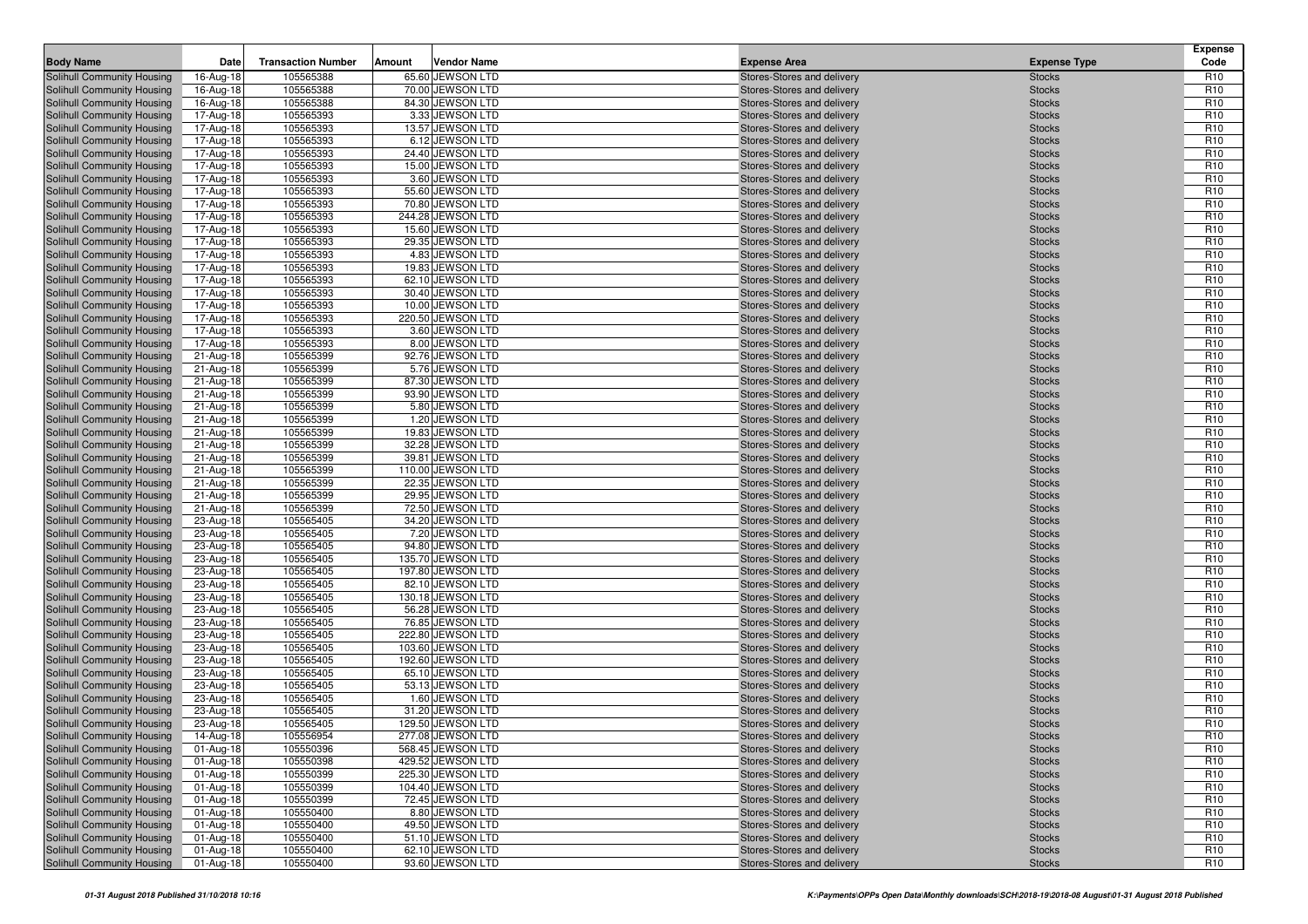| <b>Body Name</b>                                         | Date                   | <b>Transaction Number</b> | Amount | <b>Vendor Name</b>                  | <b>Expense Area</b>                                      | <b>Expense Type</b>            | <b>Expense</b><br>Code             |
|----------------------------------------------------------|------------------------|---------------------------|--------|-------------------------------------|----------------------------------------------------------|--------------------------------|------------------------------------|
| Solihull Community Housing                               | 01-Aug-18              | 105550400                 |        | 55.60 JEWSON LTD                    | Stores-Stores and delivery                               | <b>Stocks</b>                  | R <sub>10</sub>                    |
| Solihull Community Housing                               | 01-Aug-18              | 105550400                 |        | 93.90 JEWSON LTD                    | Stores-Stores and delivery                               | <b>Stocks</b>                  | R <sub>10</sub>                    |
| Solihull Community Housing                               | 01-Aug-18              | 105550400                 |        | 67.65 JEWSON LTD                    | Stores-Stores and delivery                               | <b>Stocks</b>                  | R <sub>10</sub>                    |
| Solihull Community Housing                               | 01-Aug-18              | 105550400                 |        | 13.32 JEWSON LTD                    | Stores-Stores and delivery                               | <b>Stocks</b>                  | R <sub>10</sub>                    |
| Solihull Community Housing                               | 01-Aug-18              | 105550400                 |        | 7.20 JEWSON LTD                     | Stores-Stores and delivery                               | <b>Stocks</b>                  | R <sub>10</sub>                    |
| Solihull Community Housing                               | 01-Aug-18              | 105550400                 |        | 97.00 JEWSON LTD                    | Stores-Stores and delivery                               | <b>Stocks</b>                  | R <sub>10</sub>                    |
| Solihull Community Housing                               | 01-Aug-18              | 105550400                 |        | 39.81 JEWSON LTD                    | Stores-Stores and delivery                               | <b>Stocks</b>                  | R <sub>10</sub>                    |
| Solihull Community Housing                               | 01-Aug-18              | 105550400                 |        | 332.60 JEWSON LTD                   | Stores-Stores and delivery                               | <b>Stocks</b>                  | R <sub>10</sub>                    |
| Solihull Community Housing                               | 01-Aug-18              | 105550400                 |        | 129.50 JEWSON LTD                   | Stores-Stores and delivery                               | <b>Stocks</b>                  | R <sub>10</sub>                    |
| Solihull Community Housing                               | 01-Aug-18              | 105550400                 |        | 13.75 JEWSON LTD                    | Stores-Stores and delivery                               | <b>Stocks</b>                  | R <sub>10</sub>                    |
| Solihull Community Housing                               | 01-Aug-18              | 105550400                 |        | 66.16 JEWSON LTD                    | Stores-Stores and delivery                               | <b>Stocks</b>                  | R <sub>10</sub>                    |
| Solihull Community Housing                               | 01-Aug-18              | 105550403                 |        | 62.92 JEWSON LTD                    | Stores-Stores and delivery                               | <b>Stocks</b>                  | R <sub>10</sub>                    |
| Solihull Community Housing                               | 01-Aug-18              | 105550403                 |        | 79.26 JEWSON LTD                    | Stores-Stores and delivery                               | <b>Stocks</b>                  | R <sub>10</sub>                    |
| Solihull Community Housing                               | 01-Aug-18              | 105550403                 |        | 10.00 JEWSON LTD                    | Stores-Stores and delivery                               | <b>Stocks</b>                  | R <sub>10</sub>                    |
| Solihull Community Housing                               | 01-Aug-18              | 105550403                 |        | 26.20 JEWSON LTD                    | Stores-Stores and delivery                               | <b>Stocks</b>                  | R <sub>10</sub>                    |
| Solihull Community Housing                               | 01-Aug-18              | 105550403                 |        | 16.40 JEWSON LTD                    | Stores-Stores and delivery                               | <b>Stocks</b>                  | R <sub>10</sub>                    |
| Solihull Community Housing                               | 01-Aug-18              | 105550403                 |        | 27.45 JEWSON LTD                    | Stores-Stores and delivery                               | <b>Stocks</b>                  | R <sub>10</sub>                    |
| Solihull Community Housing                               | 01-Aug-18              | 105550404                 |        | 733.20 JEWSON LTD                   | Stores-Stores and delivery                               | <b>Stocks</b>                  | R <sub>10</sub>                    |
| Solihull Community Housing                               | 01-Aug-18              | 105550404                 |        | 488.80 JEWSON LTD                   | Stores-Stores and delivery                               | <b>Stocks</b>                  | R <sub>10</sub>                    |
| Solihull Community Housing                               | 01-Aug-18              | 105550410                 |        | 16.40 JEWSON LTD                    | Stores-Stores and delivery                               | <b>Stocks</b>                  | R <sub>10</sub>                    |
| Solihull Community Housing                               | 01-Aug-18              | 105550410                 |        | 54.80 JEWSON LTD                    | Stores-Stores and delivery                               | <b>Stocks</b>                  | R <sub>10</sub>                    |
| Solihull Community Housing                               | 01-Aug-18              | 105550410                 |        | 2.40 JEWSON LTD                     | Stores-Stores and delivery                               | <b>Stocks</b>                  | R <sub>10</sub>                    |
| Solihull Community Housing                               | 01-Aug-18              | 105550410                 |        | 7.20 JEWSON LTD                     | Stores-Stores and delivery                               | <b>Stocks</b>                  | R <sub>10</sub>                    |
| Solihull Community Housing                               | 01-Aug-18              | 105550410                 |        | 13.57 JEWSON LTD                    | Stores-Stores and delivery                               | <b>Stocks</b>                  | R <sub>10</sub>                    |
| Solihull Community Housing                               | 01-Aug-18              | 105550410                 |        | 109.20 JEWSON LTD                   | Stores-Stores and delivery                               | <b>Stocks</b>                  | R <sub>10</sub>                    |
| Solihull Community Housing<br>Solihull Community Housing | 01-Aug-18              | 105550410                 |        | 76.56 JEWSON LTD                    | Stores-Stores and delivery<br>Stores-Stores and delivery | <b>Stocks</b>                  | R <sub>10</sub><br>R <sub>10</sub> |
|                                                          | 01-Aug-18              | 105550410<br>105550410    |        | 7.70 JEWSON LTD<br>14.74 JEWSON LTD | Stores-Stores and delivery                               | <b>Stocks</b>                  | R <sub>10</sub>                    |
| Solihull Community Housing<br>Solihull Community Housing | 01-Aug-18<br>01-Aug-18 | 105550410                 |        | 9.60 JEWSON LTD                     | Stores-Stores and delivery                               | <b>Stocks</b><br><b>Stocks</b> | R <sub>10</sub>                    |
| Solihull Community Housing                               | 01-Aug-18              | 105550410                 |        | 89.65 JEWSON LTD                    | Stores-Stores and delivery                               | <b>Stocks</b>                  | R <sub>10</sub>                    |
| Solihull Community Housing                               | 01-Aug-18              | 105550410                 |        | 46.40 JEWSON LTD                    | Stores-Stores and delivery                               | <b>Stocks</b>                  | R <sub>10</sub>                    |
| Solihull Community Housing                               | 01-Aug-18              | 105550410                 |        | 65.00 JEWSON LTD                    | Stores-Stores and delivery                               | <b>Stocks</b>                  | R <sub>10</sub>                    |
| Solihull Community Housing                               | 01-Aug-18              | 105550410                 |        | 21.40 JEWSON LTD                    | Stores-Stores and delivery                               | <b>Stocks</b>                  | R <sub>10</sub>                    |
| Solihull Community Housing                               | 01-Aug-18              | 105550410                 |        | 9.20 JEWSON LTD                     | Stores-Stores and delivery                               | <b>Stocks</b>                  | R <sub>10</sub>                    |
| Solihull Community Housing                               | 01-Aug-18              | 105550410                 |        | 367.30 JEWSON LTD                   | Stores-Stores and delivery                               | <b>Stocks</b>                  | R <sub>10</sub>                    |
| Solihull Community Housing                               | 01-Aug-18              | 105550410                 |        | 16.80 JEWSON LTD                    | Stores-Stores and delivery                               | <b>Stocks</b>                  | R <sub>10</sub>                    |
| Solihull Community Housing                               | 01-Aug-18              | 105550410                 |        | 168.90 JEWSON LTD                   | Stores-Stores and delivery                               | <b>Stocks</b>                  | R <sub>10</sub>                    |
| Solihull Community Housing                               | 01-Aug-18              | 105550410                 |        | 5.80 JEWSON LTD                     | Stores-Stores and delivery                               | <b>Stocks</b>                  | R <sub>10</sub>                    |
| Solihull Community Housing                               | 01-Aug-18              | 105550410                 |        | 101.80 JEWSON LTD                   | Stores-Stores and delivery                               | <b>Stocks</b>                  | R <sub>10</sub>                    |
| Solihull Community Housing                               | 01-Aug-18              | 105550410                 |        | 1224.40 JEWSON LTD                  | Stores-Stores and delivery                               | <b>Stocks</b>                  | R <sub>10</sub>                    |
| Solihull Community Housing                               | 01-Aug-18              | 105550410                 |        | 28.50 JEWSON LTD                    | Stores-Stores and delivery                               | <b>Stocks</b>                  | R <sub>10</sub>                    |
| Solihull Community Housing                               | 01-Aug-18              | 105550410                 |        | 495.60 JEWSON LTD                   | Stores-Stores and delivery                               | <b>Stocks</b>                  | R <sub>10</sub>                    |
| Solihull Community Housing                               | 01-Aug-18              | 105550410                 |        | 17.00 JEWSON LTD                    | Stores-Stores and delivery                               | <b>Stocks</b>                  | R <sub>10</sub>                    |
| Solihull Community Housing                               | 01-Aug-18              | 105550410                 |        | 103.60 JEWSON LTD                   | Stores-Stores and delivery                               | <b>Stocks</b>                  | R <sub>10</sub>                    |
| Solihull Community Housing                               | 01-Aug-18              | 105550410                 |        | 108.50 JEWSON LTD                   | Stores-Stores and delivery                               | <b>Stocks</b>                  | R <sub>10</sub>                    |
| Solihull Community Housing                               | 01-Aug-18              | 105550410                 |        | 975.00 JEWSON LTD                   | Stores-Stores and delivery                               | <b>Stocks</b>                  | R <sub>10</sub>                    |
| Solihull Community Housing                               | 01-Aug-18              | 105550410                 |        | 54.00 JEWSON LTD                    | Stores-Stores and delivery                               | <b>Stocks</b>                  | R <sub>10</sub>                    |
| Solihull Community Housing                               | 01-Aug-18              | 105550410                 |        | 25.80 JEWSON LTD                    | Stores-Stores and delivery                               | <b>Stocks</b>                  | R <sub>10</sub>                    |
| Solihull Community Housing                               | 01-Aug-18              | 105550410                 |        | 50.90 JEWSON LTD                    | Stores-Stores and delivery                               | <b>Stocks</b>                  | R <sub>10</sub>                    |
| Solihull Community Housing                               | 01-Aug-18              | 105550410                 |        | 136.00 JEWSON LTD                   | Stores-Stores and delivery                               | <b>Stocks</b>                  | R <sub>10</sub>                    |
| Solihull Community Housing                               | 01-Aug-18              | 105550410                 |        | 30.00 JEWSON LTD                    | Stores-Stores and delivery                               | <b>Stocks</b>                  | R <sub>10</sub>                    |
| <b>Solihull Community Housing</b>                        | 01-Aug-18              | 105550411                 |        | 74.64 JEWSON LTD                    | Stores-Stores and delivery                               | <b>Stocks</b>                  | R <sub>10</sub>                    |
| Solihull Community Housing                               | $01-Aug-18$            | 105550411                 |        | 241.92 JEWSON LTD                   | Stores-Stores and delivery                               | <b>Stocks</b>                  | R <sub>10</sub>                    |
| Solihull Community Housing                               | 01-Aug-18              | 105550413                 |        | 508.20 JEWSON LTD                   | Stores-Stores and delivery                               | <b>Stocks</b>                  | R <sub>10</sub>                    |
| Solihull Community Housing                               | 01-Aug-18              | 105550413                 |        | 122.20 JEWSON LTD                   | Stores-Stores and delivery                               | <b>Stocks</b>                  | R <sub>10</sub>                    |
| Solihull Community Housing                               | 01-Aug-18              | 105550413                 |        | 183.30 JEWSON LTD                   | Stores-Stores and delivery                               | <b>Stocks</b>                  | R <sub>10</sub>                    |
| Solihull Community Housing                               | 01-Aug-18              | 105550414                 |        | 16.10 JEWSON LTD                    | Stores-Stores and delivery                               | <b>Stocks</b>                  | R <sub>10</sub>                    |
| Solihull Community Housing                               | 01-Aug-18              | 105550414                 |        | 9.60 JEWSON LTD                     | Stores-Stores and delivery                               | <b>Stocks</b>                  | R <sub>10</sub>                    |
| Solihull Community Housing                               | 01-Aug-18              | 105550414                 |        | 2.10 JEWSON LTD                     | Stores-Stores and delivery                               | <b>Stocks</b>                  | R <sub>10</sub>                    |
| Solihull Community Housing<br>Solihull Community Housing | 01-Aug-18              | 105550414                 |        | 32.40 JEWSON LTD                    | Stores-Stores and delivery                               | <b>Stocks</b>                  | R <sub>10</sub>                    |
|                                                          | 01-Aug-18              | 105550414                 |        | 45.60 JEWSON LTD                    | Stores-Stores and delivery                               | <b>Stocks</b>                  | R <sub>10</sub>                    |
| Solihull Community Housing                               | 01-Aug-18              | 105550414                 |        | 89.65 JEWSON LTD                    | Stores-Stores and delivery                               | <b>Stocks</b>                  | R <sub>10</sub>                    |
| Solihull Community Housing                               | 01-Aug-18              | 105550414                 |        | 135.70 JEWSON LTD                   | Stores-Stores and delivery                               | <b>Stocks</b>                  | R <sub>10</sub>                    |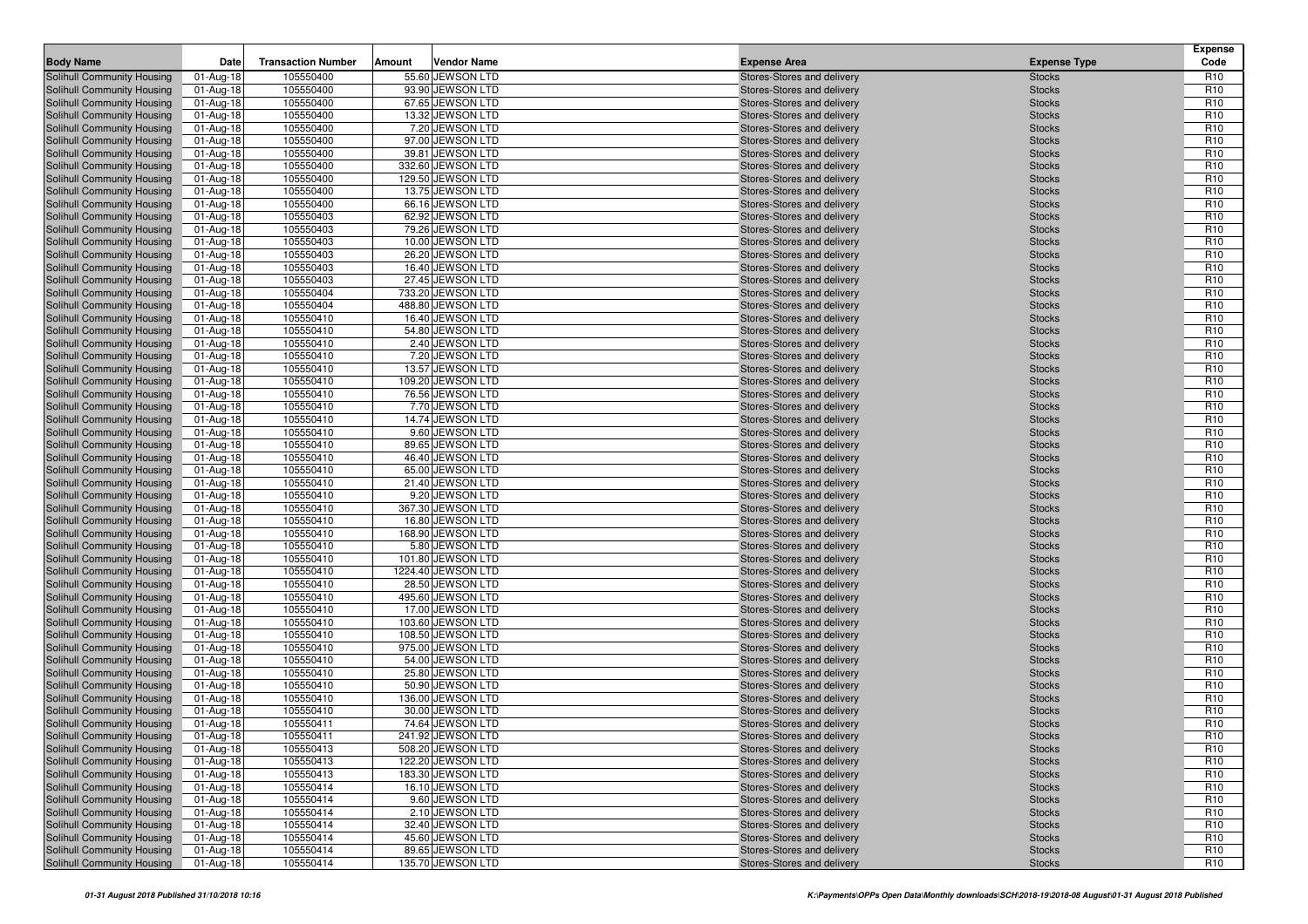|                                                          |                        |                           |        |                                                  |                                                                        |                                             | <b>Expense</b>                     |
|----------------------------------------------------------|------------------------|---------------------------|--------|--------------------------------------------------|------------------------------------------------------------------------|---------------------------------------------|------------------------------------|
| <b>Body Name</b>                                         | Date                   | <b>Transaction Number</b> | Amount | <b>Vendor Name</b>                               | <b>Expense Area</b>                                                    | <b>Expense Type</b>                         | Code                               |
| Solihull Community Housing                               | 01-Aug-18              | 105550414                 |        | 7.80 JEWSON LTD                                  | Stores-Stores and delivery                                             | <b>Stocks</b>                               | R <sub>10</sub>                    |
| Solihull Community Housing                               | 01-Aug-18              | 105550414                 |        | 112.88 JEWSON LTD                                | Stores-Stores and delivery                                             | <b>Stocks</b>                               | R <sub>10</sub>                    |
| Solihull Community Housing                               | 01-Aug-18              | 105550414                 |        | 79.12 JEWSON LTD                                 | Stores-Stores and delivery                                             | <b>Stocks</b>                               | R <sub>10</sub>                    |
| Solihull Community Housing                               | 01-Aug-18              | 105550414<br>105550414    |        | 99.20 JEWSON LTD<br>6.20 JEWSON LTD              | Stores-Stores and delivery                                             | <b>Stocks</b>                               | R <sub>10</sub><br>R <sub>10</sub> |
| Solihull Community Housing<br>Solihull Community Housing | 01-Aug-18              | 105550414                 |        | 31.30 JEWSON LTD                                 | Stores-Stores and delivery<br>Stores-Stores and delivery               | <b>Stocks</b><br><b>Stocks</b>              | R <sub>10</sub>                    |
| Solihull Community Housing                               | 01-Aug-18<br>01-Aug-18 | 105550414                 |        | 10.50 JEWSON LTD                                 | Stores-Stores and delivery                                             | <b>Stocks</b>                               | R <sub>10</sub>                    |
| Solihull Community Housing                               | 01-Aug-18              | 105550414                 |        | 167.20 JEWSON LTD                                | Stores-Stores and delivery                                             | <b>Stocks</b>                               | R <sub>10</sub>                    |
| Solihull Community Housing                               | 01-Aug-18              | 105550414                 |        | 53.00 JEWSON LTD                                 | Stores-Stores and delivery                                             | <b>Stocks</b>                               | R <sub>10</sub>                    |
| Solihull Community Housing                               | 01-Aug-18              | 105550414                 |        | 44.94 JEWSON LTD                                 | Stores-Stores and delivery                                             | <b>Stocks</b>                               | R <sub>10</sub>                    |
| Solihull Community Housing                               | 01-Aug-18              | 105550414                 |        | 390.00 JEWSON LTD                                | Stores-Stores and delivery                                             | <b>Stocks</b>                               | R <sub>10</sub>                    |
| Solihull Community Housing                               | 01-Aug-18              | 105550414                 |        | 30.00 JEWSON LTD                                 | Stores-Stores and delivery                                             | <b>Stocks</b>                               | R <sub>10</sub>                    |
| Solihull Community Housing                               | 01-Aug-18              | 105550414                 |        | 35.00 JEWSON LTD                                 | Stores-Stores and delivery                                             | <b>Stocks</b>                               | R <sub>10</sub>                    |
| Solihull Community Housing                               | 01-Aug-18              | 105550414                 |        | 193.90 JEWSON LTD                                | Stores-Stores and delivery                                             | <b>Stocks</b>                               | R <sub>10</sub>                    |
| Solihull Community Housing                               | 01-Aug-18              | 105550414                 |        | 92.00 JEWSON LTD                                 | Stores-Stores and delivery                                             | <b>Stocks</b>                               | R <sub>10</sub>                    |
| Solihull Community Housing                               | 01-Aug-18              | 105550414                 |        | 80.20 JEWSON LTD                                 | Stores-Stores and delivery                                             | <b>Stocks</b>                               | R <sub>10</sub>                    |
| Solihull Community Housing                               | 01-Aug-18              | 105550414                 |        | 8.40 JEWSON LTD                                  | Stores-Stores and delivery                                             | <b>Stocks</b>                               | R <sub>10</sub>                    |
| Solihull Community Housing                               | 01-Aug-18              | 105550414                 |        | 19.00 JEWSON LTD                                 | Stores-Stores and delivery                                             | <b>Stocks</b>                               | R <sub>10</sub>                    |
| Solihull Community Housing                               | 01-Aug-18              | 105550414                 |        | 293.70 JEWSON LTD                                | Stores-Stores and delivery                                             | <b>Stocks</b>                               | R <sub>10</sub>                    |
| Solihull Community Housing                               | 01-Aug-18              | 105550414                 |        | 46.95 JEWSON LTD                                 | Stores-Stores and delivery                                             | <b>Stocks</b>                               | R <sub>10</sub>                    |
| Solihull Community Housing                               | 01-Aug-18              | 105550414                 |        | 60.00 JEWSON LTD                                 | Stores-Stores and delivery                                             | <b>Stocks</b>                               | R <sub>10</sub>                    |
| Solihull Community Housing                               | 01-Aug-18              | 105550414                 |        | 27.95 JEWSON LTD                                 | Stores-Stores and delivery                                             | <b>Stocks</b>                               | R <sub>10</sub>                    |
| Solihull Community Housing                               | 01-Aug-18              | 105550415                 |        | 35.50 JEWSON LTD                                 | Stores-Stores and delivery                                             | <b>Stocks</b>                               | R <sub>10</sub>                    |
| Solihull Community Housing                               | 01-Aug-18              | 105550415                 |        | 174.78 JEWSON LTD                                | Stores-Stores and delivery                                             | <b>Stocks</b>                               | R <sub>10</sub>                    |
| Solihull Community Housing<br>Solihull Community Housing | 01-Aug-18<br>01-Aug-18 | 105550415<br>105550415    |        | 193.05 JEWSON LTD<br>34.29 JEWSON LTD            | Stores-Stores and delivery<br>Stores-Stores and delivery               | <b>Stocks</b><br><b>Stocks</b>              | R <sub>10</sub><br>R <sub>10</sub> |
| Solihull Community Housing                               | 01-Aug-18              | 105550417                 |        | 50.55 JEWSON LTD                                 | Stores-Stores and delivery                                             | <b>Stocks</b>                               | R <sub>10</sub>                    |
| Solihull Community Housing                               | 01-Aug-18              | 105550417                 |        | 260.36 JEWSON LTD                                | Stores-Stores and delivery                                             | <b>Stocks</b>                               | R <sub>10</sub>                    |
| Solihull Community Housing                               | 01-Aug-18              | 105550417                 |        | 109.20 JEWSON LTD                                | Stores-Stores and delivery                                             | <b>Stocks</b>                               | R <sub>10</sub>                    |
| Solihull Community Housing                               | 01-Aug-18              | 105550418                 |        | 74.64 JEWSON LTD                                 | Stores-Stores and delivery                                             | <b>Stocks</b>                               | R <sub>10</sub>                    |
| Solihull Community Housing                               | 01-Aug-18              | 105550418                 |        | 201.60 JEWSON LTD                                | Stores-Stores and delivery                                             | <b>Stocks</b>                               | R <sub>10</sub>                    |
| Solihull Community Housing                               | 01-Aug-18              | 105550422                 |        | 665.00 JEWSON LTD                                | Stores-Stores and delivery                                             | <b>Stocks</b>                               | R <sub>10</sub>                    |
| Solihull Community Housing                               | 01-Aug-18              | 105550423                 |        | 6.60 JEWSON LTD                                  | Stores-Stores and delivery                                             | <b>Stocks</b>                               | R <sub>10</sub>                    |
| Solihull Community Housing                               | 01-Aug-18              | 105550423                 |        | 8.10 JEWSON LTD                                  | Stores-Stores and delivery                                             | <b>Stocks</b>                               | R <sub>10</sub>                    |
| Solihull Community Housing                               | 01-Aug-18              | 105550423                 |        | 65.52 JEWSON LTD                                 | Stores-Stores and delivery                                             | <b>Stocks</b>                               | R <sub>10</sub>                    |
| Solihull Community Housing                               | 01-Aug-18              | 105550423                 |        | 98.78 JEWSON LTD                                 | Stores-Stores and delivery                                             | <b>Stocks</b>                               | R <sub>10</sub>                    |
| Solihull Community Housing                               | 01-Aug-18              | 105550423                 |        | 60.90 JEWSON LTD                                 | Stores-Stores and delivery                                             | <b>Stocks</b>                               | R <sub>10</sub>                    |
| Solihull Community Housing                               | 01-Aug-18              | 105550423                 |        | 111.20 JEWSON LTD                                | Stores-Stores and delivery                                             | <b>Stocks</b>                               | R <sub>10</sub>                    |
| Solihull Community Housing                               | 01-Aug-18              | 105550423                 |        | 56.00 JEWSON LTD                                 | Stores-Stores and delivery                                             | <b>Stocks</b>                               | R <sub>10</sub>                    |
| Solihull Community Housing                               | 01-Aug-18              | 105550423                 |        | 66.16 JEWSON LTD                                 | Stores-Stores and delivery                                             | <b>Stocks</b>                               | R <sub>10</sub>                    |
| Solihull Community Housing                               | 01-Aug-18              | 105550423                 |        | 43.70 JEWSON LTD                                 | Stores-Stores and delivery                                             | <b>Stocks</b>                               | R <sub>10</sub><br>R <sub>10</sub> |
| Solihull Community Housing<br>Solihull Community Housing | 01-Aug-18<br>01-Aug-18 | 105550423<br>105550423    |        | 47.10 JEWSON LTD<br>20.28 JEWSON LTD             | Stores-Stores and delivery<br>Stores-Stores and delivery               | <b>Stocks</b><br><b>Stocks</b>              | R <sub>10</sub>                    |
| Solihull Community Housing                               | 01-Aug-18              | 105550423                 |        | 31.45 JEWSON LTD                                 | Stores-Stores and delivery                                             | <b>Stocks</b>                               | R <sub>10</sub>                    |
| Solihull Community Housing                               | 01-Aug-18              | 105550423                 |        | 21.55 JEWSON LTD                                 | Stores-Stores and delivery                                             | <b>Stocks</b>                               | R <sub>10</sub>                    |
| Solihull Community Housing                               | 01-Aug-18              | 105550423                 |        | 15.00 JEWSON LTD                                 | Stores-Stores and delivery                                             | <b>Stocks</b>                               | R <sub>10</sub>                    |
| Solihull Community Housing                               | 01-Aug-18              | 105550423                 |        | 199.20 JEWSON LTD                                | Stores-Stores and delivery                                             | <b>Stocks</b>                               | R <sub>10</sub>                    |
| Solihull Community Housing                               | 01-Aug-18              | 105550424                 |        | 617.50 JEWSON LTD                                | Stores-Stores and delivery                                             | <b>Stocks</b>                               | R <sub>10</sub>                    |
| Solihull Community Housing                               | 17-Aug-18              | 105552851                 |        | 1116.00 JLA TOTAL CARE LTD                       | <b>Laundry Service</b>                                                 | <b>Equipment Rental/Lease</b>               | D <sub>18</sub>                    |
| <b>Solihull Community Housing</b>                        | 17-Aug-18              | 105552851                 |        | 1116.00 JLA TOTAL CARE LTD                       | <b>Laundry Service</b>                                                 | <b>Equipment Rental/Lease</b>               | D <sub>18</sub>                    |
| Solihull Community Housing                               | 17-Aug-18              | 105552851                 |        | 1116.00 JLA TOTAL CARE LTD                       | <b>Laundry Service</b>                                                 | <b>Equipment Rental/Lease</b>               | D <sub>18</sub>                    |
| Solihull Community Housing                               | 17-Aug-18              | 105552851                 |        | 1116.00 JLA TOTAL CARE LTD                       | <b>Laundry Service</b>                                                 | <b>Equipment Rental/Lease</b>               | D <sub>18</sub>                    |
| Solihull Community Housing                               | 17-Aug-18              | 105552851                 |        | 1116.00 JLA TOTAL CARE LTD                       | <b>Laundry Service</b>                                                 | <b>Equipment Rental/Lease</b>               | D <sub>18</sub>                    |
| Solihull Community Housing                               | 17-Aug-18              | 105552851                 |        | -558.00 JLA TOTAL CARE LTD                       | <b>Laundry Service</b>                                                 | <b>Equipment Rental/Lease</b>               | D <sub>18</sub>                    |
| Solihull Community Housing                               | 17-Aug-18              | 105552851                 |        | -558.00 JLA TOTAL CARE LTD                       | <b>Laundry Service</b>                                                 | <b>Equipment Rental/Lease</b>               | D <sub>18</sub>                    |
| Solihull Community Housing                               | 17-Aug-18              | 105552851                 |        | -558.00 JLA TOTAL CARE LTD                       | <b>Laundry Service</b>                                                 | <b>Equipment Rental/Lease</b>               | D <sub>18</sub>                    |
| Solihull Community Housing                               | 17-Aug-18              | 105552851                 |        | -558.00 JLA TOTAL CARE LTD                       | <b>Laundry Service</b>                                                 | <b>Equipment Rental/Lease</b>               | D18                                |
| Solihull Community Housing                               | 17-Aug-18              | 105552851                 |        | -558.00 JLA TOTAL CARE LTD                       | <b>Laundry Service</b>                                                 | <b>Equipment Rental/Lease</b>               | D <sub>18</sub>                    |
| Solihull Community Housing                               | 01-Aug-18              | 105550428                 |        | 534.58 JOHN HICKEN LTD                           | Stores-Stores and delivery                                             | <b>Stocks</b>                               | R <sub>10</sub>                    |
| Solihull Community Housing<br>Solihull Community Housing | 01-Aug-18              | 105550428                 |        | 57.62 JOHN HICKEN LTD                            | Stores-Stores and delivery                                             | <b>Stocks</b>                               | R <sub>10</sub>                    |
| Solihull Community Housing                               | 01-Aug-18              | 105550430<br>105544406    |        | -518.60 JOHN HICKEN LTD<br>2361.00 KINGKRAFT LTD | Stores-Stores and delivery<br><b>Public Sector - Major Adaptations</b> | <b>Stocks</b><br><b>Contractor Payments</b> | R <sub>10</sub><br><b>B70</b>      |
| Solihull Community Housing                               | 13-Aug-18<br>23-Aug-18 | 105558982                 |        | 283.30 LEGRAND                                   | Safe and Sound Operational                                             | <b>Equipment Rental/Lease</b>               | D18                                |
|                                                          |                        |                           |        |                                                  |                                                                        |                                             |                                    |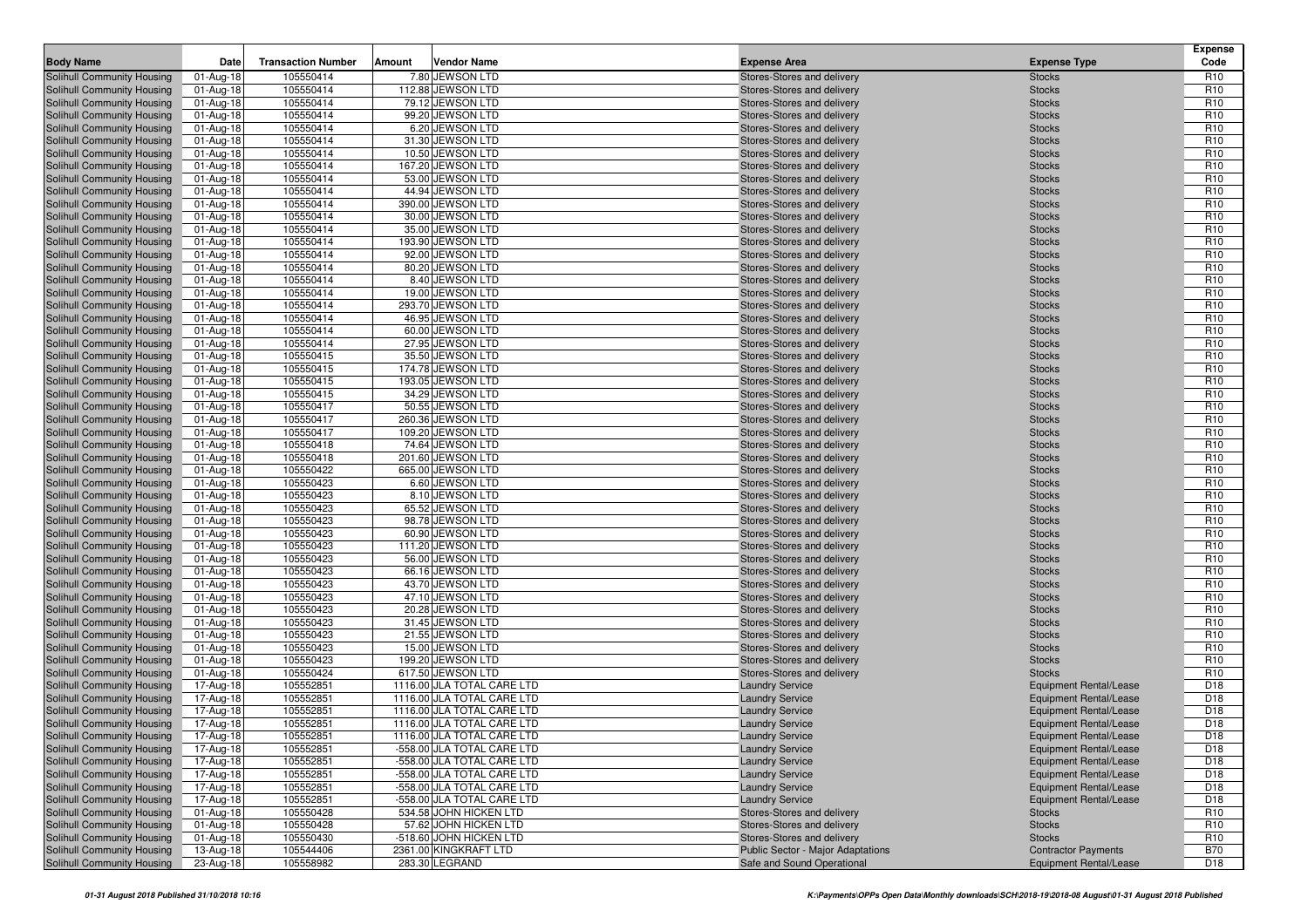|                                                          |                         |                           |        |                                                                                      |                                                                        |                                                          | <b>Expense</b>           |
|----------------------------------------------------------|-------------------------|---------------------------|--------|--------------------------------------------------------------------------------------|------------------------------------------------------------------------|----------------------------------------------------------|--------------------------|
| <b>Body Name</b>                                         | Date                    | <b>Transaction Number</b> | Amount | <b>Vendor Name</b>                                                                   | <b>Expense Area</b>                                                    | <b>Expense Type</b>                                      | Code                     |
| Solihull Community Housing                               | 23-Aug-18               | 105558984                 |        | 703.54 LEGRAND                                                                       | Safe and Sound Operational                                             | <b>Equipment Rental/Lease</b>                            | D <sub>18</sub>          |
| Solihull Community Housing                               | 23-Aug-18               | 105558983                 |        | 2577.38 LEGRAND                                                                      | Safe and Sound Operational                                             | <b>Equipment Rental/Lease</b>                            | D <sub>18</sub>          |
| Solihull Community Housing                               | 23-Aug-18               | 105558989                 |        | 242.60 LEGRAND                                                                       | Safe and Sound Operational                                             | <b>Equipment Rental/Lease</b>                            | D <sub>18</sub>          |
| Solihull Community Housing                               | 30-Aug-18               | 105566574                 |        | 7392.00 LIBERATA UK LIMITED                                                          | Income Collection Team                                                 | <b>Court Fees</b>                                        | D <sub>54</sub>          |
| Solihull Community Housing                               | 29-Aug-18               | 105565740                 |        | 769.50 LLM BUSINESS SERVICES LTD                                                     | Safe and Sound Operational                                             | Marketing                                                | D83                      |
| Solihull Community Housing                               | 01-Aug-18               | 105535322                 |        | 935.04 LYRECO UK LTD                                                                 | <b>Endeavour House</b>                                                 | Stationery                                               | D <sub>25</sub>          |
| Solihull Community Housing                               | 01-Aug-18               | 105535322                 |        | -510.02 LYRECO UK LTD                                                                | <b>Endeavour House</b>                                                 | Stationery                                               | D <sub>25</sub>          |
| Solihull Community Housing                               | 01-Aug-18               | 105535323                 |        | 410.55 LYRECO UK LTD                                                                 | <b>Endeavour House</b>                                                 | Stationery                                               | D <sub>25</sub>          |
| Solihull Community Housing                               | 06-Aug-18               | 105537399                 |        | 19369.21 MAN COMMERCIAL PROTECTION LTD                                               | <b>CCTV</b>                                                            | Security                                                 | <b>B43</b>               |
| Solihull Community Housing                               | 15-Aug-18               | 105550352                 |        | 422.50 MAN COMMERCIAL PROTECTION LTD                                                 | Housing Aid & Homelessness                                             | <b>Agency Staff</b>                                      | A60                      |
| Solihull Community Housing                               | 14-Aug-18               | 105545368                 |        | 558.40 MELAINE CANT                                                                  | Training                                                               | Training                                                 | A80                      |
| Solihull Community Housing                               | 01-Aug-18               | 105559137                 |        | 1874.02 MITIE PROPERTY SERVICES MIDS LTD                                             | High Rise - Communal Decorating                                        | <b>Contractor Payments</b>                               | <b>B70</b>               |
| Solihull Community Housing                               | 01-Aug-18               | 105559138                 |        | 1874.02 MITIE PROPERTY SERVICES MIDS LTD                                             | High Rise - Communal Decorating                                        | <b>Contractor Payments</b>                               | <b>B70</b>               |
| Solihull Community Housing                               | 01-Aug-18               | 105559139                 |        | 1874.02 MITIE PROPERTY SERVICES MIDS LTD                                             | High Rise - Communal Decorating                                        | <b>Contractor Payments</b>                               | <b>B70</b>               |
| Solihull Community Housing                               | 01-Aug-18               | 105559140                 |        | 1874.02 MITIE PROPERTY SERVICES MIDS LTD                                             | High Rise - Communal Decorating                                        | <b>Contractor Payments</b>                               | <b>B70</b>               |
| Solihull Community Housing                               | 17-Aug-18               | 105559141<br>105559142    |        | 1874.02 MITIE PROPERTY SERVICES MIDS LTD                                             | High Rise - Communal Decorating                                        | <b>Contractor Payments</b>                               | <b>B70</b><br><b>B70</b> |
| Solihull Community Housing                               | 17-Aug-18<br>24-Aug-18  | 105566497                 |        | 1874.02 MITIE PROPERTY SERVICES MIDS LTD<br>1874.02 MITIE PROPERTY SERVICES MIDS LTD | High Rise - Communal Decorating<br>High Rise - Communal Decorating     | <b>Contractor Payments</b>                               | <b>B70</b>               |
| Solihull Community Housing<br>Solihull Community Housing | 24-Aug-18               | 105566498                 |        | 1874.02 MITIE PROPERTY SERVICES MIDS LTD                                             | High Rise - Communal Decorating                                        | <b>Contractor Payments</b><br><b>Contractor Payments</b> | <b>B70</b>               |
| Solihull Community Housing                               | 01-Aug-18               | 105535315                 |        | 405.28 MORGAN HUNT UK LTD                                                            | Call Centre                                                            | <b>Agency Staff</b>                                      | A60                      |
| Solihull Community Housing                               | 01-Aug-18               | 105535317                 |        | 354.85 MORGAN HUNT UK LTD                                                            | <b>Call Centre</b>                                                     | <b>Agency Staff</b>                                      | A60                      |
| Solihull Community Housing                               | 01-Aug-18               | 105535319                 |        | 264.25 MORGAN HUNT UK LTD                                                            | <b>Call Centre</b>                                                     | <b>Agency Staff</b>                                      | A60                      |
| Solihull Community Housing                               | 01-Aug-18               | 105535320                 |        | 294.45 MORGAN HUNT UK LTD                                                            | <b>Call Centre</b>                                                     | <b>Agency Staff</b>                                      | A60                      |
| Solihull Community Housing                               | 22-Aug-18               | 105556882                 |        | 279.35 MORGAN HUNT UK LTD                                                            | <b>Call Centre</b>                                                     | <b>Agency Staff</b>                                      | A60                      |
| Solihull Community Housing                               | 22-Aug-18               | 105556883                 |        | 407.70 MORGAN HUNT UK LTD                                                            | <b>Call Centre</b>                                                     | <b>Agency Staff</b>                                      | A60                      |
| Solihull Community Housing                               | 22-Aug-18               | 105556884                 |        | 241.60 MORGAN HUNT UK LTD                                                            | <b>Call Centre</b>                                                     | <b>Agency Staff</b>                                      | A60                      |
| Solihull Community Housing                               | 22-Aug-18               | 105556885                 |        | 354.85 MORGAN HUNT UK LTD                                                            | <b>Call Centre</b>                                                     | <b>Agency Staff</b>                                      | A60                      |
| Solihull Community Housing                               | 23-Aug-18               | 105558976                 |        | 279.35 MORGAN HUNT UK LTD                                                            | <b>Call Centre</b>                                                     | <b>Agency Staff</b>                                      | A60                      |
| Solihull Community Housing                               | 23-Aug-18               | 105559412                 |        | 491.11 MORGAN HUNT UK LTD                                                            | <b>Call Centre</b>                                                     | <b>Agency Staff</b>                                      | A60                      |
| Solihull Community Housing                               | 23-Aug-18               | 105558978                 |        | 241.60 MORGAN HUNT UK LTD                                                            | <b>Call Centre</b>                                                     | <b>Agency Staff</b>                                      | A60                      |
| Solihull Community Housing                               | 23-Aug-18               | 105559413                 |        | 439.80 MORGAN HUNT UK LTD                                                            | <b>Call Centre</b>                                                     | <b>Agency Staff</b>                                      | A60                      |
| Solihull Community Housing                               | 31-Aug-18               | 105567356                 |        | 305.62 MORGAN HUNT UK LTD                                                            | <b>Call Centre</b>                                                     | <b>Agency Staff</b>                                      | A60                      |
| Solihull Community Housing                               | 31-Aug-18               | 105567355                 |        | 542.42 MORGAN HUNT UK LTD                                                            | Call Centre                                                            | <b>Agency Staff</b>                                      | A60                      |
| Solihull Community Housing                               | 31-Aug-18               | 105567354                 |        | 234.05 MORGAN HUNT UK LTD                                                            | <b>Call Centre</b>                                                     | <b>Agency Staff</b>                                      | A60                      |
| Solihull Community Housing                               | 01-Aug-18               | 105559122                 |        | 289.56 MOSSVALE MAINTENANCE & SEALING SERVICES LTD                                   | <b>Mechanical &amp; Electrical</b>                                     | <b>Utility Related Works</b>                             | <b>B34</b>               |
| Solihull Community Housing                               | 01-Aug-18               | 105550436                 |        | 147.15 NATIONAL SAFETY SUPPLIES                                                      | Stores-Stores and delivery                                             | <b>Stocks</b>                                            | R <sub>10</sub>          |
| Solihull Community Housing                               | 01-Aug-18               | 105550436                 |        | 118.00 NATIONAL SAFETY SUPPLIES                                                      | Stores-Stores and delivery                                             | <b>Stocks</b>                                            | R <sub>10</sub>          |
| Solihull Community Housing                               | 29-Aug-18               | 105565729                 |        | 1238.93 NEOPOST FINANCE LTD                                                          | <b>Endeavour House</b>                                                 | Postages                                                 | D <sub>21</sub>          |
| Solihull Community Housing                               | 06-Aug-18               | 105556886                 |        | 279.52 NICHOLLS & CLARKE BUILDING PRODUCTS LTD                                       | Stores-Stores and delivery                                             | <b>Stocks</b>                                            | R <sub>10</sub>          |
| Solihull Community Housing                               | 03-Aug-18               | 105536474                 |        | 1000.00 NIYAA PEOPLE                                                                 | North Property Repairs-Day to day                                      | <b>Agency Staff</b>                                      | A60                      |
| Solihull Community Housing                               | 03-Aug-18               | 105536474                 |        | 250.00 NIYAA PEOPLE                                                                  | North Property Repairs-Day to day                                      | <b>Agency Staff</b>                                      | A60                      |
| Solihull Community Housing                               | 16-Aug-18               | 105552311<br>105536457    |        | 481.00 NIYAA PEOPLE<br>413.00 NIYAA PEOPLE                                           | Anti Graffiti Team                                                     | <b>Agency Staff</b>                                      | A60<br>A60               |
| Solihull Community Housing<br>Solihull Community Housing | 03-Aug-18<br>03-Aug-18  | 105536455                 |        | 357.00 NIYAA PEOPLE                                                                  | North Property Repairs-Day to day<br>North Property Repairs-Day to day | <b>Agency Staff</b><br><b>Agency Staff</b>               | A60                      |
| Solihull Community Housing                               | 03-Aug-18               | 105536455                 |        | 144.50 NIYAA PEOPLE                                                                  | North Property Repairs-Day to day                                      | <b>Agency Staff</b>                                      | A60                      |
| Solihull Community Housing                               | 16-Aug-18               | 105552314                 |        | 518.00 NIYAA PEOPLE                                                                  | North Property Repairs-Day to day                                      | <b>Agency Staff</b>                                      | A60                      |
| Solihull Community Housing                               | 16-Aug-18               | 105552312                 |        | 481.00 NIYAA PEOPLE                                                                  | Anti Graffiti Team                                                     | <b>Agency Staff</b>                                      | A60                      |
| Solihull Community Housing                               | 16-Aug-18               | 105552315                 |        | 629.00 NIYAA PEOPLE                                                                  | North Property Repairs-Day to day                                      | <b>Agency Staff</b>                                      | A60                      |
| Solihull Community Housing                               | 16-Aug-18               | 105552316                 |        | 629.00 NIYAA PEOPLE                                                                  | North Property Repairs-Day to day                                      | <b>Agency Staff</b>                                      | A60                      |
| Solihull Community Housing                               | 07-Aug-18               | 105539309                 |        | 481.00 NIYAA PEOPLE                                                                  | Anti Graffiti Team                                                     | <b>Agency Staff</b>                                      | A60                      |
| Solihull Community Housing                               | 07-Aug-18               | 105539308                 |        | 900.00 NIYAA PEOPLE                                                                  | <b>Capital Programmes</b>                                              | <b>Agency Staff</b>                                      | A60                      |
| Solihull Community Housing                               | 07-Aug-18               | 105539307                 |        | 450.00 NIYAA PEOPLE                                                                  | North Property Repairs-Day to day                                      | <b>Agency Staff</b>                                      | A60                      |
| Solihull Community Housing                               | $14$ -Aug-18            | 105545372                 |        | 518.00 NIYAA PEOPLE                                                                  | North Property Repairs-Day to day                                      | <b>Agency Staff</b>                                      | A60                      |
| Solihull Community Housing                               | 14-Aug-18               | 105545371                 |        | 468.00 NIYAA PEOPLE                                                                  | Anti Graffiti Team                                                     | <b>Agency Staff</b>                                      | A60                      |
| Solihull Community Housing                               | 14-Aug-18               | 105545370                 |        | 481.00 NIYAA PEOPLE                                                                  | Anti Graffiti Team                                                     | <b>Agency Staff</b>                                      | A60                      |
| Solihull Community Housing                               | 14-Aug-18               | 105545373                 |        | 952.50 NIYAA PEOPLE                                                                  | <b>Capital Programmes</b>                                              | <b>Agency Staff</b>                                      | A60                      |
| Solihull Community Housing                               | 14-Aug-18               | 105545374                 |        | 629.00 NIYAA PEOPLE                                                                  | North Property Repairs-Day to day                                      | <b>Agency Staff</b>                                      | A60                      |
| Solihull Community Housing                               | 21-Aug-18               | 105555516                 |        | 423.50 NIYAA PEOPLE                                                                  | North Property Repairs-Day to day                                      | <b>Agency Staff</b>                                      | A60                      |
| Solihull Community Housing                               | 21-Aug-18               | 105555514                 |        | 292.50 NIYAA PEOPLE                                                                  | Anti Graffiti Team                                                     | <b>Agency Staff</b>                                      | A60                      |
| Solihull Community Housing                               | $\overline{2}$ 1-Aug-18 | 105555517                 |        | 562.50 NIYAA PEOPLE                                                                  | North Property Repairs-Day to day                                      | <b>Agency Staff</b>                                      | A60                      |
| Solihull Community Housing                               | 21-Aug-18               | 105555519                 |        | 629.00 NIYAA PEOPLE                                                                  | North Property Repairs-Day to day                                      | <b>Agency Staff</b>                                      | A60                      |
| Solihull Community Housing                               | 21-Aug-18               | 105555511                 |        | 602.25 NIYAA PEOPLE                                                                  | Business Support - MST Back Office Support                             | <b>Agency Staff</b>                                      | A60                      |
| Solihull Community Housing                               | 21-Aug-18               | 105555542                 |        | 351.00 NIYAA PEOPLE                                                                  | Anti Graffiti Team                                                     | <b>Agency Staff</b>                                      | A60                      |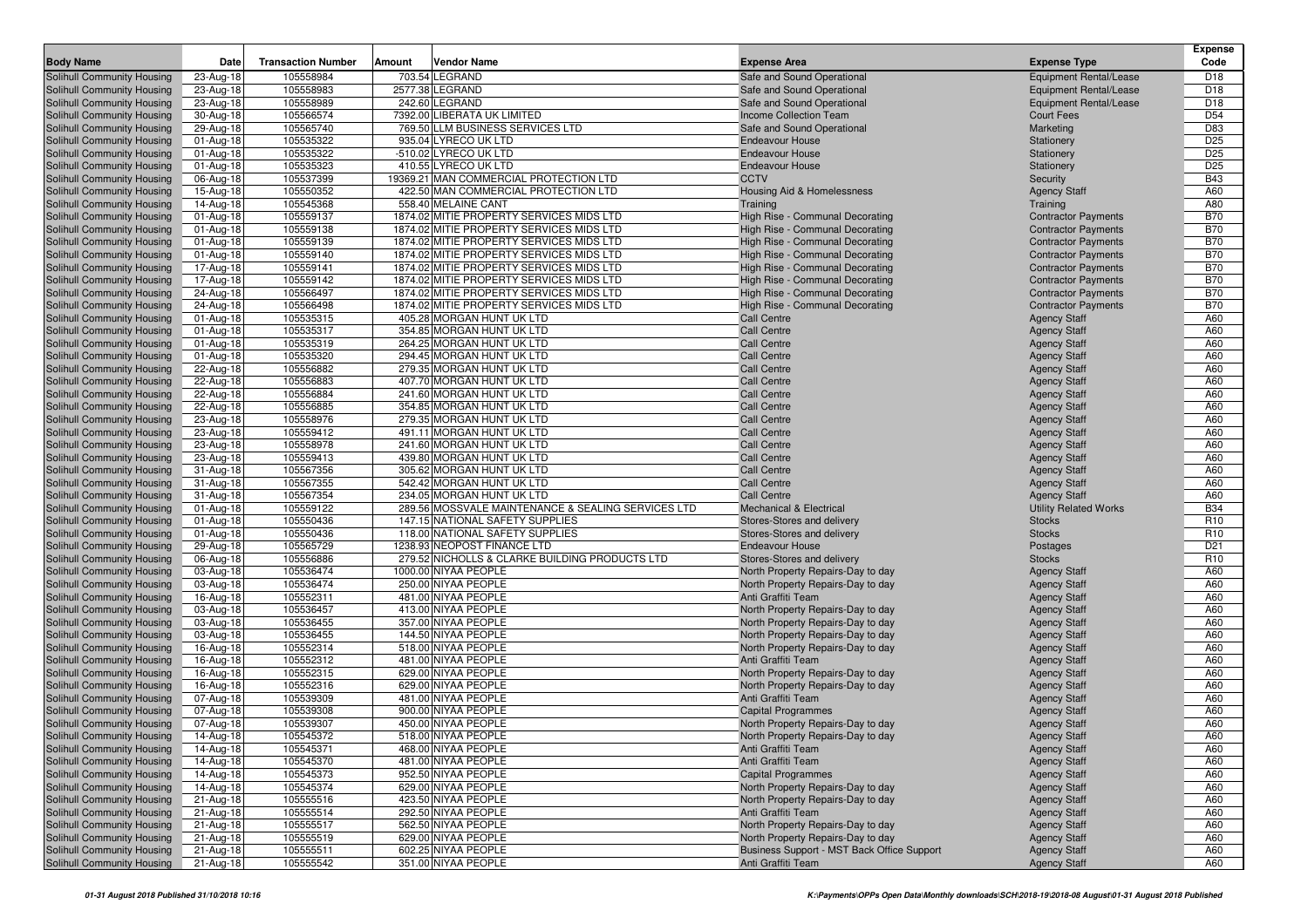| <b>Body Name</b>                                         | Date                   | <b>Transaction Number</b> | Amount | Vendor Name                                                         | <b>Expense Area</b>                                        | <b>Expense Type</b>                                      | <b>Expense</b><br>Code   |
|----------------------------------------------------------|------------------------|---------------------------|--------|---------------------------------------------------------------------|------------------------------------------------------------|----------------------------------------------------------|--------------------------|
| Solihull Community Housing                               | 21-Aug-18              | 105555540                 |        | 900.00 NIYAA PEOPLE                                                 | <b>Capital Programmes</b>                                  | <b>Agency Staff</b>                                      | A60                      |
| Solihull Community Housing                               | 21-Aug-18              | 105555546                 |        | 629.00 NIYAA PEOPLE                                                 | North Property Repairs-Day to day                          | <b>Agency Staff</b>                                      | A60                      |
| Solihull Community Housing                               | 29-Aug-18              | 105564872                 |        | 518.00 NIYAA PEOPLE                                                 | North Property Repairs-Day to day                          | <b>Agency Staff</b>                                      | A60                      |
| Solihull Community Housing                               | 29-Aug-18              | 105564874                 |        | 292.50 NIYAA PEOPLE                                                 | Anti Graffiti Team                                         | <b>Agency Staff</b>                                      | A60                      |
| Solihull Community Housing                               | 29-Aug-18              | 105564873                 |        | 1110.00 NIYAA PEOPLE                                                | <b>Capital Programmes</b>                                  | <b>Agency Staff</b>                                      | A60                      |
| Solihull Community Housing                               | 29-Aug-18              | 105564876                 |        | 629.00 NIYAA PEOPLE                                                 | North Property Repairs-Day to day                          | <b>Agency Staff</b>                                      | A60                      |
| Solihull Community Housing                               | 29-Aug-18              | 105564877                 |        | 250.75 NIYAA PEOPLE                                                 | North Property Repairs-Day to day                          | <b>Agency Staff</b>                                      | A60                      |
| Solihull Community Housing                               | 29-Aug-18              | 105564878                 |        | 622.88 NIYAA PEOPLE                                                 | Business Support - MST Back Office Support                 | <b>Agency Staff</b>                                      | A60                      |
| Solihull Community Housing                               | 01-Aug-18              | 105536444                 |        | 4074.39 NOVUS PROPERTY SOLUTIONS                                    | <b>Cyclical Maintenance</b>                                | <b>Contractor Payments</b>                               | <b>B70</b>               |
| Solihull Community Housing                               | 01-Aug-18              | 105536444                 |        | 4479.07 NOVUS PROPERTY SOLUTIONS                                    | <b>Cyclical Maintenance</b>                                | <b>Contractor Payments</b>                               | <b>B70</b>               |
| Solihull Community Housing                               | 01-Aug-18              | 105536444                 |        | 4614.06 NOVUS PROPERTY SOLUTIONS                                    | <b>Cyclical Maintenance</b>                                | <b>Contractor Payments</b>                               | <b>B70</b>               |
| Solihull Community Housing                               | 01-Aug-18              | 105536444                 |        | 10380.14 NOVUS PROPERTY SOLUTIONS                                   | <b>Cyclical Maintenance</b>                                | <b>Contractor Payments</b>                               | <b>B70</b>               |
| Solihull Community Housing                               | 01-Aug-18              | 105536444                 |        | 8181.71 NOVUS PROPERTY SOLUTIONS                                    | <b>Cyclical Maintenance</b>                                | <b>Contractor Payments</b>                               | <b>B70</b>               |
| Solihull Community Housing                               | 01-Aug-18              | 105536444                 |        | 5392.91 NOVUS PROPERTY SOLUTIONS                                    | <b>Cyclical Maintenance</b>                                | <b>Contractor Payments</b>                               | <b>B70</b>               |
| Solihull Community Housing                               | 01-Aug-18              | 105536444                 |        | 5345.09 NOVUS PROPERTY SOLUTIONS                                    | <b>Cyclical Maintenance</b>                                | <b>Contractor Payments</b>                               | <b>B70</b>               |
| Solihull Community Housing                               | 01-Aug-18              | 105536444                 |        | 2857.23 NOVUS PROPERTY SOLUTIONS                                    | <b>Cyclical Maintenance</b>                                | <b>Contractor Payments</b>                               | <b>B70</b>               |
| Solihull Community Housing                               | 01-Aug-18              | 105536444                 |        | 1883.77 NOVUS PROPERTY SOLUTIONS                                    | <b>Cyclical Maintenance</b>                                | <b>Contractor Payments</b>                               | <b>B70</b>               |
| Solihull Community Housing                               | 01-Aug-18              | 105536444                 |        | 3265.70 NOVUS PROPERTY SOLUTIONS                                    | <b>Cyclical Maintenance</b>                                | <b>Contractor Payments</b>                               | <b>B70</b>               |
| Solihull Community Housing                               | 01-Aug-18              | 105536444                 |        | 3182.00 NOVUS PROPERTY SOLUTIONS                                    | <b>Cyclical Maintenance</b>                                | <b>Contractor Payments</b>                               | <b>B70</b>               |
| Solihull Community Housing                               | 01-Aug-18              | 105536444                 |        | 5447.84 NOVUS PROPERTY SOLUTIONS                                    | <b>Cyclical Maintenance</b>                                | <b>Contractor Payments</b>                               | <b>B70</b>               |
| Solihull Community Housing                               | 01-Aug-18              | 105536444                 |        | 7523.82 NOVUS PROPERTY SOLUTIONS                                    | <b>Cyclical Maintenance</b>                                | <b>Contractor Payments</b>                               | <b>B70</b>               |
| Solihull Community Housing                               | 01-Aug-18              | 105536444                 |        | 3778.90 NOVUS PROPERTY SOLUTIONS                                    | <b>Cyclical Maintenance</b>                                | <b>Contractor Payments</b>                               | <b>B70</b>               |
| Solihull Community Housing                               | 01-Aug-18              | 105536444                 |        | 2551.26 NOVUS PROPERTY SOLUTIONS                                    | <b>Cyclical Maintenance</b>                                | <b>Contractor Payments</b>                               | <b>B70</b>               |
| Solihull Community Housing                               | 01-Aug-18              | 105536444                 |        | 4746.33 NOVUS PROPERTY SOLUTIONS                                    | <b>Cyclical Maintenance</b>                                | <b>Contractor Payments</b>                               | <b>B70</b>               |
| Solihull Community Housing                               | 01-Aug-18              | 105536444                 |        | 3877.65 NOVUS PROPERTY SOLUTIONS                                    | <b>Cyclical Maintenance</b>                                | <b>Contractor Payments</b>                               | <b>B70</b>               |
| Solihull Community Housing                               | 17-Aug-18              | 105556855                 |        | 481.00 NOVUS PROPERTY SOLUTIONS                                     | <b>Cyclical Maintenance</b>                                | <b>Contractor Payments</b>                               | <b>B70</b>               |
| Solihull Community Housing                               | 17-Aug-18              | 105556855                 |        | 56.23 NOVUS PROPERTY SOLUTIONS                                      | <b>Cyclical Maintenance</b><br><b>Cyclical Maintenance</b> | <b>Contractor Payments</b>                               | <b>B70</b><br><b>B70</b> |
| Solihull Community Housing<br>Solihull Community Housing | 17-Aug-18              | 105556855<br>105556855    |        | 2126.66 NOVUS PROPERTY SOLUTIONS<br>212.80 NOVUS PROPERTY SOLUTIONS |                                                            | <b>Contractor Payments</b><br><b>Contractor Payments</b> | <b>B70</b>               |
| Solihull Community Housing                               | 17-Aug-18<br>17-Aug-18 | 105556855                 |        | 497.79 NOVUS PROPERTY SOLUTIONS                                     | <b>Cyclical Maintenance</b><br><b>Cyclical Maintenance</b> | <b>Contractor Payments</b>                               | <b>B70</b>               |
| Solihull Community Housing                               | 17-Aug-18              | 105556855                 |        | 460.80 NOVUS PROPERTY SOLUTIONS                                     | <b>Cyclical Maintenance</b>                                | <b>Contractor Payments</b>                               | <b>B70</b>               |
| Solihull Community Housing                               | 17-Aug-18              | 105556855                 |        | 962.46 NOVUS PROPERTY SOLUTIONS                                     | <b>Cyclical Maintenance</b>                                | <b>Contractor Payments</b>                               | <b>B70</b>               |
| Solihull Community Housing                               | 17-Aug-18              | 105556855                 |        | 493.28 NOVUS PROPERTY SOLUTIONS                                     | <b>Cyclical Maintenance</b>                                | <b>Contractor Payments</b>                               | <b>B70</b>               |
| Solihull Community Housing                               | 17-Aug-18              | 105556855                 |        | 1121.65 NOVUS PROPERTY SOLUTIONS                                    | <b>Cyclical Maintenance</b>                                | <b>Contractor Payments</b>                               | <b>B70</b>               |
| Solihull Community Housing                               | 17-Aug-18              | 105556855                 |        | 700.00 NOVUS PROPERTY SOLUTIONS                                     | <b>Cyclical Maintenance</b>                                | <b>Contractor Payments</b>                               | <b>B70</b>               |
| Solihull Community Housing                               | 17-Aug-18              | 105556855                 |        | 1182.00 NOVUS PROPERTY SOLUTIONS                                    | <b>Cyclical Maintenance</b>                                | <b>Contractor Payments</b>                               | <b>B70</b>               |
| Solihull Community Housing                               | 17-Aug-18              | 105556855                 |        | 917.23 NOVUS PROPERTY SOLUTIONS                                     | <b>Cyclical Maintenance</b>                                | <b>Contractor Payments</b>                               | <b>B70</b>               |
| Solihull Community Housing                               | 17-Aug-18              | 105556855                 |        | 4622.36 NOVUS PROPERTY SOLUTIONS                                    | <b>Cyclical Maintenance</b>                                | <b>Contractor Payments</b>                               | <b>B70</b>               |
| Solihull Community Housing                               | 17-Aug-18              | 105556855                 |        | 1887.21 NOVUS PROPERTY SOLUTIONS                                    | <b>Cyclical Maintenance</b>                                | <b>Contractor Payments</b>                               | <b>B70</b>               |
| Solihull Community Housing                               | 17-Aug-18              | 105556855                 |        | 1885.17 NOVUS PROPERTY SOLUTIONS                                    | <b>Cyclical Maintenance</b>                                | <b>Contractor Payments</b>                               | <b>B70</b>               |
| Solihull Community Housing                               | 17-Aug-18              | 105556855                 |        | 180.73 NOVUS PROPERTY SOLUTIONS                                     | <b>Cyclical Maintenance</b>                                | <b>Contractor Payments</b>                               | <b>B70</b>               |
| Solihull Community Housing                               | 17-Aug-18              | 105556855                 |        | 1643.99 NOVUS PROPERTY SOLUTIONS                                    | <b>Cyclical Maintenance</b>                                | <b>Contractor Payments</b>                               | <b>B70</b>               |
| Solihull Community Housing                               | 17-Aug-18              | 105556855                 |        | 795.14 NOVUS PROPERTY SOLUTIONS                                     | <b>Cyclical Maintenance</b>                                | <b>Contractor Payments</b>                               | <b>B70</b>               |
| Solihull Community Housing                               | 17-Aug-18              | 105556855                 |        | 1619.15 NOVUS PROPERTY SOLUTIONS                                    | <b>Cyclical Maintenance</b>                                | <b>Contractor Payments</b>                               | <b>B70</b>               |
| Solihull Community Housing                               | 08-Aug-18              | 105541501                 |        | 400.59 NPOWER                                                       | <b>Private Sector Leasing</b>                              | Electricity                                              | <b>B11</b>               |
| Solihull Community Housing                               | 01-Aug-18              | 105545661                 |        | 351.81 OAKLEAF COMMERCIAL SERVICES LTD                              | North Property Repairs-Day to day                          | <b>Internal Works</b>                                    | <b>B31</b>               |
| Solihull Community Housing                               | 01-Aug-18              | 105549560                 |        | 220.83 OAKLEAF COMMERCIAL SERVICES LTD                              | North Property Repairs-Day to day                          | <b>Internal Works</b>                                    | <b>B31</b>               |
| Solihull Community Housing                               | 01-Aug-18              | 105545668                 |        | 344.88 OAKLEAF COMMERCIAL SERVICES LTD                              | North Property Repairs-Day to day                          | <b>Internal Works</b>                                    | <b>B31</b>               |
| Solihull Community Housing                               | 08-Aug-18              | 105544634                 |        | 1825.48 OAKLEAF COMMERCIAL SERVICES LTD                             | Low Rise window Replacement                                | <b>Contractor Payments</b>                               | <b>B70</b>               |
| Solihull Community Housing                               | 08-Aug-18              | 105544634                 |        | 2784.58 OAKLEAF COMMERCIAL SERVICES LTD                             | Low Rise window Replacement                                | <b>Contractor Payments</b>                               | <b>B70</b>               |
| Solihull Community Housing                               | 08-Aug-18              | 105544634                 |        | 2280.90 OAKLEAF COMMERCIAL SERVICES LTD                             | Low Rise window Replacement                                | <b>Contractor Payments</b>                               | <b>B70</b>               |
| Solihull Community Housing                               | 08-Aug-18              | 105544634                 |        | 2280.90 OAKLEAF COMMERCIAL SERVICES LTD                             | Low Rise window Replacement                                | <b>Contractor Payments</b>                               | <b>B70</b>               |
| Solihull Community Housing                               | 08-Aug-18              | 105544634                 |        | 2175.52 OAKLEAF COMMERCIAL SERVICES LTD                             | Low Rise window Replacement                                | <b>Contractor Payments</b>                               | <b>B70</b>               |
| Solihull Community Housing                               | 08-Aug-18              | 105544634                 |        | 2581.20 OAKLEAF COMMERCIAL SERVICES LTD                             | Low Rise window Replacement                                | <b>Contractor Payments</b>                               | <b>B70</b>               |
| Solihull Community Housing                               | 08-Aug-18              | 105544634                 |        | 2581.20 OAKLEAF COMMERCIAL SERVICES LTD                             | Low Rise window Replacement                                | <b>Contractor Payments</b>                               | <b>B70</b>               |
| Solihull Community Housing                               | 08-Aug-18              | 105544634                 |        | 2581.20 OAKLEAF COMMERCIAL SERVICES LTD                             | Low Rise window Replacement                                | <b>Contractor Payments</b>                               | <b>B70</b>               |
| Solihull Community Housing                               | 08-Aug-18              | 105544634                 |        | 2175.52 OAKLEAF COMMERCIAL SERVICES LTD                             | Low Rise window Replacement                                | <b>Contractor Payments</b>                               | <b>B70</b>               |
| Solihull Community Housing                               | 08-Aug-18              | 105544634                 |        | 2674.28 OAKLEAF COMMERCIAL SERVICES LTD                             | Low Rise window Replacement                                | <b>Contractor Payments</b>                               | <b>B70</b>               |
| Solihull Community Housing                               | 08-Aug-18              | 105544634                 |        | 2280.90 OAKLEAF COMMERCIAL SERVICES LTD                             | Low Rise window Replacement                                | <b>Contractor Payments</b>                               | <b>B70</b>               |
| Solihull Community Housing                               | 08-Aug-18              | 105544634                 |        | 2280.90 OAKLEAF COMMERCIAL SERVICES LTD                             | Low Rise window Replacement                                | <b>Contractor Payments</b>                               | <b>B70</b>               |
| Solihull Community Housing                               | 08-Aug-18              | 105544634                 |        | 2280.90 OAKLEAF COMMERCIAL SERVICES LTD                             | Low Rise window Replacement                                | <b>Contractor Payments</b>                               | <b>B70</b>               |
| Solihull Community Housing                               | 08-Aug-18              | 105544634                 |        | 2728.34 OAKLEAF COMMERCIAL SERVICES LTD                             | Low Rise window Replacement                                | <b>Contractor Payments</b>                               | <b>B70</b>               |
| Solihull Community Housing                               | 08-Aug-18              | 105544634                 |        | 1785.56 OAKLEAF COMMERCIAL SERVICES LTD                             | Low Rise window Replacement                                | <b>Contractor Payments</b>                               | <b>B70</b>               |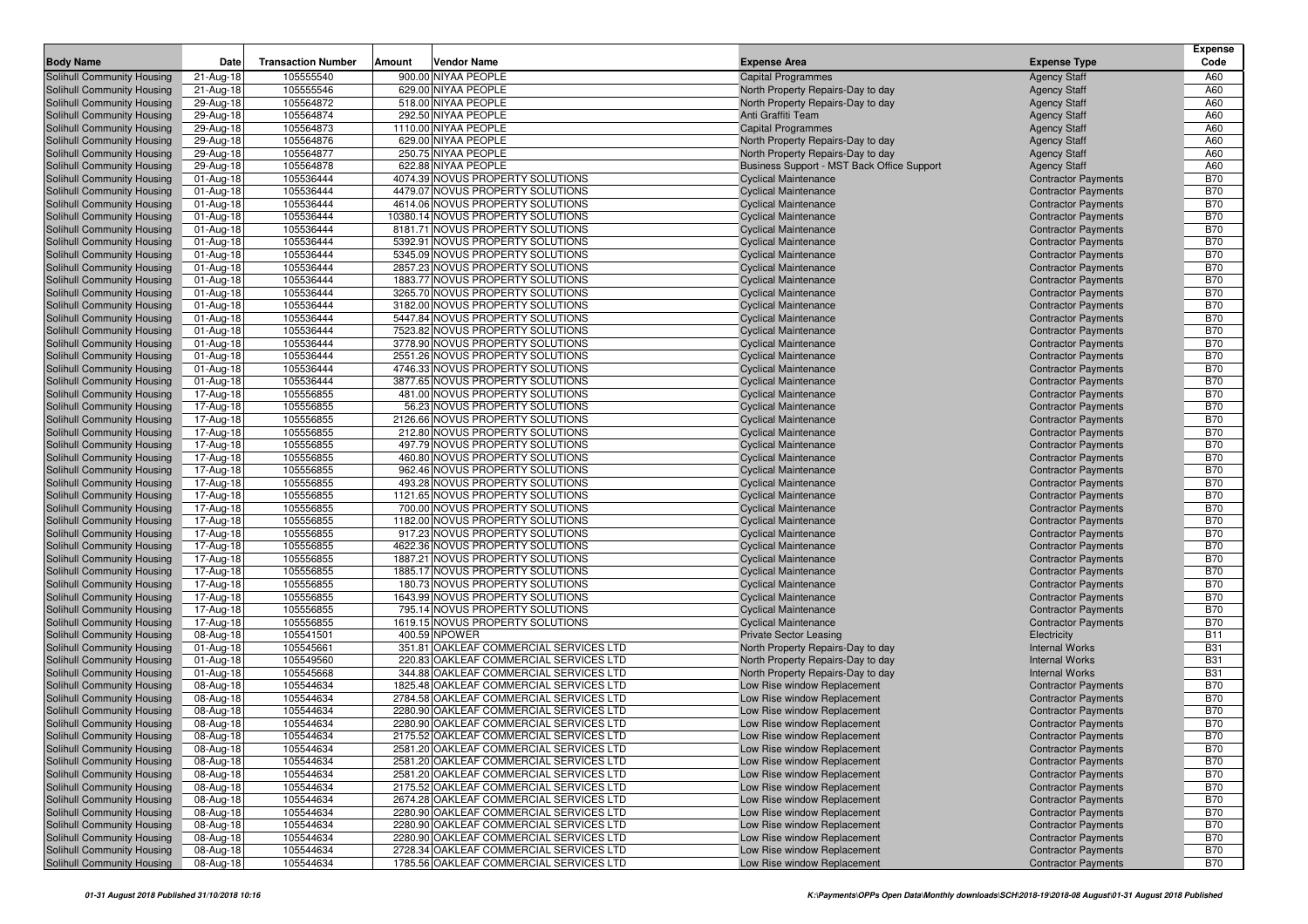| <b>Body Name</b>                                         | Date                   | <b>Transaction Number</b> | Amount      | Vendor Name                                                                                      | <b>Expense Area</b>                                                          | <b>Expense Type</b>                                      | Expense<br>Code          |
|----------------------------------------------------------|------------------------|---------------------------|-------------|--------------------------------------------------------------------------------------------------|------------------------------------------------------------------------------|----------------------------------------------------------|--------------------------|
| Solihull Community Housing                               | 08-Aug-18              | 105544634                 |             | 2176.75 OAKLEAF COMMERCIAL SERVICES LTD                                                          | Low Rise window Replacement                                                  | <b>Contractor Payments</b>                               | <b>B70</b>               |
| Solihull Community Housing                               | 08-Aug-18              | 105544634                 |             | 2655.59 OAKLEAF COMMERCIAL SERVICES LTD                                                          | Low Rise window Replacement                                                  | <b>Contractor Payments</b>                               | <b>B70</b>               |
| Solihull Community Housing                               | 08-Aug-18              | 105544634                 |             | 2656.74 OAKLEAF COMMERCIAL SERVICES LTD                                                          | Low Rise window Replacement                                                  | <b>Contractor Payments</b>                               | <b>B70</b>               |
| Solihull Community Housing                               | 08-Aug-18              | 105544634                 |             | 2333.40 OAKLEAF COMMERCIAL SERVICES LTD                                                          | Low Rise window Replacement                                                  | <b>Contractor Payments</b>                               | <b>B70</b>               |
| Solihull Community Housing                               | 08-Aug-18              | 105544634                 |             | 2277.40 OAKLEAF COMMERCIAL SERVICES LTD                                                          | Low Rise window Replacement                                                  | <b>Contractor Payments</b>                               | <b>B70</b>               |
| Solihull Community Housing                               | 08-Aug-18              | 105544634                 |             | 1962.30 OAKLEAF COMMERCIAL SERVICES LTD                                                          | Low Rise window Replacement                                                  | <b>Contractor Payments</b>                               | <b>B70</b>               |
| Solihull Community Housing                               | 29-Aug-18              | 105565725                 |             | 247.74 OFFICE DEPOT UK LTD                                                                       | <b>Endeavour House</b>                                                       | Stationery                                               | D <sub>25</sub>          |
| Solihull Community Housing                               | 22-Aug-18              | 105558345                 |             | 1401.60 OPUS STRUCTURAL SURVEYS                                                                  | Linacre House Conversion                                                     | <b>Contractor Payments</b>                               | <b>B70</b>               |
| Solihull Community Housing                               | 01-Aug-18              | 105545672                 |             | 258.29 ORBIS PROTECT LIMITED                                                                     | North Property Repairs-Voids                                                 | Voids                                                    | <b>B38</b>               |
| Solihull Community Housing                               | 01-Aug-18              | 105545674                 |             | 234.46 ORBIS PROTECT LIMITED                                                                     | North Property Repairs-Voids                                                 | Voids                                                    | <b>B38</b>               |
| Solihull Community Housing                               | 01-Aug-18              | 105545676                 |             | 312.70 ORBIS PROTECT LIMITED                                                                     | <b>North Property Repairs-Voids</b>                                          | Voids                                                    | <b>B38</b>               |
| Solihull Community Housing                               | 01-Aug-18              | 105545685                 |             | 336.56 ORBIS PROTECT LIMITED                                                                     | North Property Repairs-Voids                                                 | Voids                                                    | <b>B38</b>               |
| Solihull Community Housing                               | 01-Aug-18              | 105545688                 |             | 290.98 ORBIS PROTECT LIMITED                                                                     | <b>North Property Repairs-Voids</b>                                          | Voids<br><b>Voids</b>                                    | <b>B38</b><br><b>B38</b> |
| Solihull Community Housing<br>Solihull Community Housing | 01-Aug-18              | 105545689<br>105551670    |             | 225.58 ORBIS PROTECT LIMITED<br>495.00 ORBIS PROTECT LIMITED                                     | <b>North Property Repairs-Voids</b><br>North Property Repairs-Day to day     | <b>Internal Works</b>                                    | <b>B31</b>               |
| Solihull Community Housing                               | 01-Aug-18<br>01-Aug-18 | 105545699                 |             | 1040.86 ORBIS PROTECT LIMITED                                                                    | North Property Repairs-Voids                                                 | Voids                                                    | <b>B38</b>               |
| Solihull Community Housing                               | 01-Aug-18              | 105539049                 |             | 244.36 ORBIS PROTECT LIMITED                                                                     | North Property Repairs-Voids                                                 | Voids                                                    | <b>B38</b>               |
| Solihull Community Housing                               | 07-Aug-18              | 105545717                 |             | 216.24 ORBIS PROTECT LIMITED                                                                     | North Property Repairs-Voids                                                 | Voids                                                    | <b>B38</b>               |
| Solihull Community Housing                               | 02-Aug-18              | 105535515                 |             | 3366.51 ORBIS PROTECT LIMITED                                                                    | <b>Call Centre</b>                                                           | Other Fees & Charges                                     | D <sub>59</sub>          |
| Solihull Community Housing                               | 09-Aug-18              | 105542122                 |             | 7500.00 OT BATHROOMS LTD                                                                         | Private Sector - Disabled Facilities Grants                                  | <b>Contractor Payments</b>                               | <b>B70</b>               |
| Solihull Community Housing                               | 09-Aug-18              | 105542122                 |             | -400.00 OT BATHROOMS LTD                                                                         | <b>Sub Contractors Tax</b>                                                   | <b>Creditor: Inland Revenue</b>                          | S02                      |
| Solihull Community Housing                               | 30-Aug-18              | 105565755                 |             | 7500.00 OT BATHROOMS LTD                                                                         | Private Sector - Disabled Facilities Grants                                  | <b>Contractor Payments</b>                               | <b>B70</b>               |
| Solihull Community Housing                               | 30-Aug-18              | 105565755                 |             | -288.00 OT BATHROOMS LTD                                                                         | <b>Sub Contractors Tax</b>                                                   | <b>Creditor: Inland Revenue</b>                          | S02                      |
| Solihull Community Housing                               | 01-Aug-18              | 105565430                 |             | 7222.21 PACE PETROLEUM LTD                                                                       | Stores-Stores and delivery                                                   | <b>Stocks</b>                                            | R <sub>10</sub>          |
| Solihull Community Housing                               | 14-Aug-18              | 105545353                 |             | 850.00 PARTRIDGE HOMES                                                                           | <b>Syrian Family Properties</b>                                              | Rents                                                    | <b>B22</b>               |
| Solihull Community Housing                               | 01-Aug-18              | 105535325                 |             | 1290.96 PENNINGTON CHOICE LTD                                                                    | <b>Energy Performance Certificates</b>                                       | Other Fees & Charges                                     | D <sub>59</sub>          |
| Solihull Community Housing                               | 02-Aug-18              | 105535750                 |             | 1290.96 PENNINGTON CHOICE LTD                                                                    | <b>Energy Performance Certificates</b>                                       | Other Fees & Charges                                     | D <sub>59</sub>          |
| Solihull Community Housing                               | 09-Aug-18              | 105541709                 |             | 1564.80 PENNINGTON CHOICE LTD                                                                    | <b>Energy Performance Certificates</b>                                       | Other Fees & Charges                                     | D <sub>59</sub>          |
| Solihull Community Housing                               | 02-Aug-18              | 105535785                 |             | 312.96 PENNINGTON CHOICE LTD                                                                     | <b>Energy Performance Certificates</b>                                       | Other Fees & Charges                                     | D <sub>59</sub>          |
| Solihull Community Housing                               | 20-Aug-18              | 105554353                 |             | 391.20 PENNINGTON CHOICE LTD                                                                     | <b>Energy Performance Certificates</b>                                       | Other Fees & Charges                                     | D <sub>59</sub>          |
| Solihull Community Housing                               | 06-Aug-18              | 105537388                 |             | 3057.75 QUALITY GAS AUDIT SERVICES LTD                                                           | <b>Mechanical &amp; Electrical</b>                                           | <b>Utility Related Works</b>                             | <b>B34</b>               |
| Solihull Community Housing                               | 01-Aug-18              | 105535510                 |             | 4554.70 R S MILLER ROOFING(WOLVERHAMPTON) LTD                                                    | Pitched Re-roofing                                                           | <b>Contractor Payments</b>                               | <b>B70</b>               |
| Solihull Community Housing<br>Solihull Community Housing | 01-Aug-18<br>01-Aug-18 | 105535510<br>105535510    |             | 4555.03 R S MILLER ROOFING (WOLVERHAMPTON) LTD<br>4555.03 R S MILLER ROOFING (WOLVERHAMPTON) LTD | <b>Pitched Re-roofing</b><br><b>Pitched Re-roofing</b>                       | <b>Contractor Payments</b><br><b>Contractor Payments</b> | <b>B70</b><br><b>B70</b> |
| Solihull Community Housing                               | 01-Aug-18              | 105535510                 |             | 4555.03 R S MILLER ROOFING (WOLVERHAMPTON) LTD                                                   | <b>Pitched Re-roofing</b>                                                    | <b>Contractor Payments</b>                               | <b>B70</b>               |
| Solihull Community Housing                               | 01-Aug-18              | 105535510                 |             | 4555.03 R S MILLER ROOFING (WOLVERHAMPTON) LTD                                                   | <b>Pitched Re-roofing</b>                                                    | <b>Contractor Payments</b>                               | <b>B70</b>               |
| Solihull Community Housing                               | 01-Aug-18              | 105535510                 |             | 4555.03 R S MILLER ROOFING (WOLVERHAMPTON) LTD                                                   | <b>Pitched Re-roofing</b>                                                    | <b>Contractor Payments</b>                               | <b>B70</b>               |
| Solihull Community Housing                               | 01-Aug-18              | 105535510                 |             | 4555.03 R S MILLER ROOFING (WOLVERHAMPTON) LTD                                                   | <b>Pitched Re-roofing</b>                                                    | <b>Contractor Payments</b>                               | <b>B70</b>               |
| Solihull Community Housing                               | 01-Aug-18              | 105535510                 |             | 4555.03 R S MILLER ROOFING (WOLVERHAMPTON) LTD                                                   | Pitched Re-roofing                                                           | <b>Contractor Payments</b>                               | <b>B70</b>               |
| Solihull Community Housing                               | 01-Aug-18              | 105535510                 |             | 4555.03 R S MILLER ROOFING (WOLVERHAMPTON) LTD                                                   | <b>Pitched Re-roofing</b>                                                    | <b>Contractor Payments</b>                               | <b>B70</b>               |
| Solihull Community Housing                               | 01-Aug-18              | 105535510                 |             | 4555.03 R S MILLER ROOFING (WOLVERHAMPTON) LTD                                                   | <b>Pitched Re-roofing</b>                                                    | <b>Contractor Payments</b>                               | <b>B70</b>               |
| Solihull Community Housing                               | 01-Aug-18              | 105535510                 |             | 4555.03 R S MILLER ROOFING (WOLVERHAMPTON) LTD                                                   | <b>Pitched Re-roofing</b>                                                    | <b>Contractor Payments</b>                               | <b>B70</b>               |
| Solihull Community Housing                               | 28-Aug-18              | 105561918                 |             | 250.00 RAPIDE COMMUNICATION LIMITED                                                              | North Property Repairs-Day to day                                            | <b>Materials</b>                                         | D <sub>13</sub>          |
| Solihull Community Housing                               | 15-Aug-18              | 105550471                 |             | 650.00 REDACTED PERSONAL INFORMATION                                                             | <b>Private Sector Leasing</b>                                                | Rents                                                    | <b>B22</b>               |
| Solihull Community Housing                               | 15-Aug-18              | 105550473                 |             | 3900.00 REDACTED PERSONAL INFORMATION                                                            | <b>Private Sector Leasing</b>                                                | Rents                                                    | <b>B22</b>               |
| Solihull Community Housing                               | 02-Aug-18              | 105535508                 |             | 4499.94 REDACTED PERSONAL INFORMATION                                                            | <b>Private Sector Leasing</b>                                                | Rents                                                    | <b>B22</b>               |
| Solihull Community Housing                               | 13-Aug-18              | 105544509                 |             | 917.20 REDACTED PERSONAL INFORMATION                                                             | Movement Incentive Scheme                                                    | <b>Other Building Costs</b>                              | <b>B39</b>               |
| Solihull Community Housing                               | 23-Aug-18              | 105558975                 |             | 10000.00 REDACTED PERSONAL INFORMATION                                                           | Private Sector - Disabled Facilities Grants                                  | <b>Contractor Payments</b>                               | <b>B70</b>               |
| Solihull Community Housing                               | 30-Aug-18              | 105565839                 |             | 7500.00 REDACTED PERSONAL INFORMATION                                                            | Private Sector - Disabled Facilities Grants                                  | <b>Contractor Payments</b>                               | <b>B70</b>               |
| Solihull Community Housing<br>Solihull Community Housing | 01-Aug-18<br>06-Aug-18 | 105534979<br>105537373    |             | 9636.76 REDACTED PERSONAL INFORMATION<br>3441.42 REDACTED PERSONAL INFORMATION                   | Private Sector - Disabled Facilities Grants<br><b>Private Sector Leasing</b> | <b>Contractor Payments</b><br>Rents                      | <b>B70</b><br><b>B22</b> |
| Solihull Community Housing                               | 10-Aug-18              | 105543592                 |             | 6000.00 REDACTED PERSONAL INFORMATION                                                            | Private Sector - Disabled Facilities Grants                                  | <b>Contractor Payments</b>                               | <b>B70</b>               |
| Solihull Community Housing                               | 20-Aug-18              | 105554632                 |             | 2550.00 REDACTED PERSONAL INFORMATION                                                            | <b>Syrian Family Properties</b>                                              | Rents                                                    | <b>B22</b>               |
| Solihull Community Housing                               | 08-Aug-18              | 105541673                 | 397.17 REED |                                                                                                  | <b>Call Centre</b>                                                           | <b>Agency Staff</b>                                      | A60                      |
| Solihull Community Housing                               | 20-Aug-18              | 105554631                 | 338.33 REED |                                                                                                  | <b>Call Centre</b>                                                           | <b>Agency Staff</b>                                      | A60                      |
| Solihull Community Housing                               | 29-Aug-18              | 105564870                 | 279.49 REED |                                                                                                  | <b>Call Centre</b>                                                           | <b>Agency Staff</b>                                      | A60                      |
| Solihull Community Housing                               | 24-Aug-18              | 105560007                 | 228.01 REED |                                                                                                  | <b>Call Centre</b>                                                           | <b>Agency Staff</b>                                      | A60                      |
| Solihull Community Housing                               | 06-Aug-18              | 105537386                 |             | 215.00 RESOURCE PRINT SOLUTIONS                                                                  | Customer, Communication & Information Team                                   | Printing                                                 | D80                      |
| Solihull Community Housing                               | 01-Aug-18              | 105535326                 |             | 1140.00 RESOURCING GROUP                                                                         | <b>MST Management</b>                                                        | <b>Agency Staff</b>                                      | A60                      |
| Solihull Community Housing                               | 08-Aug-18              | 105541696                 |             | 1140.00 RESOURCING GROUP                                                                         | <b>MST Management</b>                                                        | <b>Agency Staff</b>                                      | A60                      |
| Solihull Community Housing                               | 22-Aug-18              | 105558389                 |             | 1425.00 RESOURCING GROUP                                                                         | <b>MST Management</b>                                                        | <b>Agency Staff</b>                                      | A60                      |
| Solihull Community Housing                               | 22-Aug-18              | 105558388                 |             | 1425.00 RESOURCING GROUP                                                                         | <b>MST Management</b>                                                        | <b>Agency Staff</b>                                      | A60                      |
| Solihull Community Housing                               | 30-Aug-18              | 105565756                 |             | 1425.00 RESOURCING GROUP                                                                         | <b>MST Management</b>                                                        | <b>Agency Staff</b>                                      | A60                      |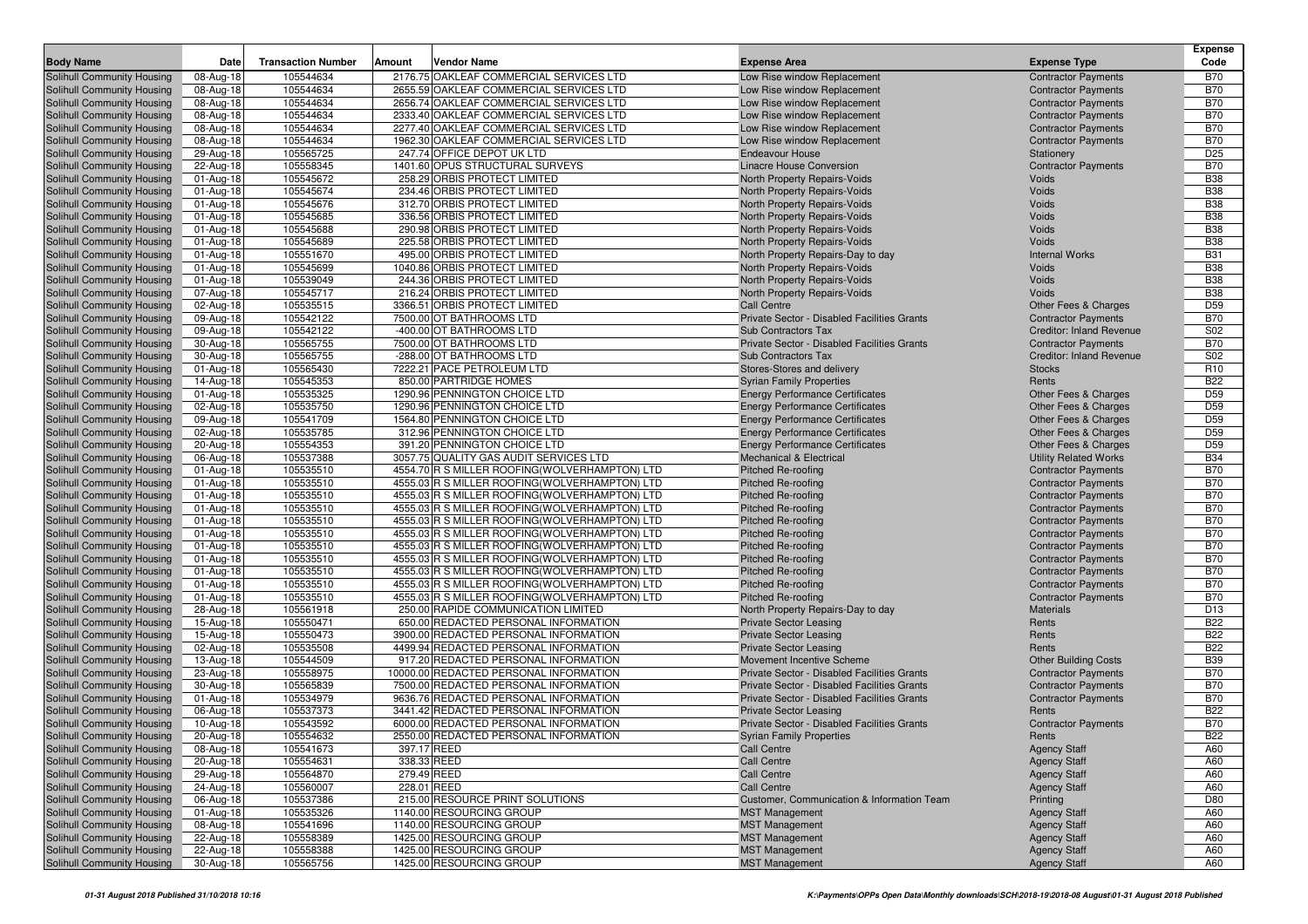|                                                          |                        |                           |                                                                |                                                                  |                                            | <b>Expense</b>  |
|----------------------------------------------------------|------------------------|---------------------------|----------------------------------------------------------------|------------------------------------------------------------------|--------------------------------------------|-----------------|
| <b>Body Name</b>                                         | Date                   | <b>Transaction Number</b> | Amount<br>Vendor Name                                          | <b>Expense Area</b>                                              | <b>Expense Type</b>                        | Code            |
| Solihull Community Housing                               | 08-Aug-18              | 105541675                 | 1207.50 RG+P                                                   | New Build - Coleshill Heath School Extra Care                    | <b>Contractor Payments</b>                 | <b>B70</b>      |
| Solihull Community Housing                               | 08-Aug-18              | 105541680                 | 1250.00 RG+P                                                   | <b>Feasibility Works</b>                                         | <b>Contractor Payments</b>                 | <b>B70</b>      |
| Solihull Community Housing                               | 08-Aug-18              | 105541678                 | 1250.00 RG+P                                                   | <b>Feasibility Works</b>                                         | <b>Contractor Payments</b>                 | <b>B70</b>      |
| Solihull Community Housing                               | 08-Aug-18              | 105541677                 | 1250.00 RG+P                                                   | <b>Feasibility Works</b>                                         | <b>Contractor Payments</b>                 | <b>B70</b>      |
| Solihull Community Housing                               | 08-Aug-18              | 105541679                 | 1250.00 RG+P                                                   | <b>Feasibility Works</b>                                         | <b>Contractor Payments</b>                 | <b>B70</b>      |
| Solihull Community Housing                               | 08-Aug-18              | 105541690                 | 1250.00 RG+P                                                   | <b>Feasibility Works</b>                                         | <b>Contractor Payments</b>                 | <b>B70</b>      |
| Solihull Community Housing                               | 08-Aug-18              | 105541689                 | 1250.00 RG+P                                                   | <b>Feasibility Works</b>                                         | <b>Contractor Payments</b>                 | <b>B70</b>      |
| Solihull Community Housing                               | 08-Aug-18              | 105541688                 | 1250.00 RG+P                                                   | <b>Feasibility Works</b>                                         | <b>Contractor Payments</b>                 | <b>B70</b>      |
| Solihull Community Housing                               | 08-Aug-18              | 105541686                 | 1250.00 RG+P                                                   | <b>Feasibility Works</b>                                         | <b>Contractor Payments</b>                 | <b>B70</b>      |
| Solihull Community Housing                               | 08-Aug-18              | 105541687                 | 1250.00 RG+P                                                   | <b>Feasibility Works</b>                                         | <b>Contractor Payments</b>                 | <b>B70</b>      |
| Solihull Community Housing                               | 08-Aug-18              | 105541684                 | 1250.00 RG+P                                                   | <b>Feasibility Works</b>                                         | <b>Contractor Payments</b>                 | <b>B70</b>      |
| Solihull Community Housing                               | 08-Aug-18              | 105541683                 | 1250.00 RG+P                                                   | <b>Feasibility Works</b>                                         | <b>Contractor Payments</b>                 | <b>B70</b>      |
| Solihull Community Housing                               | 08-Aug-18              | 105541681                 | 1250.00 RG+P                                                   | <b>Feasibility Works</b>                                         | <b>Contractor Payments</b>                 | <b>B70</b>      |
| Solihull Community Housing                               | 01-Aug-18              | 105535192                 | 1534.40 ROYAL MAIL                                             | <b>Endeavour House</b>                                           | Postages                                   | D <sub>21</sub> |
| Solihull Community Housing                               | 06-Aug-18              | 105537395                 | 1153.17 ROYAL MAIL                                             | <b>Endeavour House</b>                                           | Postages                                   | D <sub>21</sub> |
| Solihull Community Housing                               | 29-Aug-18              | 105565731                 | 1087.94 ROYAL MAIL                                             | <b>Endeavour House</b>                                           | Postages                                   | D <sub>21</sub> |
| Solihull Community Housing                               | 21-Aug-18              | 105555509                 | 1572.00 RSM ENGINEERING (TAMWORTH) LTD                         | North Property Repairs-Day to day                                | <b>External Structures</b>                 | <b>B33</b>      |
| Solihull Community Housing                               | 07-Aug-18              | 105539299                 | 3800.00 RSM UK TAX & ACCOUNTING LTD                            | Central Administration                                           | <b>Audit Fees</b>                          | D <sub>51</sub> |
| Solihull Community Housing                               | 06-Aug-18              | 105537397                 | 549.00 SELLICK PARTNERSHIP LTD                                 | Money Advice Team                                                | <b>Agency Staff</b>                        | A60             |
| Solihull Community Housing                               | 08-Aug-18              | 105541578                 | 675.00 SELLICK PARTNERSHIP LTD                                 | Money Advice Team                                                | <b>Agency Staff</b>                        | A60             |
| Solihull Community Housing                               | 13-Aug-18              | 105544411                 | 687.06 SELLICK PARTNERSHIP LTD                                 | Money Advice Team                                                | <b>Agency Staff</b>                        | A60             |
| Solihull Community Housing                               | 08-Aug-18              | 105541537                 | 777.00 SERVICE CARE SOLUTIONS                                  | <b>Estate Mgmt Team</b>                                          | <b>Agency Staff</b>                        | A60             |
| Solihull Community Housing                               | 08-Aug-18              | 105541539                 | 777.00 SERVICE CARE SOLUTIONS                                  | <b>Estate Mgmt Team</b>                                          | <b>Agency Staff</b>                        | A60             |
| Solihull Community Housing                               | 08-Aug-18              | 105541553                 | 777.00 SERVICE CARE SOLUTIONS                                  | <b>Estate Mgmt Team</b>                                          | <b>Agency Staff</b>                        | A60             |
| Solihull Community Housing                               | 08-Aug-18              | 105541557                 | 777.00 SERVICE CARE SOLUTIONS                                  | <b>Estate Mgmt Team</b>                                          | <b>Agency Staff</b>                        | A60             |
| Solihull Community Housing                               | 08-Aug-18              | 105541560                 | 912.50 SERVICE CARE SOLUTIONS                                  | Housing Aid & Homelessness                                       | <b>Agency Staff</b>                        | A60             |
| Solihull Community Housing                               | 10-Aug-18              | 105543465                 | 777.00 SERVICE CARE SOLUTIONS                                  | <b>Estate Mgmt Team</b>                                          | <b>Agency Staff</b>                        | A60             |
| Solihull Community Housing                               | 08-Aug-18              | 105541565                 | 925.00 SERVICE CARE SOLUTIONS                                  | Housing Aid & Homelessness                                       | <b>Agency Staff</b>                        | A60             |
| Solihull Community Housing                               | 10-Aug-18              | 105543466                 | 777.00 SERVICE CARE SOLUTIONS                                  | <b>Estate Mgmt Team</b>                                          | <b>Agency Staff</b>                        | A60             |
| Solihull Community Housing                               | 10-Aug-18              | 105543467                 | 777.00 SERVICE CARE SOLUTIONS                                  | <b>Estate Mgmt Team</b>                                          | <b>Agency Staff</b>                        | A60             |
| Solihull Community Housing                               | 16-Aug-18              | 105552243                 | 360.00 SERVICE CARE SOLUTIONS                                  | North Property Repairs-Day to day                                | <b>Agency Staff</b>                        | A60             |
| Solihull Community Housing                               | 10-Aug-18              | 105543468                 | 777.00 SERVICE CARE SOLUTIONS<br>750.00 SERVICE CARE SOLUTIONS | <b>Estate Mgmt Team</b><br><b>Housing Aid &amp; Homelessness</b> | <b>Agency Staff</b>                        | A60<br>A60      |
| Solihull Community Housing<br>Solihull Community Housing | 08-Aug-18<br>16-Aug-18 | 105541570<br>105552245    | 600.00 SERVICE CARE SOLUTIONS                                  | North Property Repairs-Day to day                                | <b>Agency Staff</b><br><b>Agency Staff</b> | A60             |
| Solihull Community Housing                               | 29-Aug-18              | 105565741                 | 943.75 SERVICE CARE SOLUTIONS                                  | Housing Aid & Homelessness                                       | <b>Agency Staff</b>                        | A60             |
| Solihull Community Housing                               | 13-Aug-18              | 105544409                 | 777.00 SERVICE CARE SOLUTIONS                                  | <b>Estate Mgmt Team</b>                                          | <b>Agency Staff</b>                        | A60             |
| Solihull Community Housing                               | 15-Aug-18              | 105550357                 | 600.00 SERVICE CARE SOLUTIONS                                  | North Property Repairs-Day to day                                | <b>Agency Staff</b>                        | A60             |
| Solihull Community Housing                               | 28-Aug-18              | 105561321                 | 925.00 SERVICE CARE SOLUTIONS                                  | Housing Aid & Homelessness                                       | <b>Agency Staff</b>                        | A60             |
| Solihull Community Housing                               | 22-Aug-18              | 105557033                 | 777.00 SERVICE CARE SOLUTIONS                                  | <b>Estate Mgmt Team</b>                                          | <b>Agency Staff</b>                        | A60             |
| Solihull Community Housing                               | 22-Aug-18              | 105558379                 | 600.00 SERVICE CARE SOLUTIONS                                  | Anti Graffiti Team                                               | <b>Agency Staff</b>                        | A60             |
| Solihull Community Housing                               | 22-Aug-18              | 105558378                 | 407.00 SERVICE CARE SOLUTIONS                                  | Anti Graffiti Team                                               | <b>Agency Staff</b>                        | A60             |
| Solihull Community Housing                               | 28-Aug-18              | 105561322                 | 1512.50 SERVICE CARE SOLUTIONS                                 | Housing Aid & Homelessness                                       | <b>Agency Staff</b>                        | A60             |
| Solihull Community Housing                               | 28-Aug-18              | 105561322                 | -756.25 SERVICE CARE SOLUTIONS                                 | Housing Aid & Homelessness                                       | <b>Agency Staff</b>                        | A60             |
| Solihull Community Housing                               | 24-Aug-18              | 105559958                 | 777.00 SERVICE CARE SOLUTIONS                                  | <b>Estate Mgmt Team</b>                                          | <b>Agency Staff</b>                        | A60             |
| Solihull Community Housing                               | 28-Aug-18              | 105561320                 | 536.00 SERVICE CARE SOLUTIONS                                  | North Property Repairs-Day to day                                | <b>Agency Staff</b>                        | A60             |
| Solihull Community Housing                               | 23-Aug-18              | 105559409                 | 407.00 SERVICE CARE SOLUTIONS                                  | Anti Graffiti Team                                               | <b>Agency Staff</b>                        | A60             |
| Solihull Community Housing                               | 08-Aug-18              | 105541666                 | 4645.05 SOLIHULL MBC                                           | Home Improvement Agency                                          | Head Office: Charges                       | H <sub>10</sub> |
| Solihull Community Housing                               | 24-Aug-18              | 105560032                 | 2500.00 SOLIHULL MBC                                           | Home Improvement Agency                                          | Head Office: Charges                       | H <sub>10</sub> |
| Solihull Community Housing                               | 09-Aug-18              | 105542474                 | 49300.00 SOLIHULL METROPOLITAN BOROUGH COUNCIL                 | Endeavour House                                                  | <b>NNDR</b>                                | <b>B20</b>      |
| Solihull Community Housing                               | 09-Aug-18              | 105542475                 | 2400.00 SOLIHULL METROPOLITAN BOROUGH COUNCIL                  | <b>Crabtree Hall</b>                                             | <b>NNDR</b>                                | <b>B20</b>      |
| Solihull Community Housing                               | 09-Aug-18              | 105542478                 | 2016.00 SOLIHULL METROPOLITAN BOROUGH COUNCIL                  | <b>Auckland Hall</b>                                             | <b>NNDR</b>                                | <b>B20</b>      |
| Solihull Community Housing                               | 09-Aug-18              | 105542469                 | 39933.00 SOLIHULL METROPOLITAN BOROUGH COUNCIL                 | Business Support - MST Back Office Support                       | <b>NNDR</b>                                | <b>B20</b>      |
| Solihull Community Housing                               | 09-Aug-18              | 105542473                 | 7080.00 SOLIHULL METROPOLITAN BOROUGH COUNCIL                  | Kingshurst Office                                                | <b>NNDR</b>                                | <b>B20</b>      |
| Solihull Community Housing                               | 09-Aug-18              | 105542476                 | 2040.00 SOLIHULL METROPOLITAN BOROUGH COUNCIL                  | Whar Hall Farm Community Hall                                    | <b>NNDR</b>                                | <b>B20</b>      |
| Solihull Community Housing                               | 09-Aug-18              | 105542472                 | 2112.00 SOLIHULL METROPOLITAN BOROUGH COUNCIL                  | <b>Linacre House</b>                                             | <b>NNDR</b>                                | <b>B20</b>      |
| Solihull Community Housing                               | 09-Aug-18              | 105542477                 | 1344.00 SOLIHULL METROPOLITAN BOROUGH COUNCIL                  | Linacre House                                                    | <b>NNDR</b>                                | <b>B20</b>      |
| Solihull Community Housing                               | 09-Aug-18              | 105542471                 | 17504.78 SOLIHULL METROPOLITAN BOROUGH COUNCIL                 | <b>Frontline Offices</b>                                         | <b>NNDR</b>                                | <b>B20</b>      |
| Solihull Community Housing                               | 10-Aug-18              | 105543459                 | 552.00 SOLIHULL METROPOLITAN BOROUGH COUNCIL                   | Linacre House                                                    | <b>NNDR</b>                                | <b>B20</b>      |
| Solihull Community Housing                               | 07-Aug-18              | 105539297                 | 750.00 SOLIHULL UNITED REFORMED CHURCH                         | <b>Syrian Family Properties</b>                                  | Rents                                      | <b>B22</b>      |
| Solihull Community Housing                               | 01-Aug-18              | 105550460                 | 2517.48 SUPRA UK LTD                                           | Stores-Stores and delivery                                       | <b>Stocks</b>                              | R <sub>10</sub> |
| Solihull Community Housing                               | 01-Aug-18              | 105535212                 | 525.00 SURVEY SOLUTIONS                                        | <b>Feasibility Works</b>                                         | <b>Contractor Payments</b>                 | <b>B70</b>      |
| Solihull Community Housing                               | 08-Aug-18              | 105541567                 | 1036.00 THE OYSTER PARTNERSHIP LTD                             | <b>Housing Aid &amp; Homelessness</b>                            | <b>Agency Staff</b>                        | A60             |
| Solihull Community Housing                               | 08-Aug-18              | 105541577                 | 1036.00 THE OYSTER PARTNERSHIP LTD                             | <b>Housing Aid &amp; Homelessness</b>                            | <b>Agency Staff</b>                        | A60             |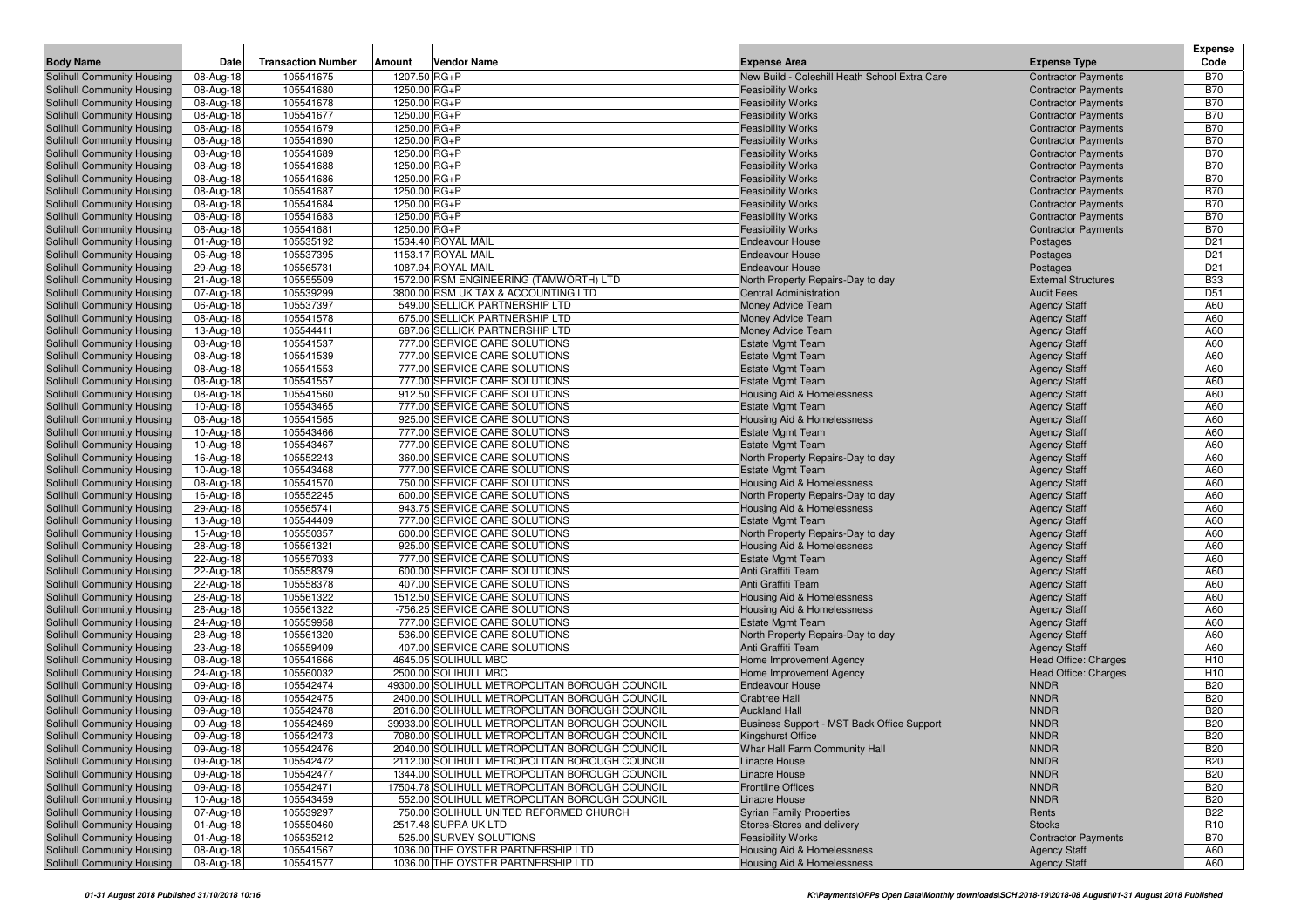|                                                                 |                        |                           |        |                                                                           |                                                                        |                                                          | <b>Expense</b>           |
|-----------------------------------------------------------------|------------------------|---------------------------|--------|---------------------------------------------------------------------------|------------------------------------------------------------------------|----------------------------------------------------------|--------------------------|
| <b>Body Name</b>                                                | Date                   | <b>Transaction Number</b> | Amount | Vendor Name                                                               | <b>Expense Area</b>                                                    | <b>Expense Type</b>                                      | Code                     |
| Solihull Community Housing                                      | 10-Aug-18              | 105543603                 |        | 963.76 THE OYSTER PARTNERSHIP LTD                                         | Housing Aid & Homelessness                                             | <b>Agency Staff</b>                                      | A60                      |
| Solihull Community Housing                                      | 06-Aug-18              | 105537378                 |        | 584.98 TOTAL GAS & POWER LTD                                              | <b>Endeavour House</b>                                                 | Gas                                                      | <b>B10</b>               |
| Solihull Community Housing                                      | 06-Aug-18              | 105537378                 |        | 2580.88 TOTAL GAS & POWER LTD                                             | Safe and Sound General                                                 | Gas                                                      | <b>B10</b>               |
| Solihull Community Housing<br>Solihull Community Housing        | 06-Aug-18              | 105537378<br>105537378    |        | 21.00 TOTAL GAS & POWER LTD<br>25.62 TOTAL GAS & POWER LTD                | <b>Crabtree Hall</b>                                                   | Gas<br>Gas                                               | <b>B10</b><br><b>B10</b> |
| Solihull Community Housing                                      | 06-Aug-18<br>06-Aug-18 | 105537378                 |        | 56.52 TOTAL GAS & POWER LTD                                               | Whar Hall Farm Community Hall<br>Homelessness                          | Gas                                                      | <b>B10</b>               |
| Solihull Community Housing                                      | 06-Aug-18              | 105537378                 |        | 126.94 TOTAL GAS & POWER LTD                                              | <b>Frontline Offices</b>                                               | Gas                                                      | <b>B10</b>               |
| Solihull Community Housing                                      | 06-Aug-18              | 105537378                 |        | 114.81 TOTAL GAS & POWER LTD                                              | Business Support - MST Back Office Support                             | Gas                                                      | <b>B10</b>               |
| Solihull Community Housing                                      | 30-Aug-18              | 105566513                 |        | 177.67 TOTAL GAS & POWER LTD                                              | <b>Endeavour House</b>                                                 | Gas                                                      | <b>B10</b>               |
| Solihull Community Housing                                      | 30-Aug-18              | 105566513                 |        | 1746.59 TOTAL GAS & POWER LTD                                             | Safe and Sound General                                                 | Gas                                                      | <b>B10</b>               |
| Solihull Community Housing                                      | 30-Aug-18              | 105566513                 |        | 20.02 TOTAL GAS & POWER LTD                                               | <b>Crabtree Hall</b>                                                   | Gas                                                      | <b>B10</b>               |
| Solihull Community Housing                                      | 30-Aug-18              | 105566513                 |        | 23.67 TOTAL GAS & POWER LTD                                               | Whar Hall Farm Community Hall                                          | Gas                                                      | <b>B10</b>               |
| Solihull Community Housing                                      | 30-Aug-18              | 105566513                 |        | 55.63 TOTAL GAS & POWER LTD                                               | Homelessness                                                           | Gas                                                      | <b>B10</b>               |
| Solihull Community Housing                                      | 30-Aug-18              | 105566513                 |        | 28.74 TOTAL GAS & POWER LTD                                               | <b>Frontline Offices</b>                                               | Gas                                                      | <b>B10</b>               |
| Solihull Community Housing                                      | 30-Aug-18              | 105566513                 |        | 103.75 TOTAL GAS & POWER LTD                                              | Business Support - MST Back Office Support                             | Gas                                                      | <b>B10</b>               |
| Solihull Community Housing                                      | 17-Aug-18              | 105552843                 |        | 825.00 TOUCHWOOD LETTINGS                                                 | <b>Syrian Family Properties</b>                                        | Rents                                                    | <b>B22</b>               |
| Solihull Community Housing                                      | 13-Aug-18              | 105544407                 |        | 3000.00 TRANSPUTEC COMPUTERS PLC                                          | <b>IT Strategy</b>                                                     | <b>ICT</b> General                                       | D30                      |
| Solihull Community Housing                                      | 16-Aug-18              | 105552276                 |        | 636.50 TRAVELODGE                                                         | Housing Aid & Homelessness                                             | <b>B&amp;B Accommodation</b>                             | <b>B23</b>               |
| Solihull Community Housing                                      | 07-Aug-18              | 105539298                 |        | 1586.00 TYRER BUILDING CONTRACTORS                                        | North Property Repairs-Voids                                           | Voids                                                    | <b>B38</b>               |
| Solihull Community Housing                                      | 14-Aug-18              | 105559148                 |        | 1739.69 TYRER BUILDING CONTRACTORS                                        | Kitchens                                                               | <b>Contractor Payments</b>                               | <b>B70</b>               |
| Solihull Community Housing                                      | 01-Aug-18              | 105559149                 |        | 1259.01 TYRER BUILDING CONTRACTORS                                        | <b>MST</b> -Structural Works                                           | <b>Contractor Payments</b>                               | <b>B70</b>               |
| Solihull Community Housing                                      | 01-Aug-18              | 105539051                 |        | 3885.37 TYRER BUILDING CONTRACTORS                                        | <b>MST</b> -Structural Works                                           | <b>Contractor Payments</b>                               | <b>B70</b>               |
| Solihull Community Housing                                      | 01-Aug-18              | 105539052                 |        | 850.35 TYRER BUILDING CONTRACTORS                                         | <b>MST</b> -Structural Works                                           | <b>Contractor Payments</b>                               | <b>B70</b>               |
| Solihull Community Housing                                      | 01-Aug-18              | 105559150<br>105566499    |        | 1747.48 TYRER BUILDING CONTRACTORS<br>46690.85 TYRER BUILDING CONTRACTORS | <b>MST</b> -Structural Works<br><b>MST</b> -Structural Works           | <b>Contractor Payments</b>                               | <b>B70</b><br><b>B70</b> |
| <b>Solihull Community Housing</b><br>Solihull Community Housing | 08-Aug-18<br>01-Aug-18 | 105535787                 |        | 2558.01 UNITED LIVING                                                     | Kitchens                                                               | <b>Contractor Payments</b><br><b>Contractor Payments</b> | <b>B70</b>               |
| Solihull Community Housing                                      | 01-Aug-18              | 105535787                 |        | 2557.96 UNITED LIVING                                                     | Kitchens                                                               | <b>Contractor Payments</b>                               | <b>B70</b>               |
| Solihull Community Housing                                      | 01-Aug-18              | 105535787                 |        | 2557.96 UNITED LIVING                                                     | Kitchens                                                               | <b>Contractor Payments</b>                               | <b>B70</b>               |
| Solihull Community Housing                                      | 01-Aug-18              | 105535787                 |        | 2557.96 UNITED LIVING                                                     | Kitchens                                                               | <b>Contractor Payments</b>                               | <b>B70</b>               |
| Solihull Community Housing                                      | 01-Aug-18              | 105535787                 |        | 2557.96 UNITED LIVING                                                     | Kitchens                                                               | <b>Contractor Payments</b>                               | <b>B70</b>               |
| Solihull Community Housing                                      | 01-Aug-18              | 105535787                 |        | 2557.96 UNITED LIVING                                                     | Kitchens                                                               | <b>Contractor Payments</b>                               | <b>B70</b>               |
| Solihull Community Housing                                      | 01-Aug-18              | 105535787                 |        | 2557.96 UNITED LIVING                                                     | Kitchens                                                               | <b>Contractor Payments</b>                               | <b>B70</b>               |
| Solihull Community Housing                                      | 01-Aug-18              | 105535787                 |        | 2557.96 UNITED LIVING                                                     | Kitchens                                                               | <b>Contractor Payments</b>                               | <b>B70</b>               |
| Solihull Community Housing                                      | 01-Aug-18              | 105535787                 |        | 2557.96 UNITED LIVING                                                     | Kitchens                                                               | <b>Contractor Payments</b>                               | <b>B70</b>               |
| Solihull Community Housing                                      | 01-Aug-18              | 105535787                 |        | 2557.96 UNITED LIVING                                                     | Kitchens                                                               | <b>Contractor Payments</b>                               | <b>B70</b>               |
| Solihull Community Housing                                      | 01-Aug-18              | 105535787                 |        | 2557.96 UNITED LIVING                                                     | Kitchens                                                               | <b>Contractor Payments</b>                               | <b>B70</b>               |
| Solihull Community Housing                                      | 01-Aug-18              | 105535788                 |        | 2619.05 UNITED LIVING                                                     | Public Sector - Major Adaptations                                      | <b>Contractor Payments</b>                               | <b>B70</b>               |
| Solihull Community Housing                                      | 01-Aug-18              | 105535788                 |        | 2613.59 UNITED LIVING                                                     | Public Sector - Major Adaptations                                      | <b>Contractor Payments</b>                               | <b>B70</b>               |
| Solihull Community Housing                                      | 01-Aug-18              | 105535788                 |        | 6832.93 UNITED LIVING                                                     | Public Sector - Major Adaptations                                      | <b>Contractor Payments</b>                               | <b>B70</b>               |
| Solihull Community Housing                                      | 01-Aug-18              | 105535788                 |        | 2907.24 UNITED LIVING                                                     | Public Sector - Major Adaptations                                      | <b>Contractor Payments</b>                               | <b>B70</b>               |
| Solihull Community Housing                                      | 01-Aug-18              | 105535788                 |        | 2078.29 UNITED LIVING                                                     | Public Sector - Major Adaptations                                      | <b>Contractor Payments</b>                               | <b>B70</b>               |
| Solihull Community Housing<br>Solihull Community Housing        | 01-Aug-18<br>01-Aug-18 | 105535788<br>105535788    |        | 6698.55 UNITED LIVING<br>2641.76 UNITED LIVING                            | Public Sector - Major Adaptations<br>Public Sector - Major Adaptations | <b>Contractor Payments</b><br><b>Contractor Payments</b> | <b>B70</b><br><b>B70</b> |
| Solihull Community Housing                                      | 01-Aug-18              | 105535788                 |        | 2150.01 UNITED LIVING                                                     | Public Sector - Major Adaptations                                      | <b>Contractor Payments</b>                               | <b>B70</b>               |
| Solihull Community Housing                                      | 01-Aug-18              | 105535788                 |        | 747.82 UNITED LIVING                                                      | Public Sector - Major Adaptations                                      | <b>Contractor Payments</b>                               | <b>B70</b>               |
| Solihull Community Housing                                      | 01-Aug-18              | 105535788                 |        | 2771.49 UNITED LIVING                                                     | Private Sector - Disabled Facilities Grants                            | <b>Contractor Payments</b>                               | <b>B70</b>               |
| Solihull Community Housing                                      | 01-Aug-18              | 105535788                 |        | 2959.74 UNITED LIVING                                                     | Private Sector - Disabled Facilities Grants                            | <b>Contractor Payments</b>                               | <b>B70</b>               |
| Solihull Community Housing                                      | 01-Aug-18              | 105535788                 |        | 747.82 UNITED LIVING                                                      | Private Sector - Disabled Facilities Grants                            | <b>Contractor Payments</b>                               | <b>B70</b>               |
| Solihull Community Housing                                      | 01-Aug-18              | 105534985                 |        | 837.58 WATER PLUS LTD                                                     | <b>Endeavour House</b>                                                 | Water                                                    | <b>B12</b>               |
| <b>Solihull Community Housing</b>                               | 08-Aug-18              | 105541665                 |        | 323.04 WATER PLUS LTD                                                     | Kingshurst Office                                                      | Water                                                    | <b>B12</b>               |
| Solihull Community Housing                                      | 01-Aug-18              | 105535314                 |        | 959.73 WATER PLUS LTD                                                     | Business Support - MST Back Office Support                             | Water                                                    | <b>B12</b>               |
| Solihull Community Housing                                      | 29-Aug-18              | 105565739                 |        | 435.69 WATER PLUS LTD                                                     | Kingshurst Office                                                      | Water                                                    | <b>B12</b>               |
| Solihull Community Housing                                      | 07-Aug-18              | 105539304                 |        | 57031.54 WETTONS CLEANING SERVICES LTD                                    | Low Rise (inc. Safe & Sound)                                           | Cleaning                                                 | <b>B50</b>               |
| Solihull Community Housing                                      | 10-Aug-18              | 105543601                 |        | 240.84 WETTONS CLEANING SERVICES LTD                                      | <b>Private Sector Leasing</b>                                          | Cleaning                                                 | <b>B50</b>               |
| Solihull Community Housing                                      | 23-Aug-18              | 105559397                 |        | 1178.31 WIRELESS INNOVATION LTD                                           | <b>Mechanical &amp; Electrical</b>                                     | <b>Utility Related Works</b>                             | <b>B34</b>               |
| Solihull Community Housing                                      | 23-Aug-18              | 105559397                 |        | -785.54 WIRELESS INNOVATION LTD                                           | Mechanical & Electrical                                                | <b>Utility Related Works</b>                             | <b>B34</b>               |
| Solihull Community Housing                                      | 03-Aug-18              | 105536459                 |        | 600.00 WMMAPF                                                             | <b>Central Administration</b>                                          | <b>Other Employee Costs</b>                              | A90                      |
| Solihull Community Housing                                      | 01-Aug-18              | 105536415                 |        | 215.58 WOODHULL ROOFING LTD                                               | North Property Repairs-Day to day                                      | <b>External Structures</b>                               | <b>B33</b>               |
| Solihull Community Housing                                      | 01-Aug-18              | 105536416                 |        | 760.66 WOODHULL ROOFING LTD                                               | North Property Repairs-Day to day                                      | <b>External Structures</b>                               | <b>B33</b>               |
| Solihull Community Housing                                      | 01-Aug-18              | 105536417                 |        | 292.68 WOODHULL ROOFING LTD                                               | North Property Repairs-Day to day                                      | <b>External Structures</b>                               | <b>B33</b>               |
| Solihull Community Housing                                      | 29-Aug-18              | 105565732                 |        | 325.31 WORKMAN                                                            | <b>Frontline Offices</b><br><b>Frontline Offices</b>                   | <b>General Building Costs</b>                            | <b>B30</b>               |
| Solihull Community Housing<br>Solihull Community Housing        | 29-Aug-18              | 105565733                 |        | 312.90 WORKMAN<br>5000.00 WORKMAN                                         |                                                                        | <b>General Building Costs</b>                            | <b>B30</b>               |
|                                                                 | 29-Aug-18              | 105565735                 |        |                                                                           | <b>Frontline Offices</b>                                               | Rents                                                    | <b>B22</b>               |